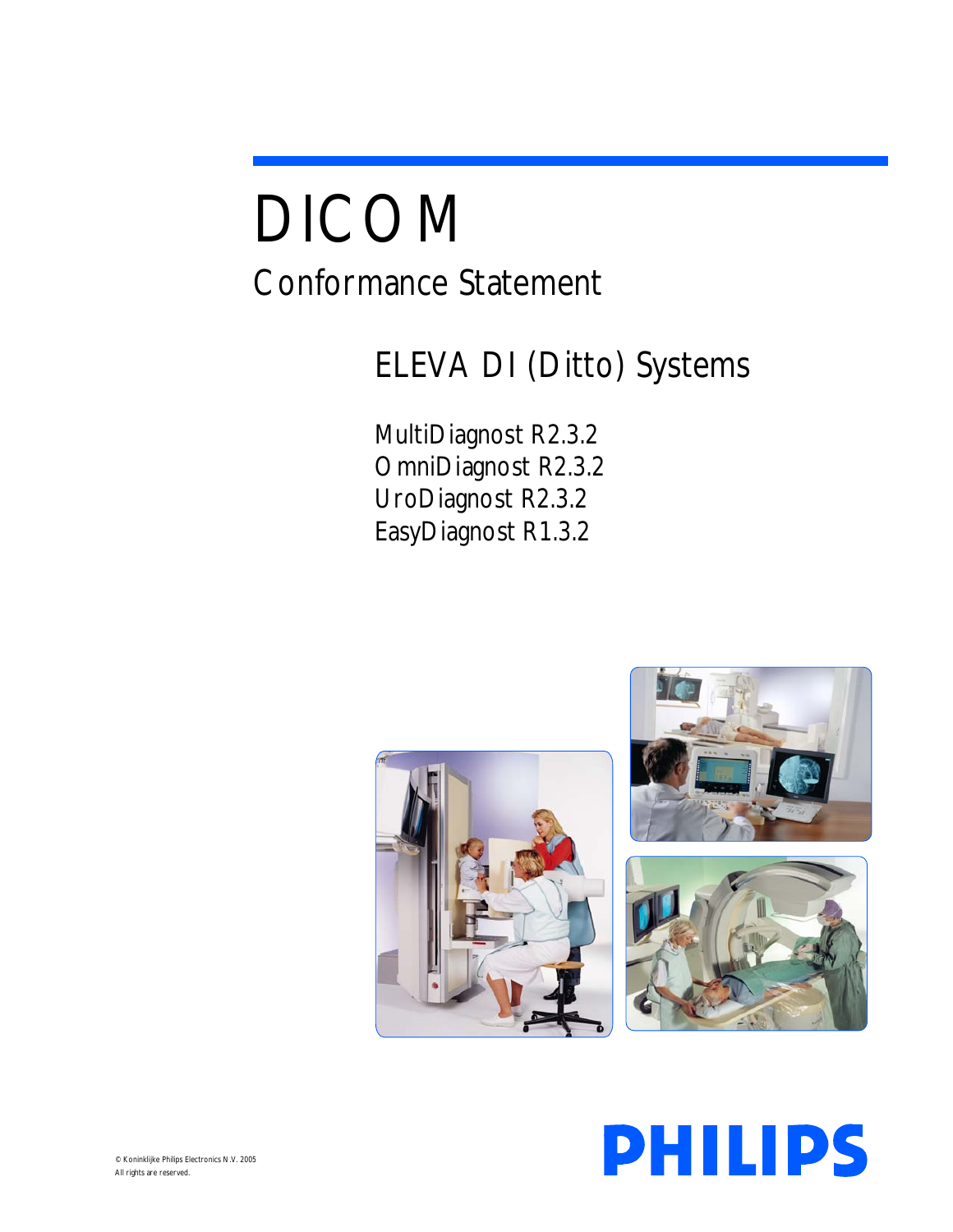## *Issued by:*

Koninklijke Philips Electronics N.V. Medical IT, Interoperability

Building QV P.O. Box 10.000 5680 DA Best The Netherlands

> email: mailto:dicom@philips.com Internet: http://www.medical.philips.com/

Document Number: XPS 080-050070 Date: 3 November 2005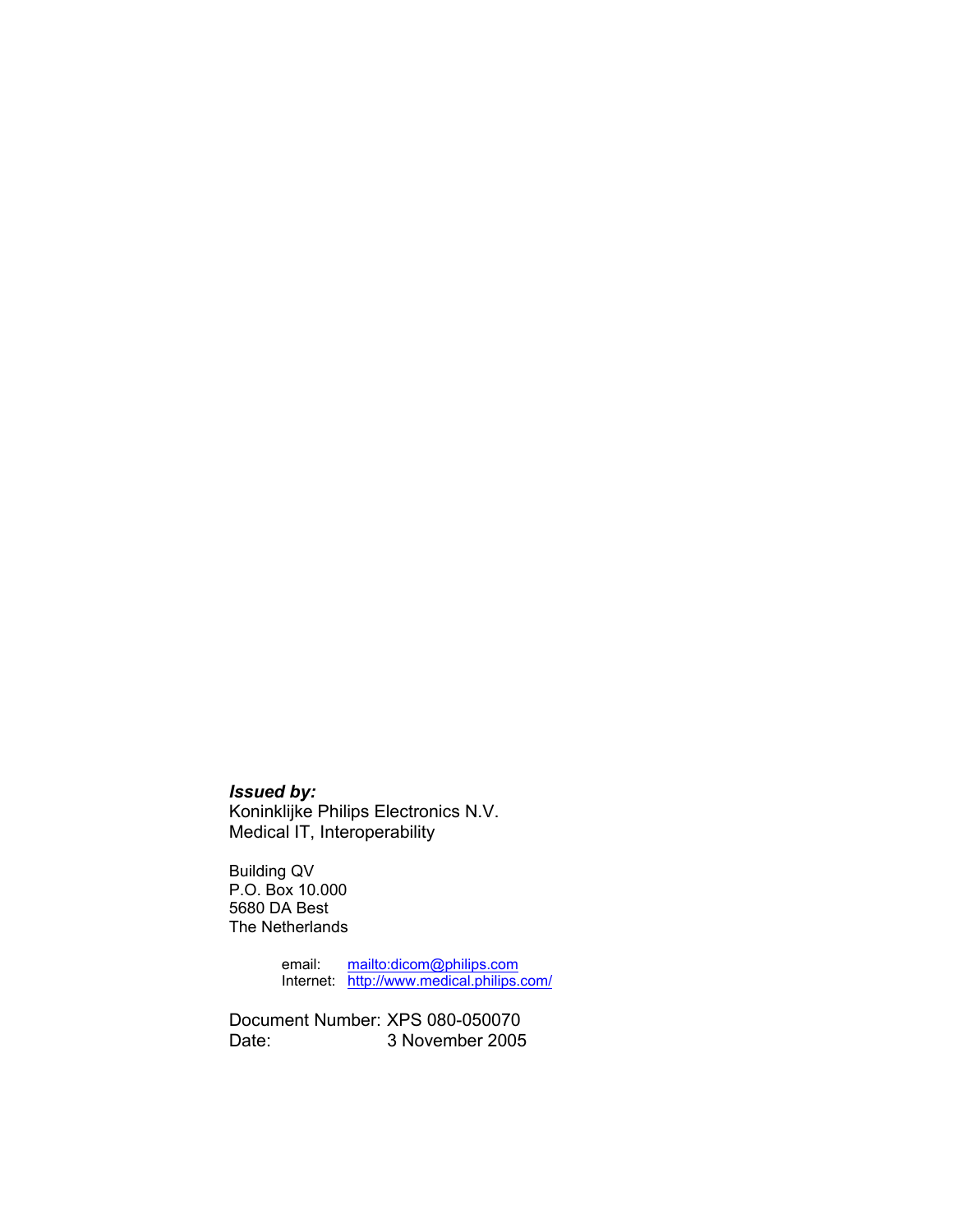# **1 DICOM CONFORMANCE STATEMENT OVERVIEW**

The ELEVA DI System in a DICOM Network environment exists of 2 components a

- ELEVA Examination Control, to retrieve an Worklist from an Radiology Information System, and an
- ELEVA Digital Imaging DI (or Ditto) to transfer ELEVA DI ( or Ditto) Image data to a remote system.

The ELEVA DI (Ditto) System is an Digital Fluorography modality and is part of an X-Ray System.

Depending on the purchased options and chosen configuration, the ELEVA DI (Ditto) System provides the following DICOM data exchange features:

- Request Worklist / MPPS functionality
- Issue Procedure information to RIS / HIS System
- Image acquisition and display
- Image review and processing
- Image handling, storage and networking,
- Administration of patient, physician and examination data.
- Copy images from the local database to remote databases.

The main application areas are:

- R/F examinations
- Vascular and non-vascular examinations
- Angiography and tomography examinations
- interventional procedures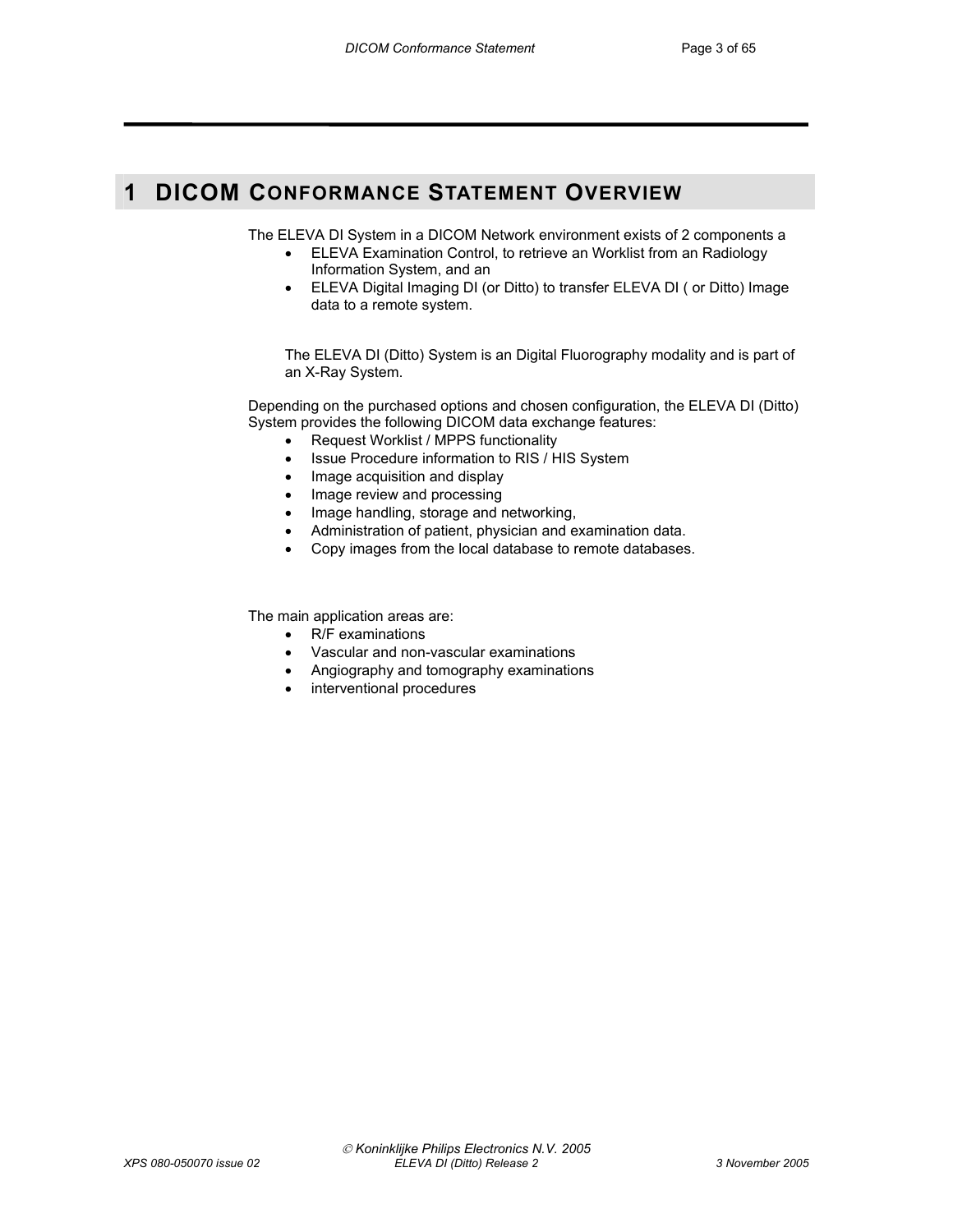

Figure 1: ELEVA DI (Ditto) System in a DICOM Network environment

ELEVA DI (Ditto) allows the operator also to view, analyze and process the images stored in the database. Some advanced analysis and processing applications are primarily designed for images generated by Philips equipment when sent to the ELEVA DI (Ditto).

This DICOM Conformance Statement describes the DICOM conformance of the ELEVA DI (Ditto) platform. Application package specific DICOM conformance is described in separate Conformance Statements.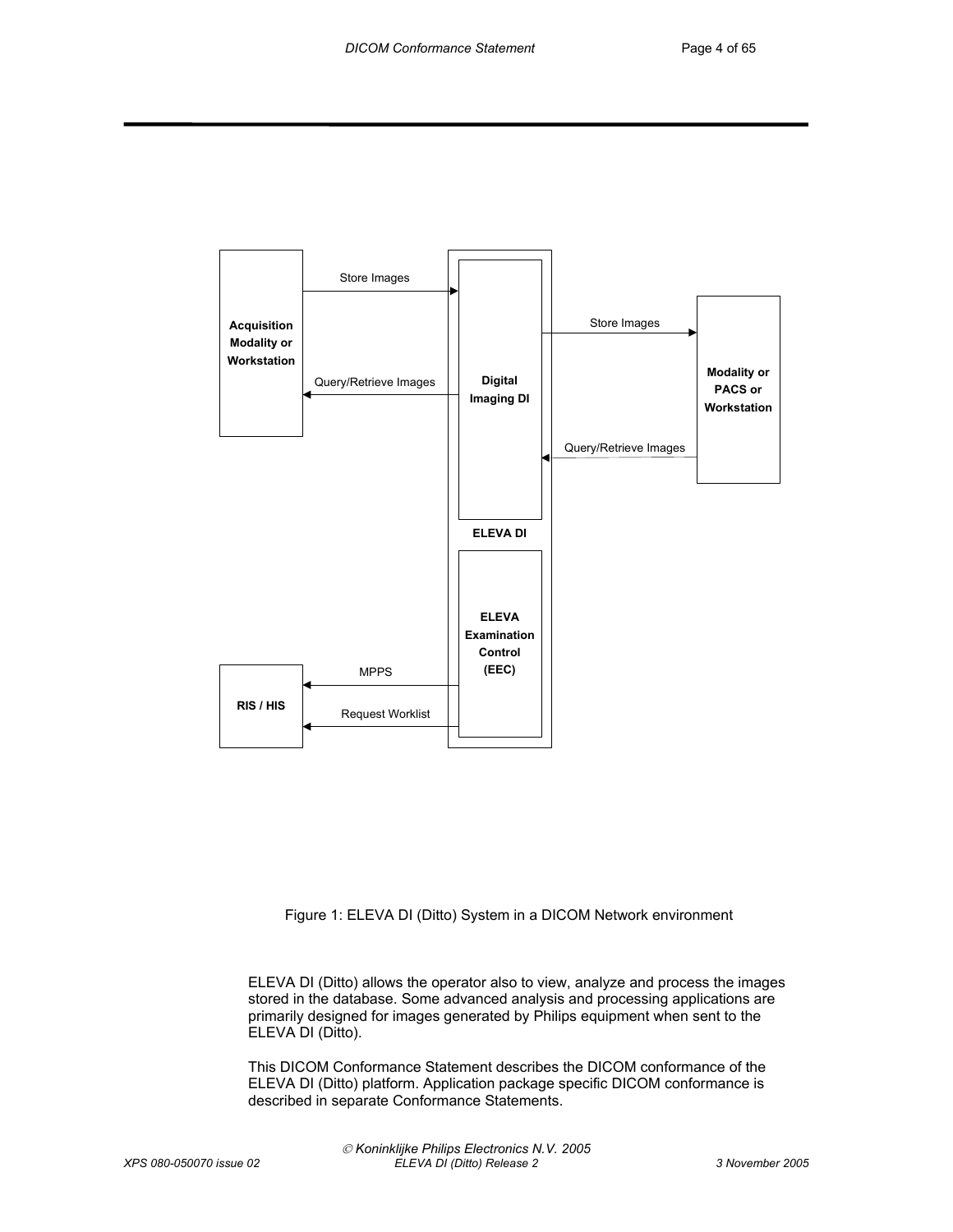Table 1 presents an overview of all network services and the applicable SOP classes as provided by ELEVA DI (Ditto).

#### **Table 1: Network Services**

| <b>SOP Class</b>                              |                                                         |                         | Provider<br>of Service |
|-----------------------------------------------|---------------------------------------------------------|-------------------------|------------------------|
| <b>Name</b>                                   | <b>UID</b>                                              | <b>Service</b><br>(SCU) | (SCP)                  |
|                                               | Storage for the NON PRO Mode (RF + SC, SC only and RAW) |                         |                        |
| Secondary Capture Image Storage               | 1.2.840.10008.5.1.4.1.1.7                               | Yes                     | <b>No</b>              |
| Grayscale Softcopy Presentation State Storage | 1.2.840.10008.5.1.4.1.1.11.1                            | Yes                     | <b>No</b>              |
| Specialized X-Ray                             | 1.3.46.670589.2.3.1.1                                   | Yes                     | <b>No</b>              |
| X-Ray Radiofluoroscopic Image Storage         | 1.2.840.10008.5.1.4.1.1.12.2                            | Yes                     | <b>No</b>              |
|                                               | <b>Workflow Management</b>                              |                         |                        |
| Modality Worklist Information Model - FIND    | 1.2.840.10008.5.1.4.31                                  | <b>No</b>               | Yes                    |
| <b>Modality Performed Procedure Step</b>      | 1.2.840.10008.3.1.2.3.3                                 | <b>No</b>               | Yes                    |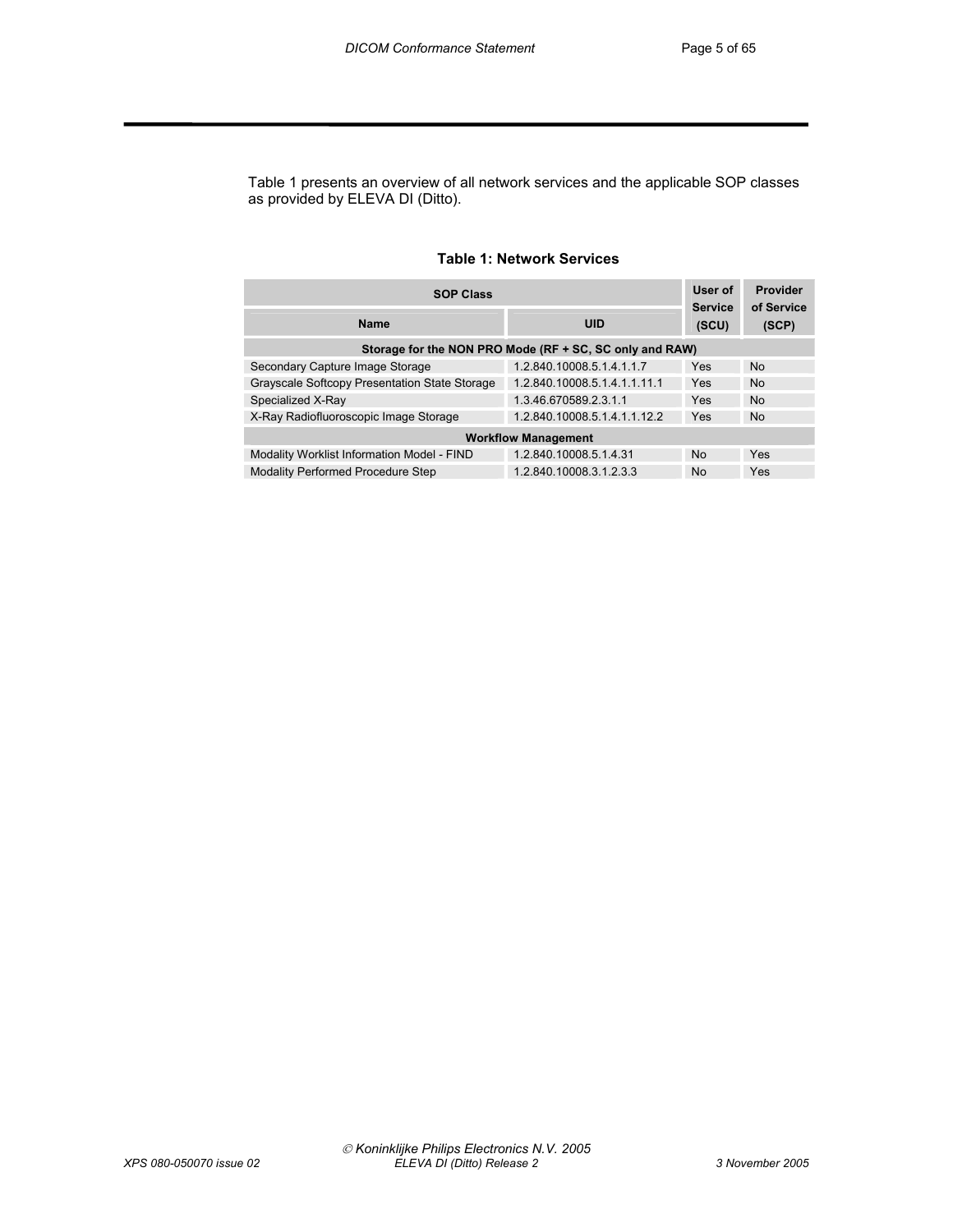# 2 TABLE OF CONTENTS

| 1            |  |
|--------------|--|
| $\mathbf{2}$ |  |
| 3            |  |
| 3.1          |  |
| 3.2          |  |
| 3.3          |  |
| 3.4          |  |
| 3.5          |  |
| 4            |  |
| 4.1          |  |
| 4.1.1        |  |
| 4.1.2        |  |
| 4.1.2.1      |  |
| 4.1.3        |  |
| 4.2          |  |
| 4.2.1        |  |
| 4.2.1.1      |  |
| 4.2.1.2      |  |
| 4.2.1.2.1    |  |
| 4.2.1.2.2    |  |
| 4.2.1.2.3    |  |
| 4.2.1.2.4    |  |
| 4.2.1.3      |  |
| 4.2.1.3.1    |  |
| 4.2.1.3.1.1  |  |
| 4.2.1.3.1.2  |  |
| 4.2.1.3.1.3  |  |
| 4.2.2        |  |
| 4.2.2.1      |  |
| 4.2.2.2      |  |
| 4.2.2.2.1    |  |
| 4.2.2.2.2    |  |
| 4.2.2.2.3    |  |
| 4.2.2.2.4    |  |
| 4.2.2.2.5    |  |
| 4.2.2.2.6    |  |
| 4.2.2.3      |  |
| 4.2.2.3.1    |  |
| 4.2.2.3.2    |  |
| 4.2.2.3.3    |  |
| 4.2.2.3.3.1  |  |
| 4.2.2.3.3.2  |  |
| 4.2.2.4      |  |
| 4.2.2.4.1.1  |  |
| 4.2.2.5      |  |
| 4.2.2.5.1    |  |
| 4.2.2.5.1.1  |  |
| 4.2.2.5.1.2  |  |
| 4.2.2.5.2    |  |
| 4.2.2.5.3    |  |
| 4.3          |  |
| 4.3.1        |  |
| 4.4          |  |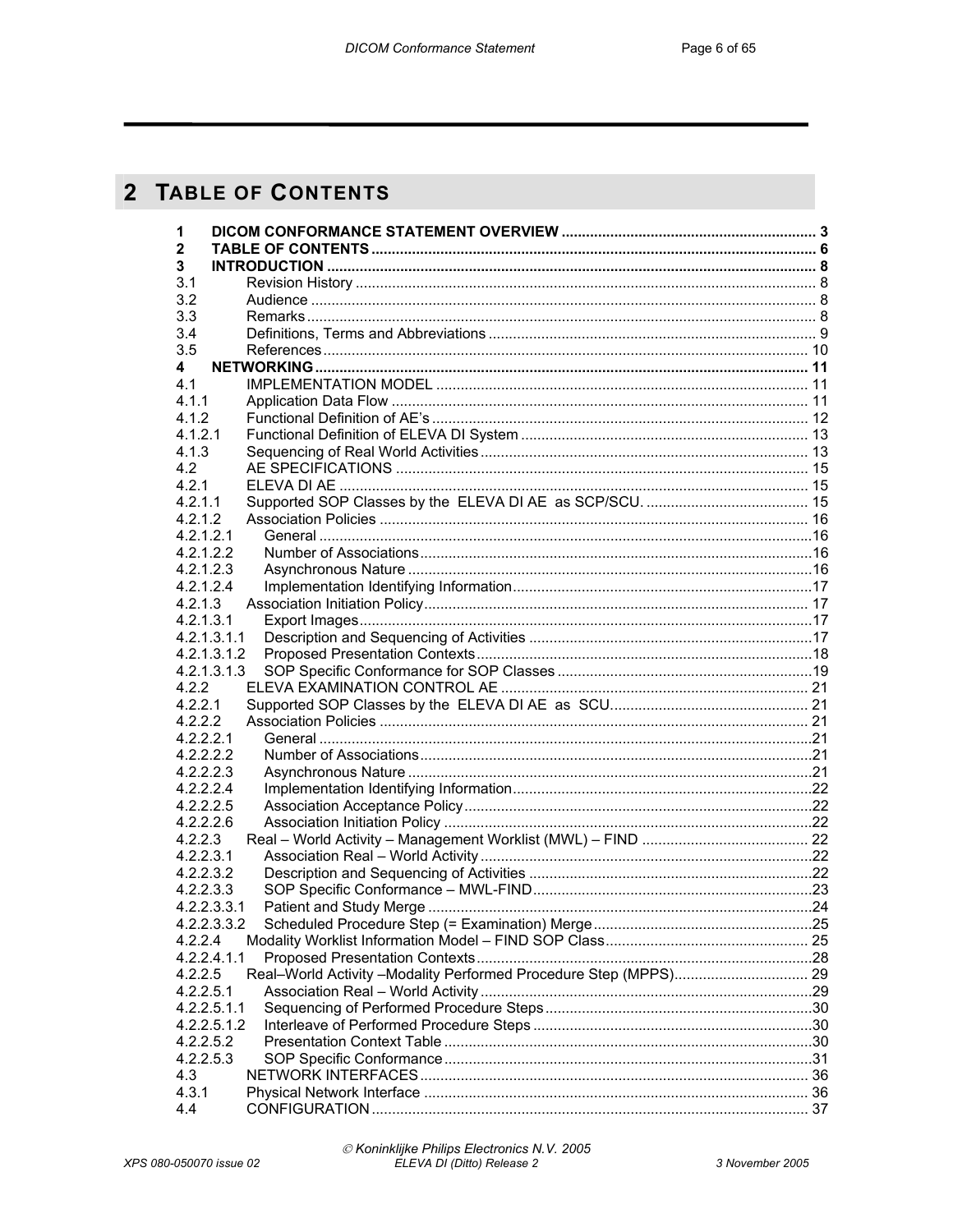| 441       |                                                                       |  |
|-----------|-----------------------------------------------------------------------|--|
| 4.4.1.1   |                                                                       |  |
| 4.4.1.2   |                                                                       |  |
| 4.4.1.2.1 |                                                                       |  |
| 4.4.1.2.2 |                                                                       |  |
| 4.4.2     |                                                                       |  |
| 5.        |                                                                       |  |
| 5.1       |                                                                       |  |
| 5.1.1     |                                                                       |  |
| 5.1.2     |                                                                       |  |
| 6         |                                                                       |  |
| 7         |                                                                       |  |
| 7.1       |                                                                       |  |
| 7.2       |                                                                       |  |
| 7.3       |                                                                       |  |
| 8         |                                                                       |  |
| 8.1       |                                                                       |  |
| 8.1.1     |                                                                       |  |
| 8.1.1.1   | X-Ray RadioFluoroscopic SOP Class for the ELEVA DI and ELEVA DITTO 44 |  |
| 8.1.1.2   | Secondary Capture SOP Class for the ELEVA DI and ELEVA DITTO  48      |  |
| 8.1.1.3   | SPECIALIZED PMS X-Ray SOP Class for the ELEVA DI and ELEVA DITTO 51   |  |
| 8.1.1.4   | Grayscale Softcopy Presentation State SOP Class for the ELEVA DI and  |  |
|           |                                                                       |  |
| 8.1.2     |                                                                       |  |
| 8.1.3     |                                                                       |  |
| 8.2       |                                                                       |  |
| 8.3       |                                                                       |  |
| 8.4       |                                                                       |  |
| 8.5       |                                                                       |  |
| 8.6       |                                                                       |  |
|           |                                                                       |  |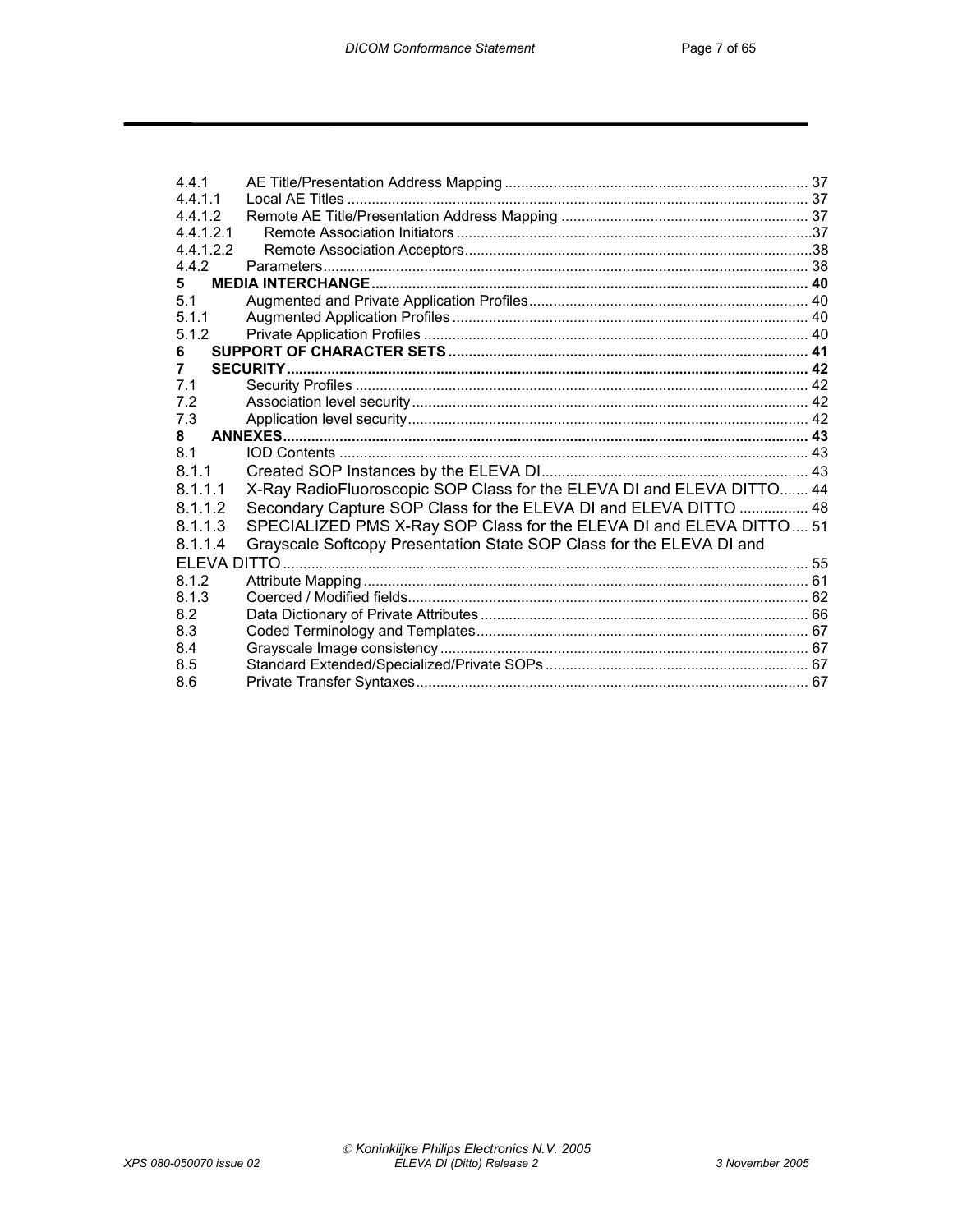# **3 INTRODUCTION**

#### **3.1 Revision History**

| <b>Document</b><br><b>Version</b> | Date of<br><b>Issue</b> | Author            | <b>Description</b>                                                                      |
|-----------------------------------|-------------------------|-------------------|-----------------------------------------------------------------------------------------|
| 00                                | 08-03-2005              | PMS MIT-IO        | Preliminary version of the DICOM Conformance<br>Statement for ELEVA DI(Ditto) Release 2 |
| 01                                | 07-06-2005              | <b>PMS MIT-IO</b> | Update Document, Commit Collect                                                         |
| 02                                | $03 - 11 - 2005$        | PMS MIT-IO        | Final version of the DICOM Conformance Statement<br>for ELEVA DI(Ditto) Release 2       |

#### **Table 2: Revision History**

#### **3.2 Audience**

This DICOM Conformance Statement is intended for:

- $\triangleright$  (potential) customers
- $\triangleright$  system integrators of medical equipment
- $\triangleright$  marketing staff interested in system functionality
- $\triangleright$  software designers implementing DICOM interfaces

It is assumed that the reader is familiar with the DICOM standard.

#### **3.3 Remarks**

The DICOM Conformance Statement is contained in chapter 1 through 8 and follows the contents and structuring requirements of the DICOM Standard PS 3.2- XXXX.

This DICOM Conformance Statement by itself does not guarantee successful interoperability of Philips equipment with non-Philips equipment. The user (or user's agent) should be aware of the following issues:

#### • **Interoperability**

Interoperability refers to the ability of application functions, distributed over two or more systems, to work successfully together. The integration of medical devices into an IT environment may require application functions that are not specified within the scope of DICOM. Consequently, using only the information provided by this Conformance Statement does not guarantee interoperability of Philips equipment with non-Philips equipment. It is the user's responsibility to analyze thoroughly the application requirements and to specify a solution that integrates Philips equipment with non-Philips equipment.

#### • **Validation**

Philips equipment has been carefully tested to assure that the actual implementation of the DICOM interface corresponds with this DICOM Conformance Statement.

Where Philips equipment is linked to non-Philips equipment, the first step is to compare the relevant DICOM Conformance Statements. If the DICOM Conformance Statements indicate that successful information exchange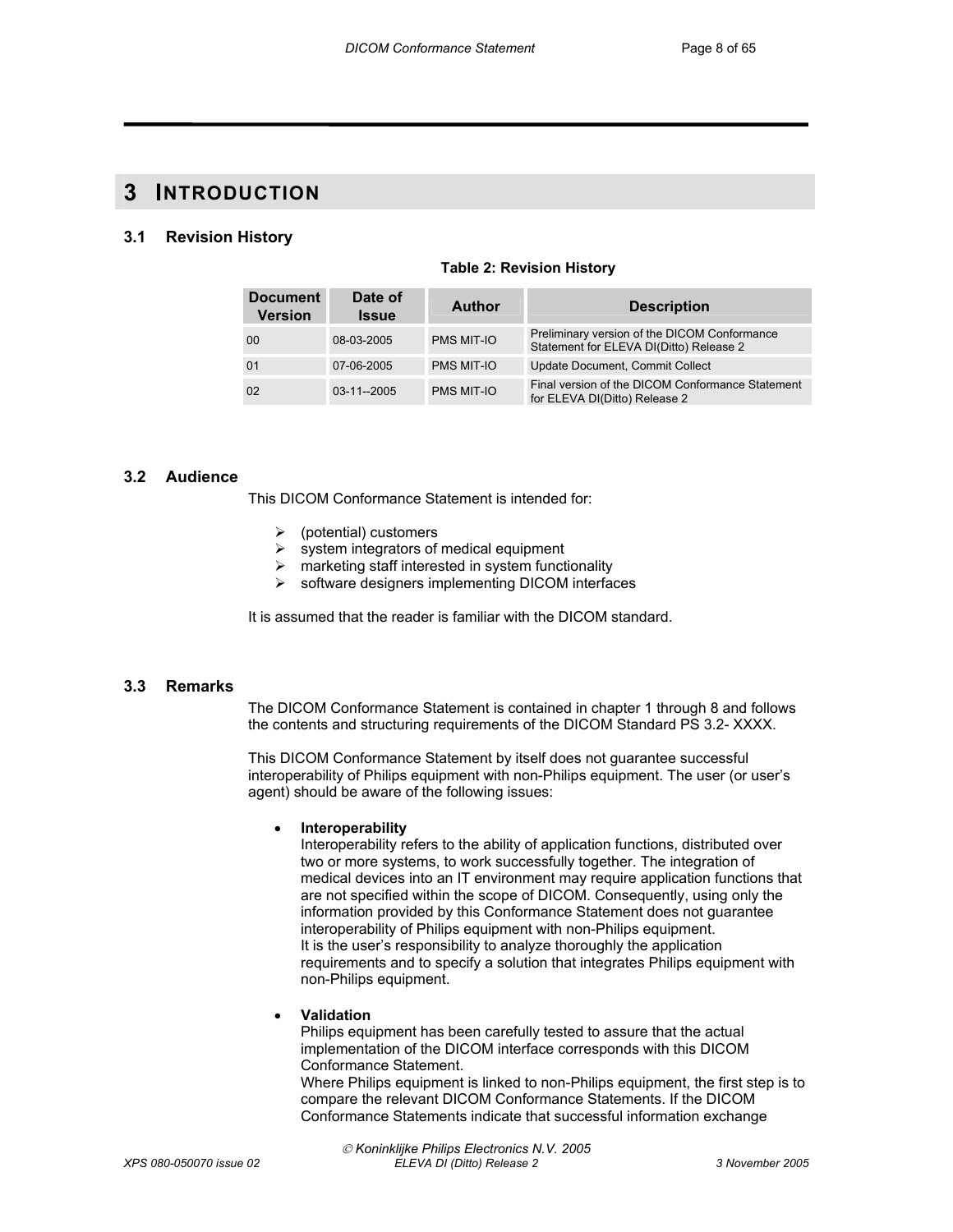should be possible, additional validation tests will be necessary to ensure the functionality, performance, accuracy and stability of image and image related data. It is the responsibility of the user (or user's agent) to specify the appropriate test suite and to carry out the additional validation tests.

#### • **New versions of the DICOM Standard**

The DICOM Standard will evolve in future to meet the user's growing requirements and to incorporate new features and technologies. Philips is actively involved in this evolution and plans to adapt its equipment to future versions of the DICOM Standard. In order to do so, Philips reserves the right to make changes to its products or to discontinue its delivery. The user should ensure that any non-Philips provider linking to Philips equipment also adapts to future versions of the DICOM Standard. If not, the incorporation of DICOM enhancements into Philips equipment may lead to loss of connectivity (in case of networking) and incompatibility (in case of media).

#### **3.4 Definitions, Terms and Abbreviations**

DICOM definitions, terms and abbreviations are used throughout this Conformance Statement. For a description of these, see NEMA PS 3.3-XXXX and PS 3.4-XXXX. The word Philips in this document refers to Philips Medical Systems. The following acronyms and abbreviations may be used in this document.

| <b>Application Entity</b>                              |
|--------------------------------------------------------|
| American College of Radiology                          |
| Digital Imaging and Communications in Medicine         |
| <b>DICOM Message Service Element</b>                   |
| <b>DICOM Explicit VR Big Endian</b>                    |
| ELEVA Examination Control Application Entity           |
| DICOM Explicit VR Little Endian                        |
| Graphical User Interface                               |
| Health Insurance Portability and Accountability Act    |
| DICOM Implicit VR Little Endian                        |
| Integrating the Healthcare Enterprise                  |
| Information Object Definition                          |
| Not Applicable                                         |
| National Electrical Manufacturers Association          |
| Protocol Data Unit                                     |
| Philips Medical Systems (Nederland B.V.)               |
| Query/Retrieve (Service Class)                         |
| <b>Real-World Activity</b>                             |
| Secondary Capture                                      |
| Service Class Provider                                 |
| <b>Service Class User</b>                              |
| Service Object Pair                                    |
| <b>Transmission Control Protocol/Internet Protocol</b> |
| Unique Identifier                                      |
| <b>Worklist Management</b>                             |
|                                                        |

#### **The following terms are used in this document.**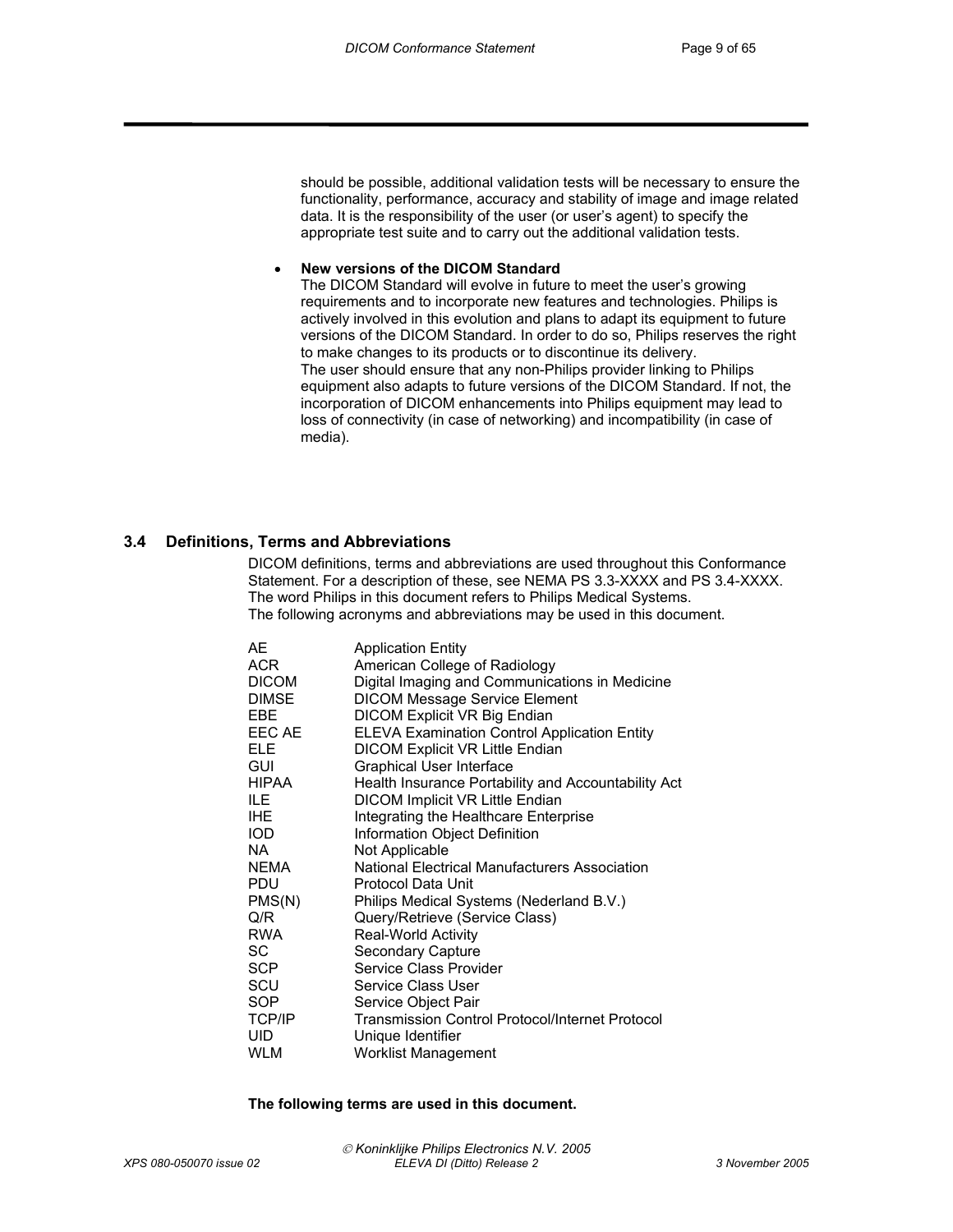#### **Image Archive (PACS)**

A system that provides long term storage of images, Presentation States, Key Image Notes and Evidence Documents [IHE].

#### **Department System Scheduler**

A department-based information system that provides functions related to the management of orders received from external systems or through the department system's user interface. Upon a defined workflow action, makes procedures available for charge posting. The actor defines the action/event that actually causes charges to post [IHE].

#### **Performed Procedure Step Manager**

A system that re-distribute the Modality Performed Procedure Step Information from the Acquisition Modality or image Creator to the Department System Scheduler/Order Filler and Image Manager [IHE].

#### **Image Display (ViewForum)**

A system that offers browsing of patients studies. In addition, it may support the retrieval and display of selected sets of images, Presentation States, Key Image Notes, and Evidence Documents [IHE].

For the combination of a DI ELEVA System with an ViewForum Image Workstation see the EDI ELEVA Conformance Statement.

#### **3.5 References**

| [DICOM]        |          | Digital Imaging and Communications in Medicine (DICOM), Part 1 – 16<br>(NEMA PS 3.1 – PS 3.16),<br>National Electrical Manufacturers Association (NEMA)<br>Publication Sales 1300 N. 17 <sup>th</sup> Street, Suite 1847<br>Rosslyn, Virginia. 22209, United States of America |
|----------------|----------|--------------------------------------------------------------------------------------------------------------------------------------------------------------------------------------------------------------------------------------------------------------------------------|
| [IHE]          |          | Integrating the Healthcare Enterprise<br>(IHE) Technical Framework Revision 5.4:<br>Radiological Society of North America (RSNA), Inc.<br>820 Jorie Boulevard, Oak Brook, IL, United States of America                                                                         |
| [NTP]<br>[TLS] | [SYSLOG] | RFC 1305: Network Time Protocol Version 3.<br>RFC 3164: The BSD Syslog Protocol.<br>RFC 2246: Transport Layer Security protocol (TLS) v1.0.                                                                                                                                    |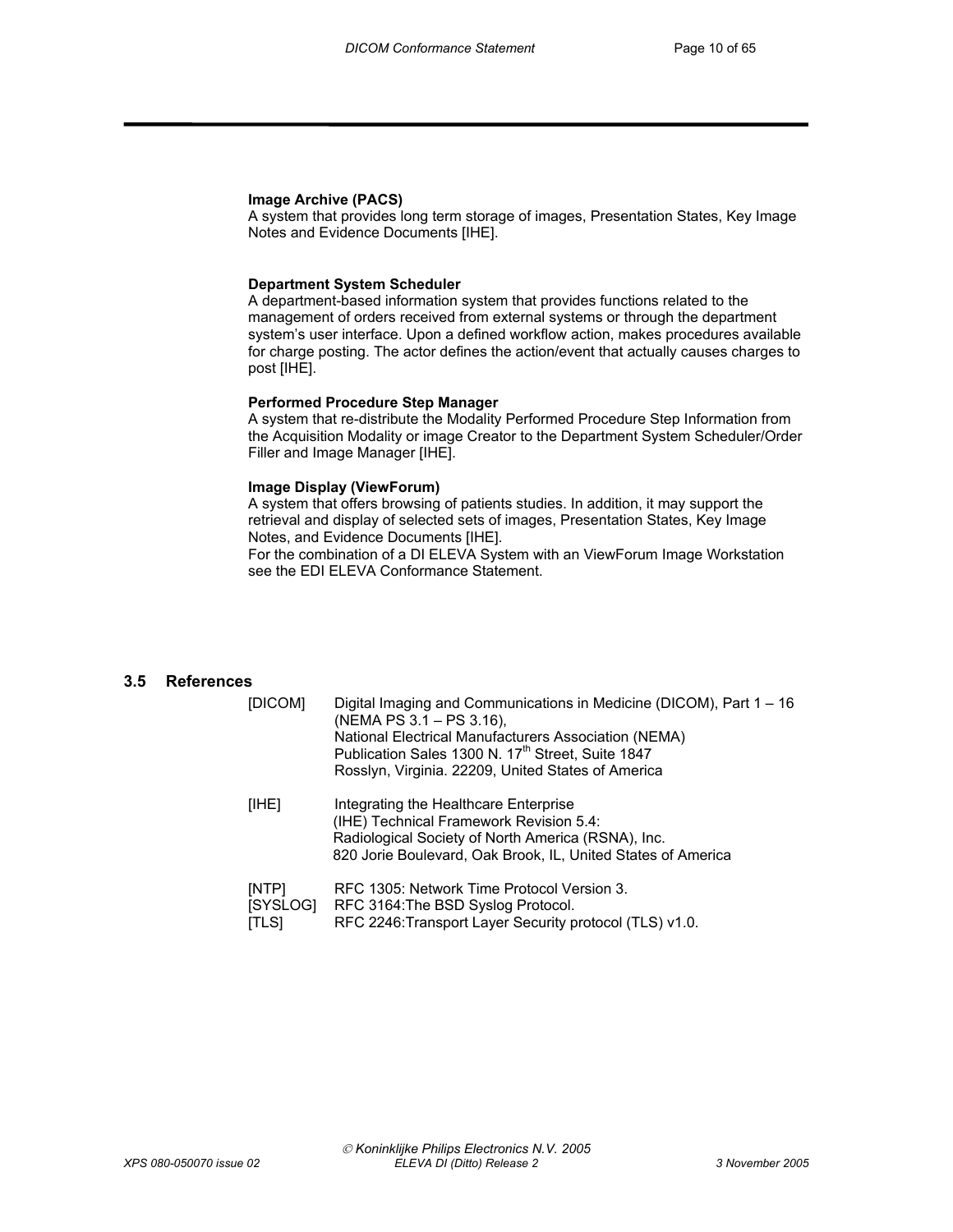# **4 NETWORKING**

This section contains the networking related services.

#### **4.1 IMPLEMENTATION MODEL**

The implementation model consists of two sections:

- $\triangleright$  The Application Data Flow Diagram, specifying the relationship between the ELEVA DI (Ditto) Application Entity and the "external world" or Real-World Activities,
- ¾ A functional description of the ELEVA DI (Ditto) Application Entity, and
- $\triangleright$  the sequencing constraints among them.

#### **4.1.1 Application Data Flow**

The **ELEVA DI System** consists of two Application Entities:

- ¾ the **ELEVA DI ( ELEVA DI AE )** and
- ¾ the **ELEVA Examination Control AE ( EEC AE )**

Figure 2 shows the Networking application data flow as a functional overview of the ELEVA DI System. As depicted the ELEVA DI System incorporates the following functionality.

- After RWA Query of Local Images / Retrieve of Local Images, the ELEVA DI System as SCP provides standard Query/Retrieve Service Class functionality to the requesting SCU.
- After RWA Export Images (triggered by either the operator or RWA Retrieve Local Images), the ELEVA DI System as SCU uses the remote SCP Storage Service Class functionality to store local images on a remote database.
- The ELEVA DI System can request a Worklist from a remote system such as a RIS / HIS system. The ELEVA DI System can issue the request information using the Modality Performed Procedure Step service to update the RIS.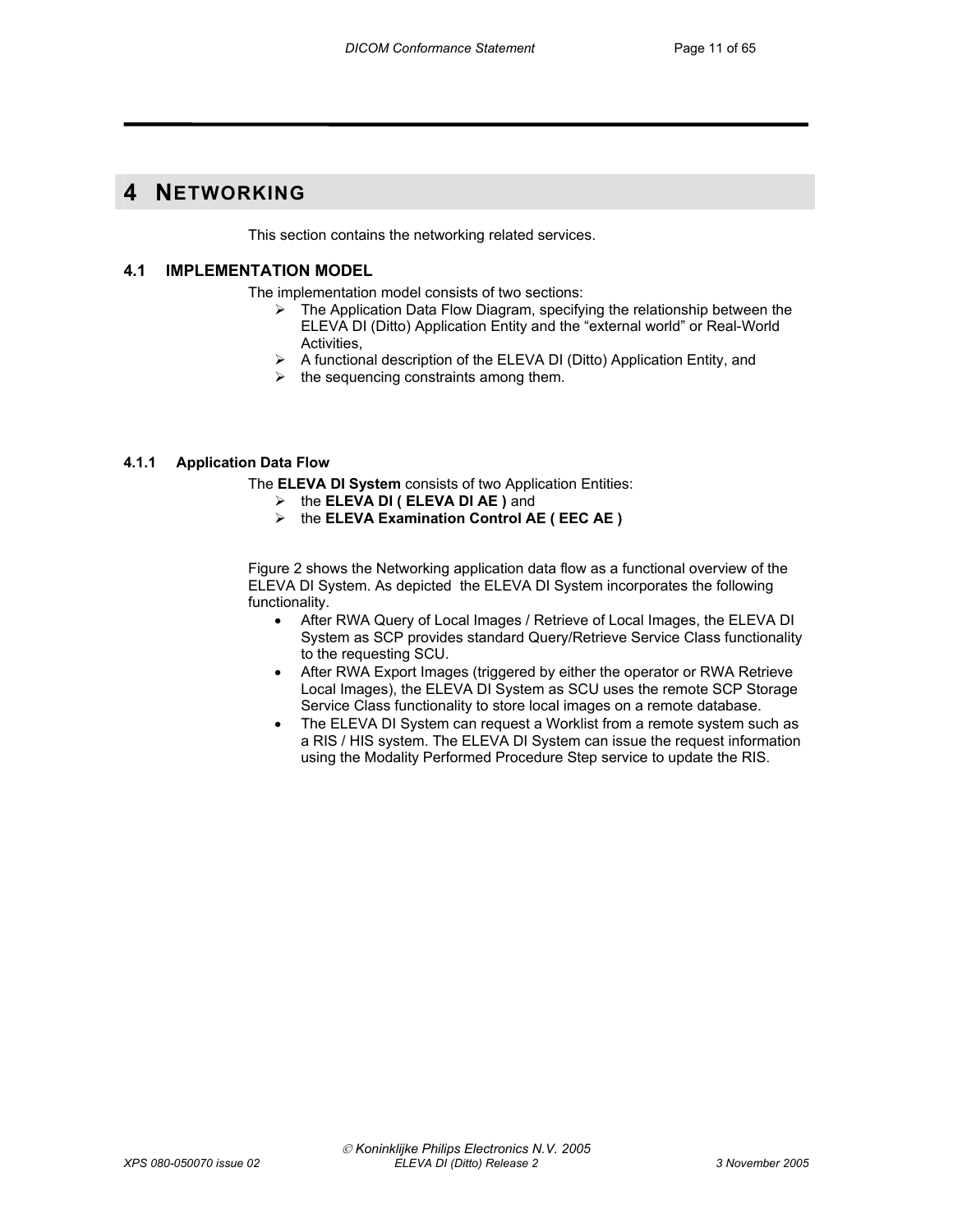



#### **4.1.2 Functional Definition of AE's**

This section shall describe in general terms the functions to be performed by the AE, and the DICOM services used to accomplish these functions.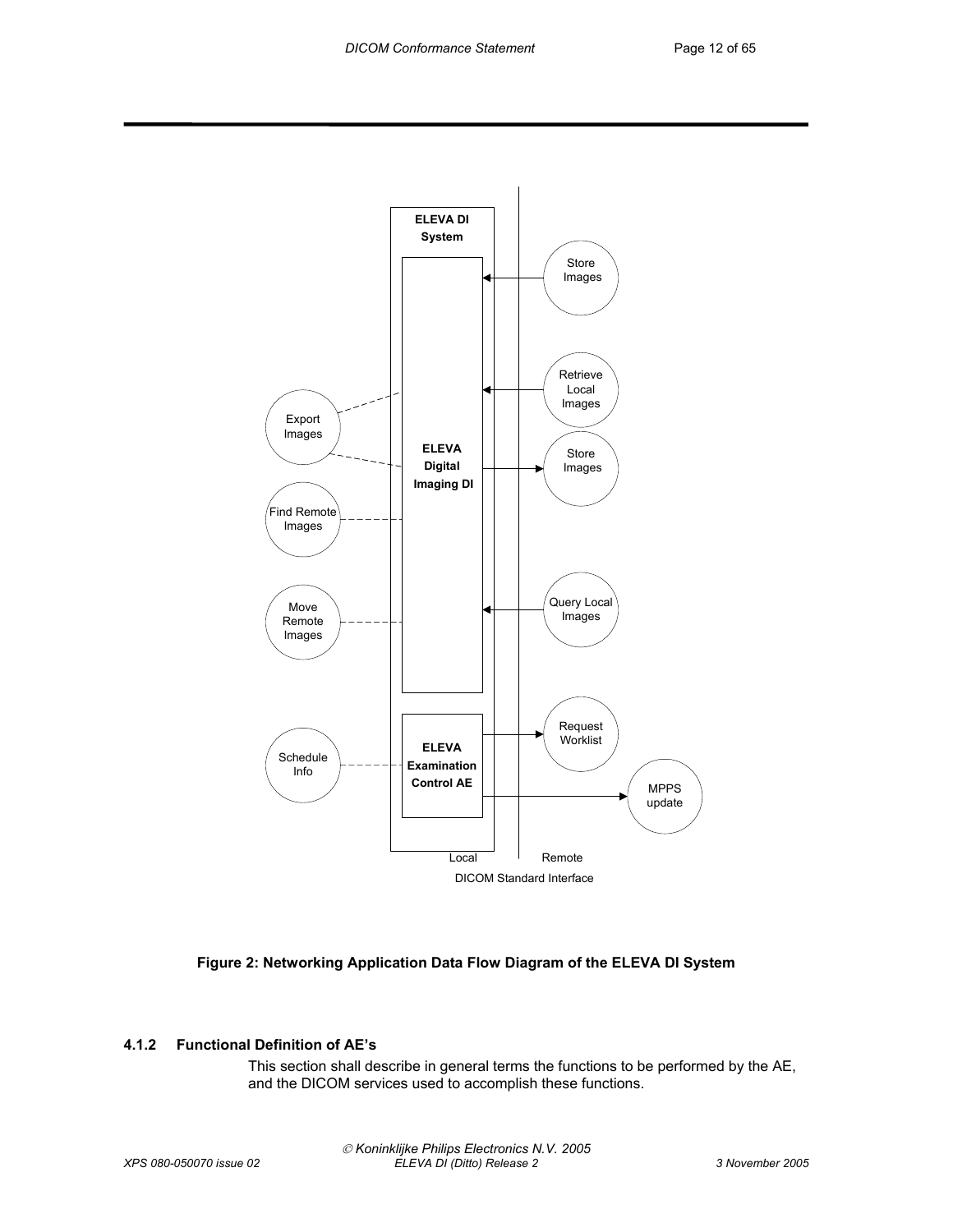#### **4.1.2.1 Functional Definition of ELEVA DI System**

The ELEVA DI System includes the following service classes:

#### **Storage Service Class**

The ELEVA DI AE can perform the Storage service as SCU (RWA Export Images, triggered by the operator or with an retrieve request).

The ELEVA DI AE shall request an association with the selected remote SCP for all applicable Storage SOP classes. When the association is accepted, the ELEVA DI AE shall send the Storage requests (including data from the local database), receive the Storage responses and act accordingly and release the association.

Image data to be transferred are instances of the DICOM

- X-Ray Radiofluoroscopic (XRF),
- Secondary Capture (SC) or
- RAW Image data (private).

The system can be configured either for the NON PRO Mode or the PRO Mode.

If the system is configured for the **NON PRO Mode**, the system supports RF, SC and RAW Image SOP Classes. The following cases can be distinguished:

- Images are be by default sent out as RF.
- SC will be sent out either, if the receiving site supports only SC or at explicit request from the user.
- The system is configured to support RF and SC classes. All images are exported as RF images. If the SCP system does not support RF images, the RF images are exported as SC images.

RAW Image data exits of the Specialized SOP Class and the Greyscale Softcopy Presentation State SOP Class.

#### **Worklist Service Class**

The ELEVA Examination Control Application Entity (EEC AE) acts as a Service Class User (SCU) for Worklist.

#### **4.1.3 Sequencing of Real World Activities**

This section shall contain a description of specific sequencing as well as potential constraints of Real-World Activities, including any applicable user interactions, as performed by the ELEVA DI System.

Examinations, identified with a new UID, are created inside the **ELEVA Examination Control AE** (EEC AE) as result of Worklist management or on manual scheduling by the clinical user.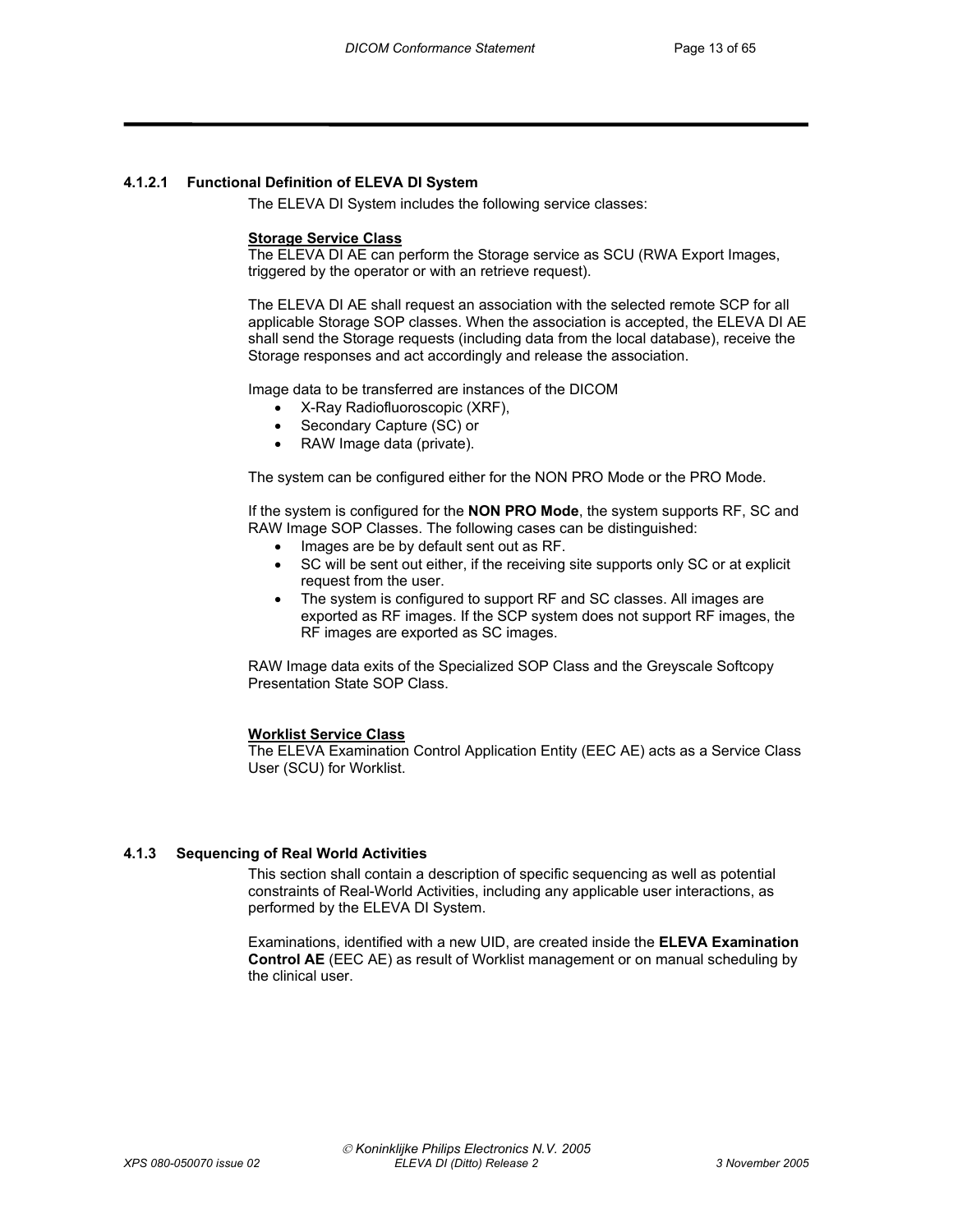

**Figure 3: Sequencing of the Real World Activities of ELEVA DI System** 

Once an examination (an equivalent to the DICOM Procedure Step) is created, the user can select it at the EEC for acquisition. The administration parameters will be sent from EEC to the DI, where also a new Examination is created, having the same UID and parameters.

Examination selection for acquisition is synchronized between EEC and DI. Acquired images from the DI and related data from DI and EEC, are added to the examination selected for acquisition in DI and EEC.

The composite images acquired can be forwarded to for instance to an ViewForum system, to be viewed, and exported from here. When the clinical user has explicity indicated on the EEC that the examination is finished and /or can be deleted, this will be communicated to the DI, and the Examination instance is deleted here also, as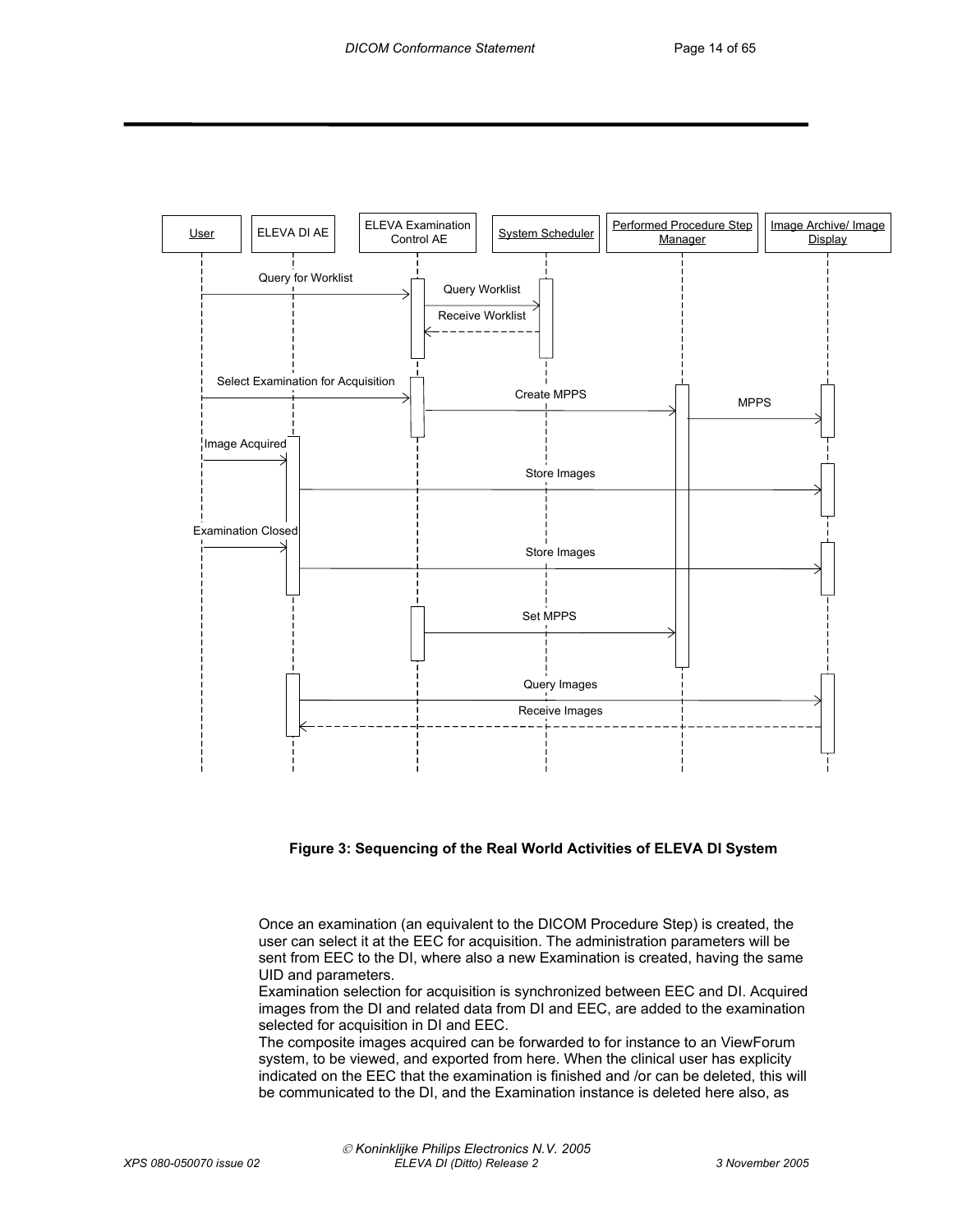soon as automatic export (AUTOPUSH) to for instance an ViewForum has taken place.

After acquisition the DI can then perform an export of the generated images. However, export of DICOM images is also possible without the Worklist and Study Component activities.

Images which are shown as Zoomed on the ELEVA DI will be exported as "normal" (i.e. non Zoomed) images.

ELEVA DI Annotations on an "normal" images are exported as Image Comments. Annotations on Zoomed images are not sending out.

The ELEVA DI will stop the transfer of images data and release the Association as soon as it receives an unsuccessful or warning C-STORE Response Status, or when the Association is Aborted by the remote system.

If a RIS connection is present, Patient and Study related information will be retrieved by ELEVA DI from the RIS and will be put in the image headers of the exported images.

#### **4.2 AE SPECIFICATIONS**

The next section in the DICOM Conformance Statement contains the specification of the Network capabilities of the **ELEVA DI System** consists of two DICOM Application Entities:

- **ELEVA DI AE (ELEVA DI AE)**
- **ELEVA Examination Control AE (EEC AE)**

The functions supported by these AE are specified in the sections 4.2.1 and 4.2.2.

#### **4.2.1 ELEVA DI AE**

The ELEVA DI Application Entity provides Standard Extended Conformance to the DICOM V3.0 SOP classes as SCU/SCP as specified in Table 3.

The following remarks are important for the ELEVA DI NON PRO Mode:

• In case the remote system does not support the import of a specific Image Storage SOP Class, the ELEVA DI AE will convert (if configured to do so) these images and sends them via the SC Image SOP Class to the remote system..

#### **4.2.1.1 Supported SOP Classes by the ELEVA DI AE as SCP/SCU.**

This Application Entity provides extended Standard Conformance to the following SOP classes.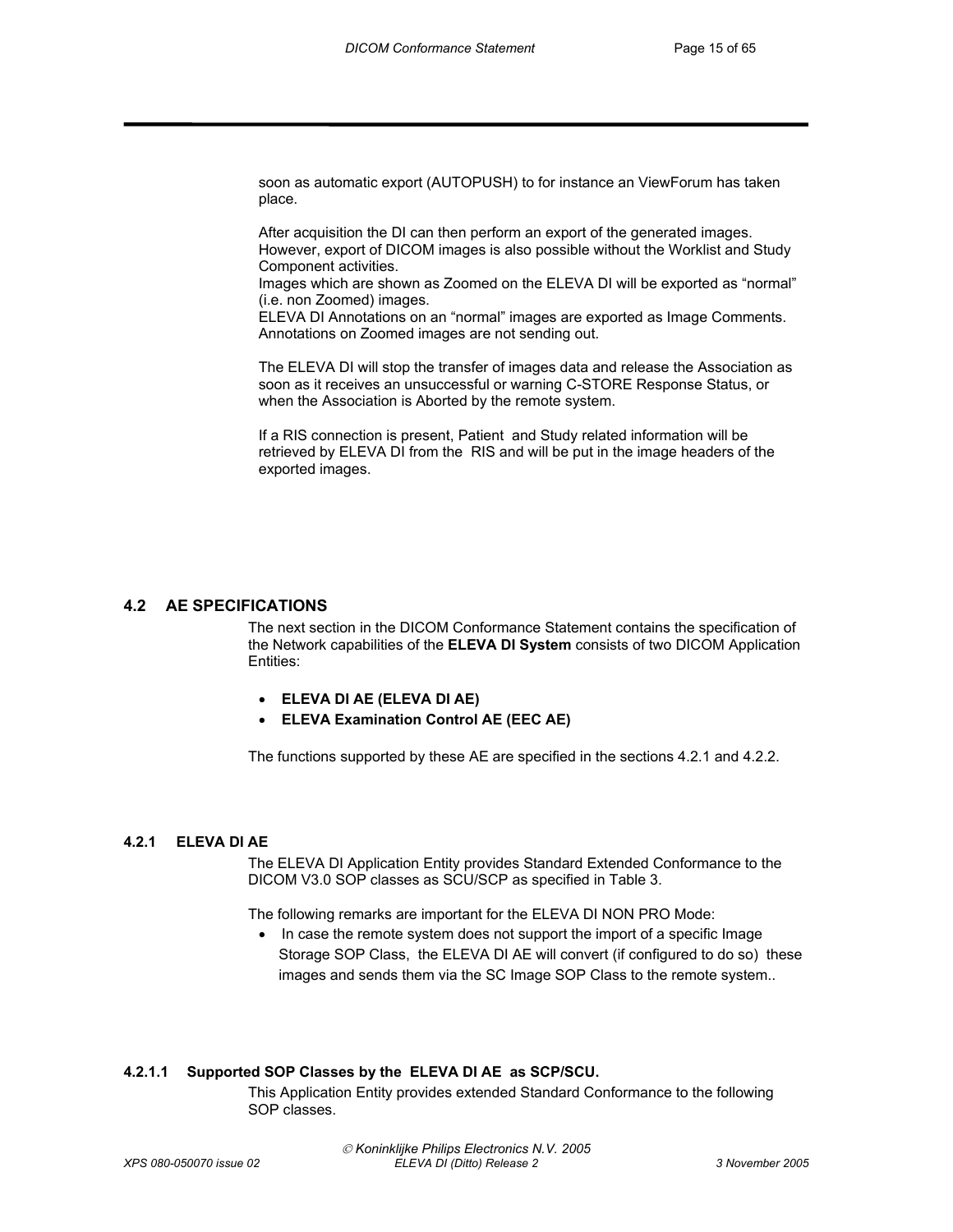#### **Table 3: SOP Classes for ELEVA DI AE, NON PRO Mode**

| <b>SOP Class Name</b>                         | <b>SOP Class UID</b>         | <b>SCU</b> | <b>SCP</b> |
|-----------------------------------------------|------------------------------|------------|------------|
| Secondary Capture Image Storage               | 1.2.840.10008.5.1.4.1.1.7    | Yes        | <b>No</b>  |
| Grayscale Softcopy Presentation State Storage | 1.2.840.10008.5.1.4.1.1.11.1 | Yes        | <b>No</b>  |
| X-Ray Radiofluoroscopic Image Storage         | 1.2.840.10008.5.1.4.1.1.12.2 | Yes        | <b>No</b>  |
| Specialized X-Ray                             | 1.3.46.670589.2.3.1.1        | Yes        | <b>No</b>  |

#### **4.2.1.2 Association Policies**

This section shall contain a description of the General Association Establishment and Acceptance policies of the AE.

#### **4.2.1.2.1 General**

 The ELEVA DI (Ditto) AE System as SCU will offer restricted maximum PDU size of 28 Kbyte on Associations initiated by an Workstation for instance an ViewForum system.

The DICOM standard application context shall be specified.

#### **Table 4: DICOM Application Context**

Application Context Name 1.2.840.10008.3.1.1.1

#### **4.2.1.2.2 Number of Associations**

The number of simultaneous Associations supported by ELEVA DI AE System as a Service Class Provider (SCP) is limited.

**Table 5: Number of Associations as an Association Initiator for ELEVA DI AE System** 

Maximum number of simultaneous associations 1

As a result of local activities, ELEVA DI AE System will initiate 1 simultaneous associations at a time.

#### **4.2.1.2.3 Asynchronous Nature**

ELEVA DI System does support asynchronous operations.

#### **Table 6: Asynchronous Nature as an Association Initiator for ELEVA DI AE System**

Maximum number of outstanding asynchronous transactions N/A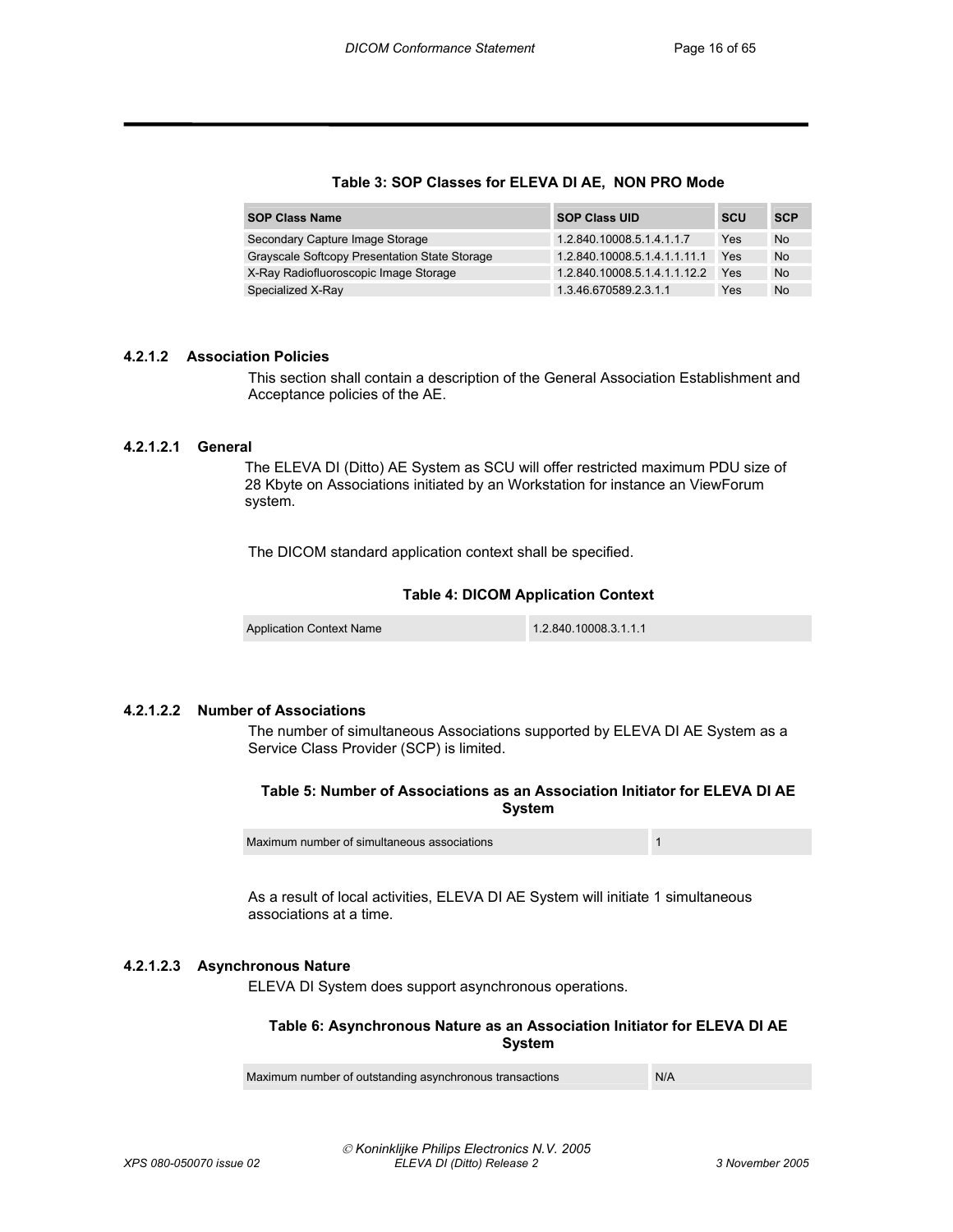#### **4.2.1.2.4 Implementation Identifying Information**

Following Implementation Class UID and Version Name are defined.

#### **Table 7: DICOM Implementation Class and Version for ELEVA DI AE System**

| THE IMPLEMENTATION CLASS UID:    | 1.3.46.670589.6.1.2.1.1.1                       |
|----------------------------------|-------------------------------------------------|
| The Implementation Version Name: | DI R111, 030301 for DI or R2.1.2.0010 for DITTO |

#### **4.2.1.3 Association Initiation Policy**

ELEVA DI AE System shall initiate associations as a result of the following events.

• The ELEVA DI AE System operator or a remote (Query/Retrieve) application copies selected images from the ELEVA DI AE database to another system database; ref. section 4.2.1.3.1 Export Images.

#### **4.2.1.3.1 Export Images**

#### **4.2.1.3.1.1 Description and Sequencing of Activities**

The RWA Export Images involves the storage of images from the local ELEVA DI AE System database to a remote system.

There are two ways for the ELEVA DI AE System to initiate Export Images.

1. The operator is able to copy the images selected in a patient folder from the local ELEVA DI AE System database to another database by means of the copy tool in the ELEVA DI AE System data-handling tool. For each selected patient ELEVA DI AE System initiates an association to the selected peer entity, and uses it to send C-STORE requests and receive the associated C-STORE responses. The association is released when all selected images in the selected folder have been transmitted. ELEVA DI AE System handles operator copy requests one after another.

2. The images selected in a patient folder from the local ELEVA DI AE System

database are AUTOPUSHED to another database

Along with the RAW image data the ELEVA DI AE System shall also export presentation state data. If the SCP supports the Grayscale Softcopy Presentation State storage SOP class then the applicable presentation state data will be transferred as such.

Figure 4 shows the sequence of events after the operator or remote application initiates the RWA Export Images.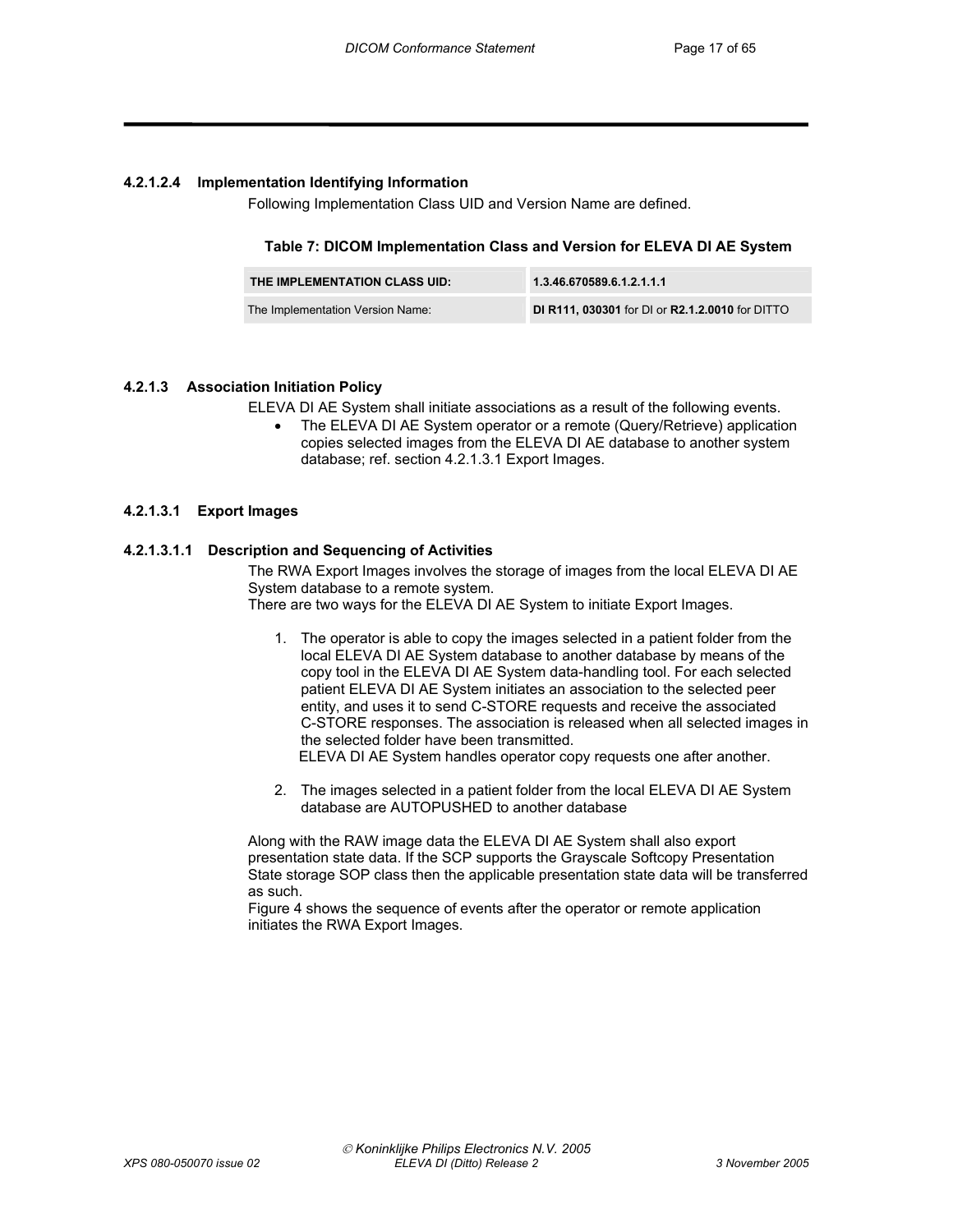

#### **Figure 4: Sequencing of RWA Export Images**

#### **4.2.1.3.1.2 Proposed Presentation Contexts**

Each time an association is initiated, the association initiator proposes a number of Presentation Contexts to be used on that association. The Presentation Contexts proposed by the ELEVA DI AE for Export Images are defined in Table 8 .

| <b>Presentation Context Table</b>                          |                              |                                 |                                                                 |             |                               |
|------------------------------------------------------------|------------------------------|---------------------------------|-----------------------------------------------------------------|-------------|-------------------------------|
|                                                            | <b>Abstract Syntax</b>       | <b>Transfer Syntax</b>          |                                                                 |             | <b>Extended</b>               |
| <b>Name</b>                                                | <b>UID</b>                   | <b>Name List</b><br>(note)      | <b>UID List</b>                                                 | <b>Role</b> | <b>Negotiati</b><br><b>on</b> |
| <b>Secondary Capture</b><br>Image Storage                  | 1.2.840.10008.5.1.4.1.1.7    | ILE.<br><b>ELE</b><br>EBE       | 1.2.840.10008.1.2<br>1.2.840.10008.1.2.1<br>1.2.840.10008.1.2.2 | SCU         | None                          |
| Grayscale Softcopy<br><b>Presentation State</b><br>Storage | 1.2.840.10008.5.1.4.1.1.11.1 | <b>ILE</b><br><b>ELE</b><br>EBE | 1.2.840.10008.1.2<br>1.2.840.10008.1.2.1<br>1.2.840.10008.1.2.2 | SCU         | None                          |
| X-Ray<br>Radiofluoroscopic<br>Image Storage                | 1.2.840.10008.5.1.4.1.1.12.2 | <b>ILE</b><br><b>ELE</b><br>EBE | 1.2.840.10008.1.2<br>1.2.840.10008.1.2.1<br>1.2.840.10008.1.2.2 | SCU         | None                          |
| Specialized X-Ray                                          | 1.3.46.670589.2.3.1.1        | <b>ILE</b><br><b>ELE</b><br>EBE | 1.2.840.10008.1.2<br>1.2.840.10008.1.2.1<br>1.2.840.10008.1.2.2 | SCU         | None                          |

**Table 8: Proposed Presentation Contexts for Export Images , NON PRO Mode**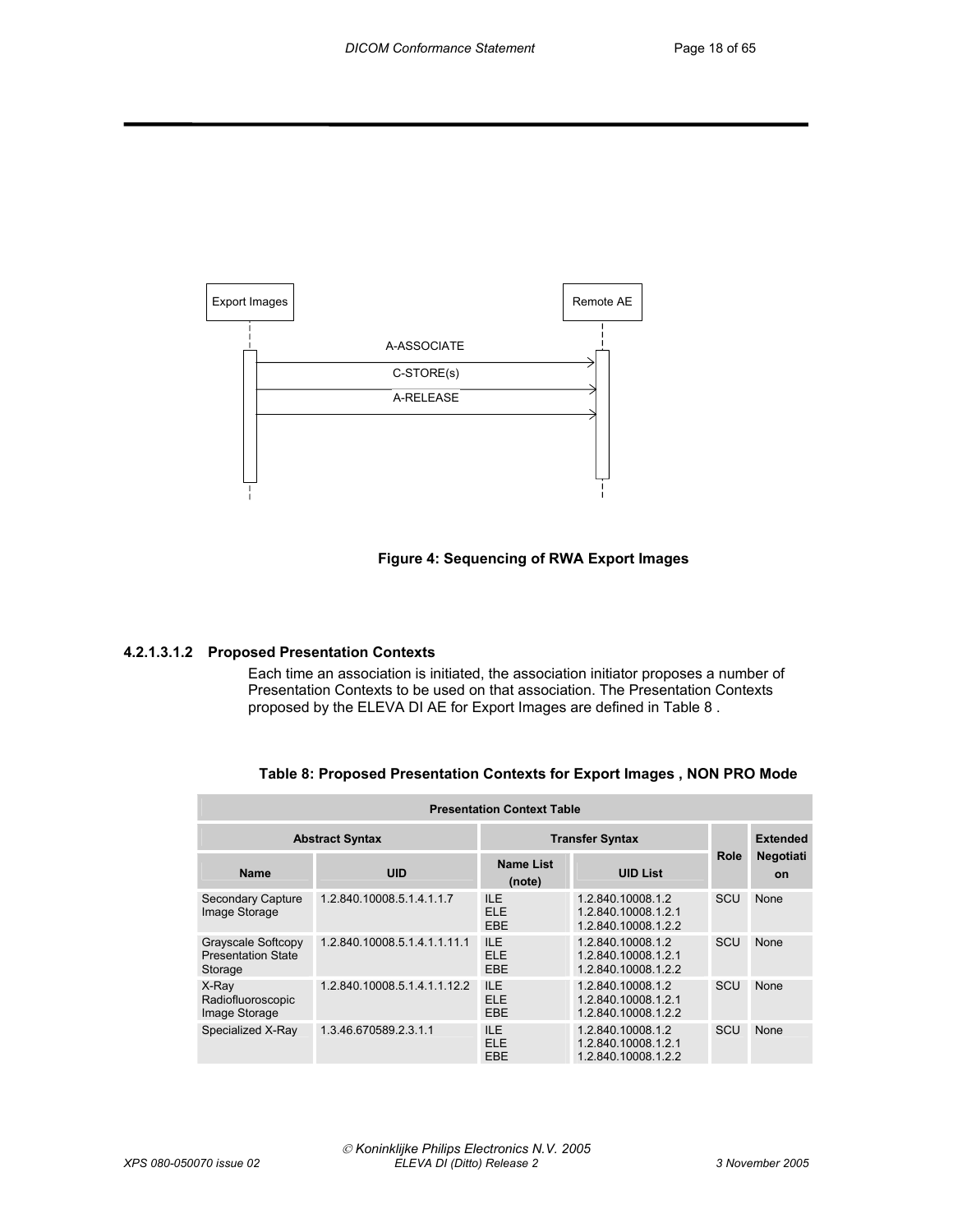#### **4.2.1.3.1.3 SOP Specific Conformance for SOP Classes**

Important remarks about the exported images:

In case the remote system does not support modality specific image storage SOP class, the ELEVA DI AE will convert the images, only in the NON PRO Mode, and exports them via the Secondary Capture image storage SOP class. These Secondary Capture images and additional information (like Shutter information, Graphics, Annotations text and other important attribute information) are burnt-in.

The original bit depth of the Secondary Capture image is kept. Note**:** only the standard DICOM RF images can be converted, the private SOP class cannot be converted.

- Attributes e.g. Study Date and Study Time will be added to images to be exported (if not yet present). This is done because there are imaging systems relying on the existence of these attributes.
- The ELEVA DI AE allows the operator to modify attributes of the stored images. ELEVA DI AE does not modify the pixel values of the stored images. Modified images retain their original Study, Series and Image UID.
- For Secondary Capture images only one Window Width and Window Centre value is exported.
- Please refer to section 8.1.3, Coerced / Modified fields, for more information on stored images.
- When the location of a Graphic or text Annotation is specified relatively with regards to the displayed area. (i.e. DICOM attribute: Bounding Box Annotation Units, Anchor Point Annotation Units or Graphic Annotation Units equals "DISPLAY"), the annotation is not displayed.
- Areas occluded by shutter are always black in ELEVA DI AE, whereas it is possible to want it to be white in DICOM.
- On the export of such an image the ELEVA DI AE system first sets up an association to determine if the SCP supports the Grayscale Softcopy Presentation State SOP Class.

If the SCP does not supports the Grayscale Softcopy Presentation State service the Graphical information is added to the image object additional a new instance UID is generated for this image.

All kind of Images sending out from the are included with Performed Procedure Step Tags like: (Start Date, Start Time, ID ).

#### **Use of optional, private and retired attributes**

The transmitted Storage SOP instances may include all optional elements specified in the DICOM standard, depending on the source of the images. The transmitted Storage SOP instances may contain Retired and Private data

elements, depending on the ELEVA DI AE configuration. The ELEVA DI AE can convert the transfer syntax when exporting images. The

ELEVA DI AE can perform a transfer syntax according to the following table.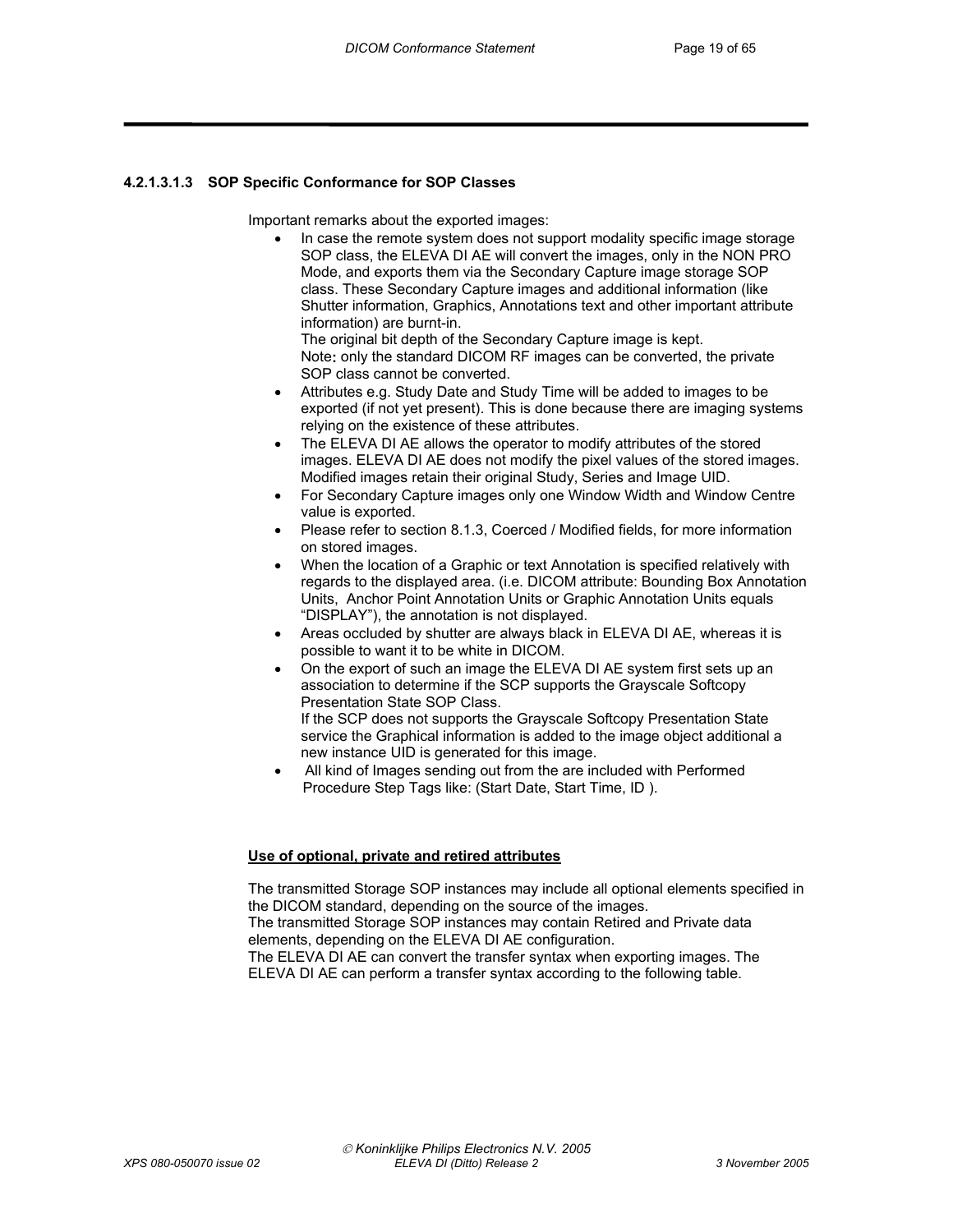| <b>Syntax</b>      | <b>Source</b> | <b>ILE</b> | <b>ELE</b> | <b>EBE</b> |
|--------------------|---------------|------------|------------|------------|
| <b>Destination</b> |               |            |            |            |
| ILE.               |               | $\ddot{}$  | $\ddot{}$  | $\ddot{}$  |
| <b>ELE</b>         |               | $\ddot{}$  | $\ddot{}$  | $\ddot{}$  |
| <b>EBE</b>         |               | $\ddot{}$  | $\ddot{}$  | $\ddot{}$  |

#### **Table 9: Transfer Syntax Conversion**

The Store Response Status is saved in the log file; a user error will be displayed in the GUI.

The ELEVA DI AE will stop the transfer of the images and release the association as soon as it receives an unsuccessful Store Response Status.

Following are the details regarding the specific conformance, including response behavior to all status codes, both from an application level and communication errors.

During the selection and export of an examination, the user interface shows the status:

| <b>Service Status</b> | <b>Further Meaning</b> | <b>Behavior</b>                          |
|-----------------------|------------------------|------------------------------------------|
| Flag                  | Export Flagged image   | Examination Flagged for DICOM export     |
| Busy                  | <b>Export Busy</b>     | Examination being exported               |
| Done                  | <b>Export Done</b>     | Examination exported successfully        |
| Error                 | <b>Export Error</b>    | Export Error while exporting examination |
| Cancel                | <b>Export Cancel</b>   | Export of Examination being Cancelled    |
| Not Exported          | Not Exported Export    | Export of examination cancelled          |

#### **Table 10: DICOM Command Response Status Handling Behavior**

#### **Table 11: DICOM Command Communication Failure Behavior**

| <b>Exception</b>         | <b>Behavior</b>                                                                                       |
|--------------------------|-------------------------------------------------------------------------------------------------------|
| <b>ARTIM Time-out</b>    | The store job fails in case of association setup.<br>The reason is logged and reported to the user.   |
| Reply Time-out           | The store job fails and the association is aborted.<br>The reason is logged and reported to the user. |
| Association Time-out SCU | The association is released.                                                                          |
| Association aborted      | The store job fails.<br>The reason is logged and reported to the user.                                |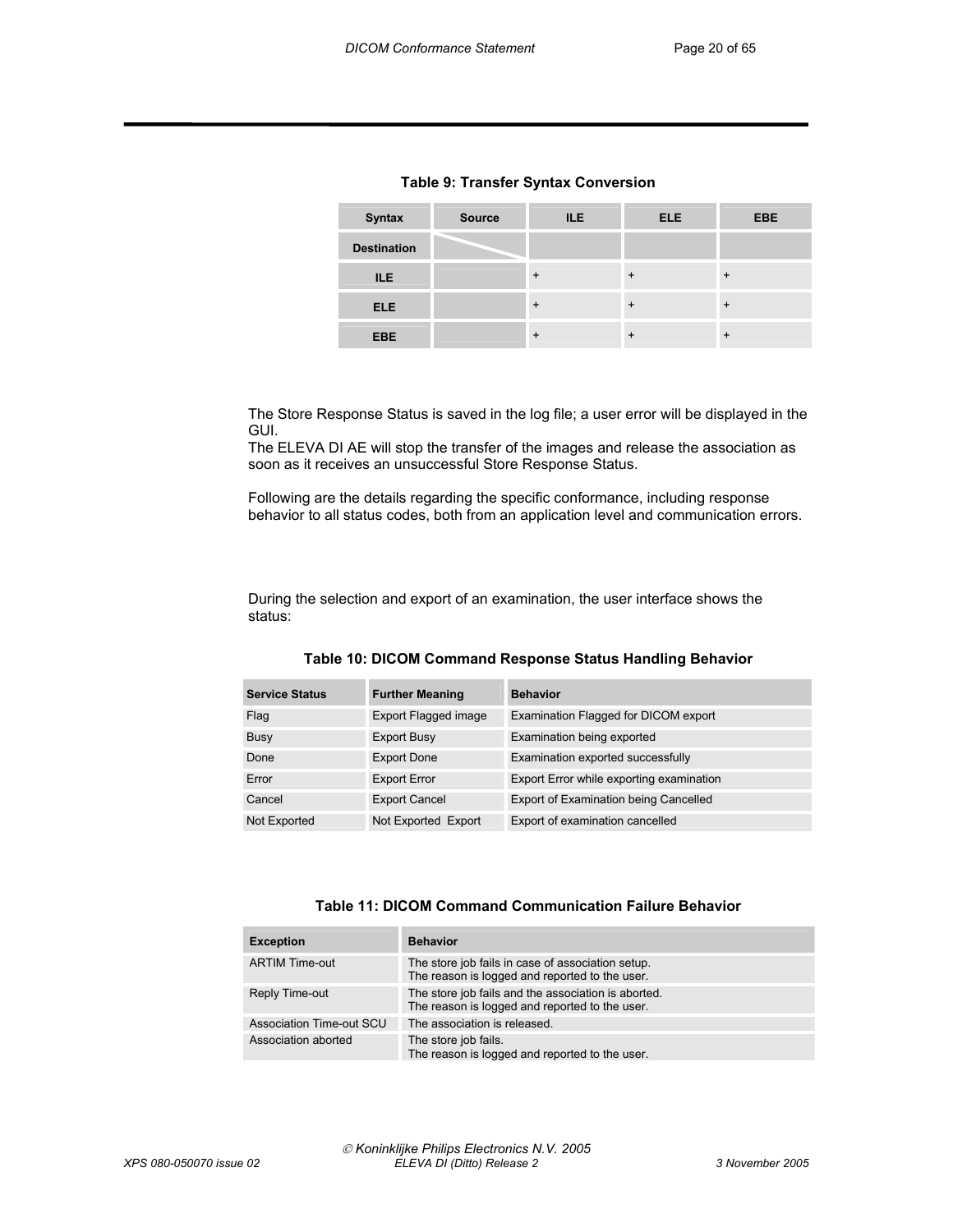#### **4.2.2 ELEVA EXAMINATION CONTROL AE**

The ELEVA Examination Control Application Entity (ELEVA EEC AE) provides Standard Conformance to the following DICOM 3.0 SOP classes as an SCU specified in the Table 12

#### **4.2.2.1 Supported SOP Classes by the ELEVA DI AE as SCU.**

This Application Entity provides extended Standard Conformance to the SOP classes Specified in the next Table.

#### **Table 12: Query Supported SCU SOP Classes by the ELEVA Examination Control AE**

| <b>SOP Class Name</b>                      | UID                     |
|--------------------------------------------|-------------------------|
| Modality Worklist Information Model - FIND | 1.2.840.10008.5.1.4.31  |
| Modality Performed Procedure Step          | 1.2.840.10008.3.1.2.3.3 |

The ELEVA Examination Control Application Entity does not support DICOM 3.0 SOP classes as a SCP.

#### **4.2.2.2 Association Policies**

This section shall contain a description of the General Association Establishment and Acceptance policies of the AE.

#### **4.2.2.2.1 General**

The ELEVA Examination Control offers unrestricted max. PDU size on associations initiated by ELEVA Examination Control. The PDU size is also configurable per remote station.

The DICOM standard application context shall be specified.

#### **Table 13: DICOM Application Context**

Application Context Name 1.2.840.10008.3.1.1.1

#### **4.2.2.2.2 Number of Associations**

The maximum number of simultaneous associations is by default unlimited, but the maximum can be limited via the configuration repository.

#### **4.2.2.2.3 Asynchronous Nature**

 The ELEVA Examination Control does not support asynchronous operations and will not perform asynchronous window negotiation.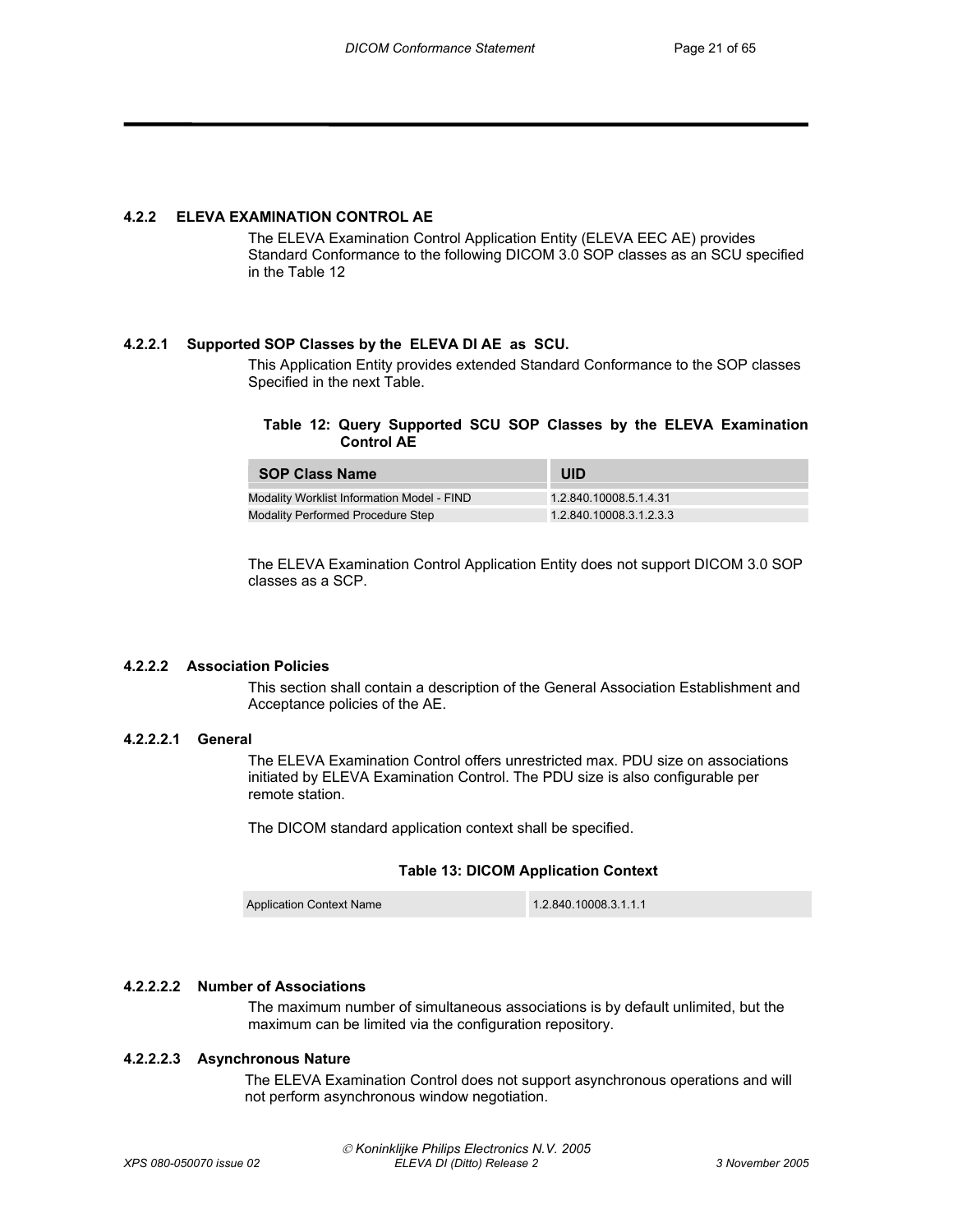#### **4.2.2.2.4 Implementation Identifying Information**

Following Implementation Class UID and Version Name are defined for the ELEVA Examination Control.

| THE IMPLEMENTATION CLASS UID:    | 1.3.46.670589.30.1.1 |
|----------------------------------|----------------------|
| THE IMPLEMENTATION VERSION NAME: | <b>PMS PA 1.0</b>    |

#### **4.2.2.2.5 Association Acceptance Policy**

The ELEVA Examination Control Application Entity does not handle incoming associations.

#### **4.2.2.2.6 Association Initiation Policy**

For each request an association to the peer entity is established.

#### **4.2.2.3 Real – World Activity – Management Worklist (MWL) – FIND**

#### **4.2.2.3.1 Association Real – World Activity**

For each Broad or specific Worklist request, an association towards the Basic Worklist Management SCP is established and a C-FIND request is transmitted. The Broad query can be configured with a combination of the Matching Keys:

- $\triangleright$  Scheduled Station AE Title<br>  $\triangleright$  Patient Name
- **Patient Name**
- 
- ¾ Patient ID → Request ID<br>→ Accession N
- **Exam Date**<br>► Exam Date
- **Exam Date**
- ¾ Modality

Each of the matching keys is optional. The association will be closed on reception of the last C-FIND response. The Worklist Query result is displayed in the Patient List. The query is interruptible if it was triggered by the user.

#### **4.2.2.3.2 Description and Sequencing of Activities**

This RWA may be initiated in two ways.

1. After clicking the Query Worklist button the ELEVA Examination Control AE shall request an association with the configured remote Basic Worklist Management SCP. When the association is accepted the ELEVA Examination Control AE shall send the Broad Query find request, wait for response, and then release the association.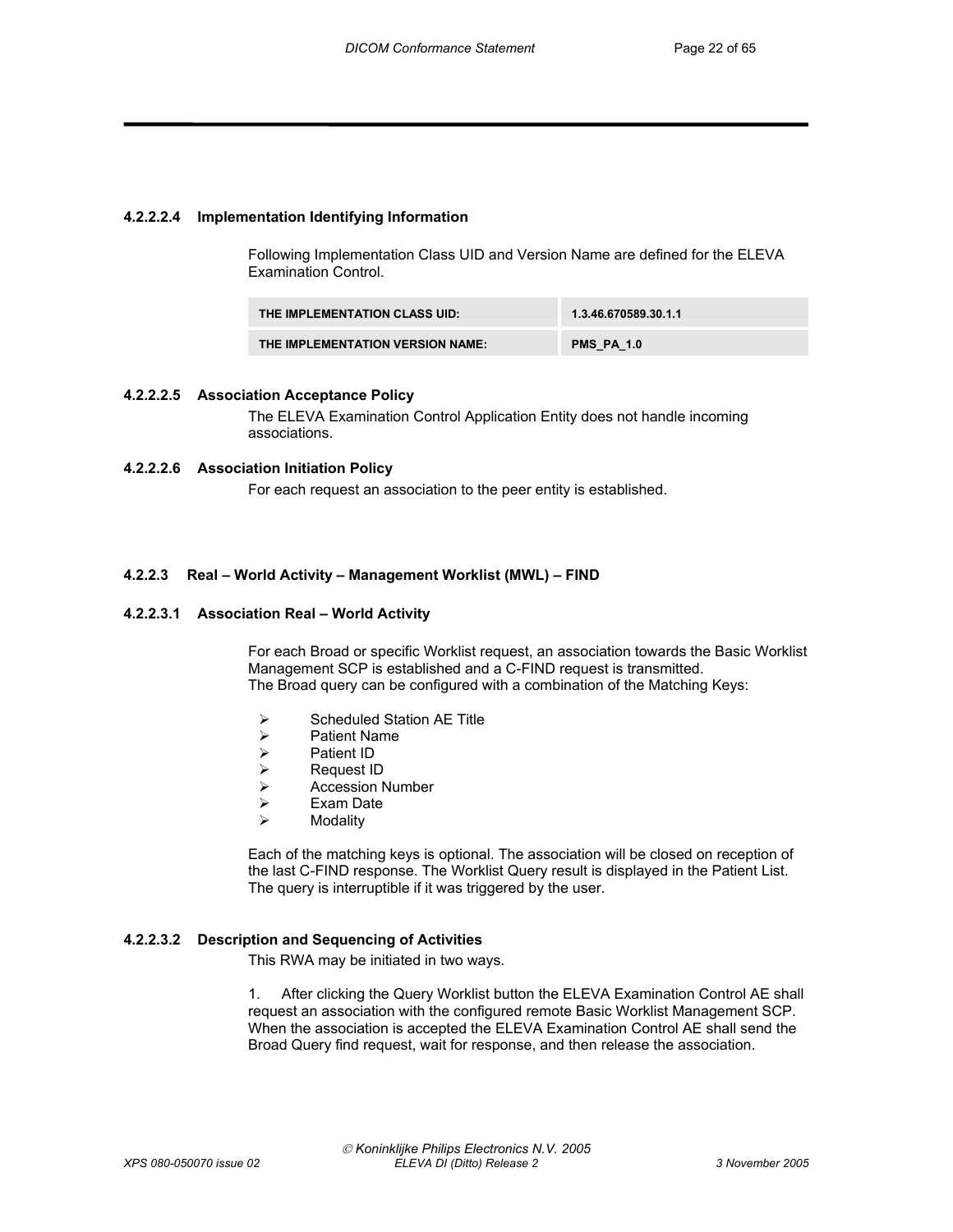2. After clicking the Patient Query button - entering and confirming the matching key values - the ELEVA Examination Control AE shall request an association with the configured remote Basic Worklist Management SCP.

When the association is accepted the ELEVA Examination Control AE shall send the patient query find request, wait for response, and then release the association.



**Figure 5: Sequencing of RWA Query Worklist** 

#### **4.2.2.3.3 SOP Specific Conformance – MWL-FIND**

By default, the Patient/Examination list update is performed by a "Broad" Query with pre-configured matching keys. This MWL Query may be performed in the system background and may be disabled.

The time interval between subsequent background queries is configurable. The Broad Query may also be issued by the operator and will be performed from the Patient List User interface.

The table below gives an overview of the Matching Keys for a Broad Query.

| <b>Attribute Name</b>                                | Tag       | <b>Note</b>                                                                   |
|------------------------------------------------------|-----------|-------------------------------------------------------------------------------|
| Scheduled Station AE Title                           | 0040.0001 | Configurable of:<br>"ALL" or comma separated list of Application Entity names |
| <b>Scheduled Procedure Step</b><br><b>Start Date</b> | 0040.0002 | Configurable of:<br>"ALL", "Today", "Tomorrow"                                |

**Table 14: Matching Keys for Broad Query** 

When Date matching is configured, the Date value is continuously generated from local system time. The modality type query may be used for environments that do not schedule per individual modality's AE Title, but for a modality pool.

Modality (type) 0008,0060 " \* ", "CR", "OT", "XA", "RF", "DX", "US"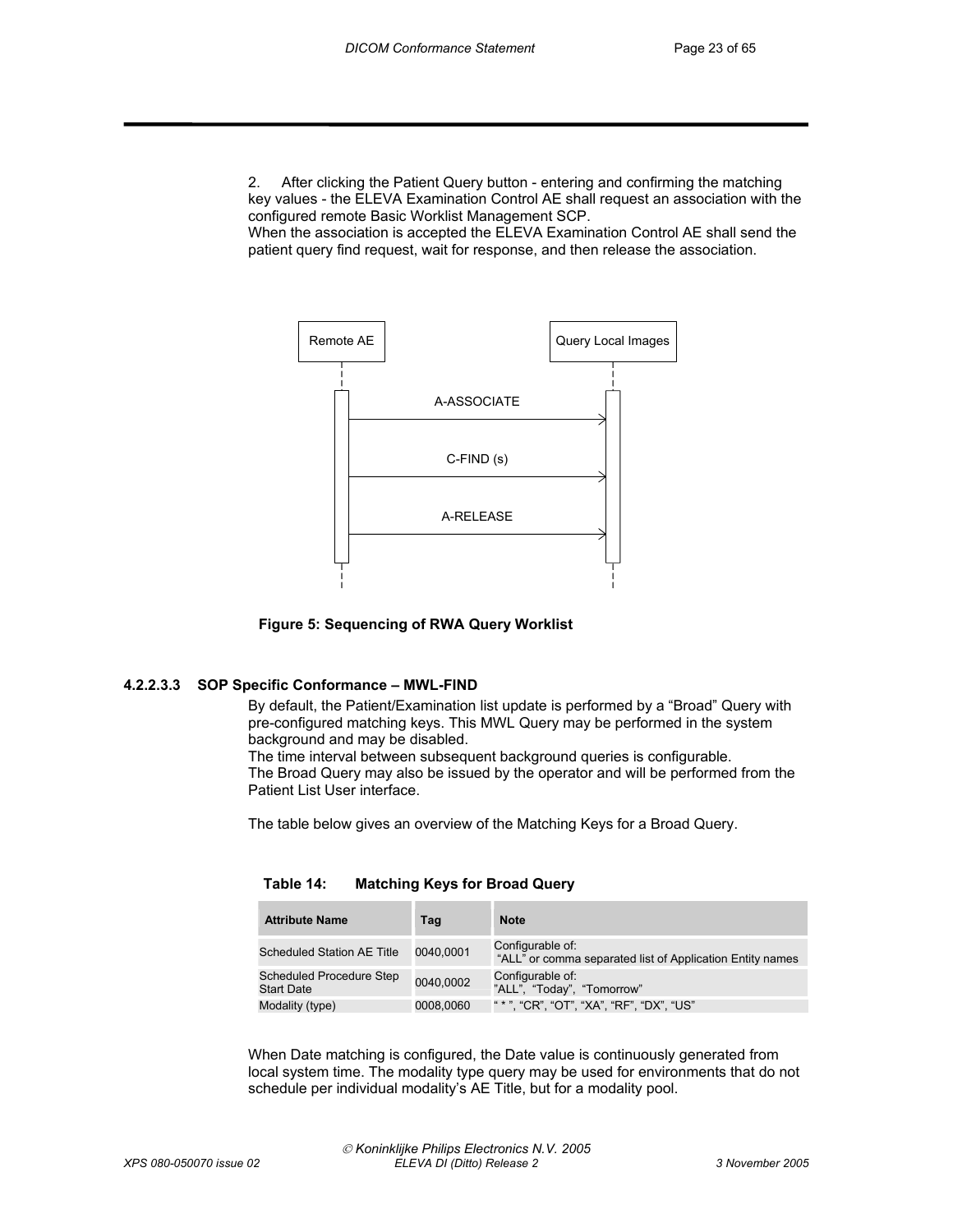The optional Patient Based Worklist Query is typically triggered by operator action when a patient arrives at the system for examination. ELEVA Examination Control expects the operator to enter the value(s) of the search key(s).

The Table below gives an overview of the Matching Keys for a Patient Query

**Table 15: Matching Keys for Patient Query** 

| <b>Matching Keys for Patient Query</b>        |           |                                                                                                                                                                                                                                      |                                                      |  |  |  |  |  |
|-----------------------------------------------|-----------|--------------------------------------------------------------------------------------------------------------------------------------------------------------------------------------------------------------------------------------|------------------------------------------------------|--|--|--|--|--|
| <b>Attribute Name</b>                         | Tag       | <b>Note</b>                                                                                                                                                                                                                          | <b>Wildcard Search</b><br>$($ using " $*$ " only $)$ |  |  |  |  |  |
| Patient's Name                                | 0010,0010 | Identified from admission form.                                                                                                                                                                                                      | Yes                                                  |  |  |  |  |  |
| Patient ID                                    | 0010,0020 | Identified from admission form.                                                                                                                                                                                                      | Yes                                                  |  |  |  |  |  |
| <b>Accession Number</b>                       | 0008.0040 | Identified from admission form.                                                                                                                                                                                                      | Yes                                                  |  |  |  |  |  |
| Requested Procedure ID                        | 0040.1001 | Identified from admission form.                                                                                                                                                                                                      | Yes                                                  |  |  |  |  |  |
| Scheduled Station AE Title                    | 0040,0001 |                                                                                                                                                                                                                                      | Yes                                                  |  |  |  |  |  |
| Modality (type)                               | 0008.0060 | " * ", "CR", "OT", "XA", "RF", "DX", "US"                                                                                                                                                                                            | Yes                                                  |  |  |  |  |  |
| Scheduled Procedure Step<br><b>Start Date</b> | 0040,0002 | This key may be optionally (default: no)<br>added by the system. Its value is<br>(Configurable) one of:<br>date of <today>, date of <today> and<br/>subsequent dates, date of prior to and<br/>incl. <today></today></today></today> | No                                                   |  |  |  |  |  |

#### **Wildcard search (using " \* " only) is supported for:**

- ¾ "Patient's Name",
- 
- ¾ "Patient ID", ¾ "Accession Number",
- 
- ¾ "Requested Procedure ID", ¾ "Scheduled Station AE Title".
- ¾ "Modality"

The Patient Query can be cancelled after the user has pressed a "Cancel" Button on the User Interface. In this case the DICOM association will be aborted immediately. As the query is performed asynchronously, intermediate results are displayed in the meantime.

#### **4.2.2.3.3.1 Patient and Study Merge**

The ELEVA DI looks in its internal database, of the ELEVA Examination Control, for a Study with the same Study Instance UID (0020,000D) as given in the Scheduled Procedure Step (SPS).

If a Study Instance UID match was not found, it looks for a Patient with the same Patient ID (0010,0020) as given in the Scheduled Procedure Step.

If no Patient match is found, a new Patient is created, using attributes from Scheduled Procedure Step.

If Patient with a matching Patient ID was found, attributes are updated for the internal Patient, based on the attributes as given in the Scheduled Procedure Step.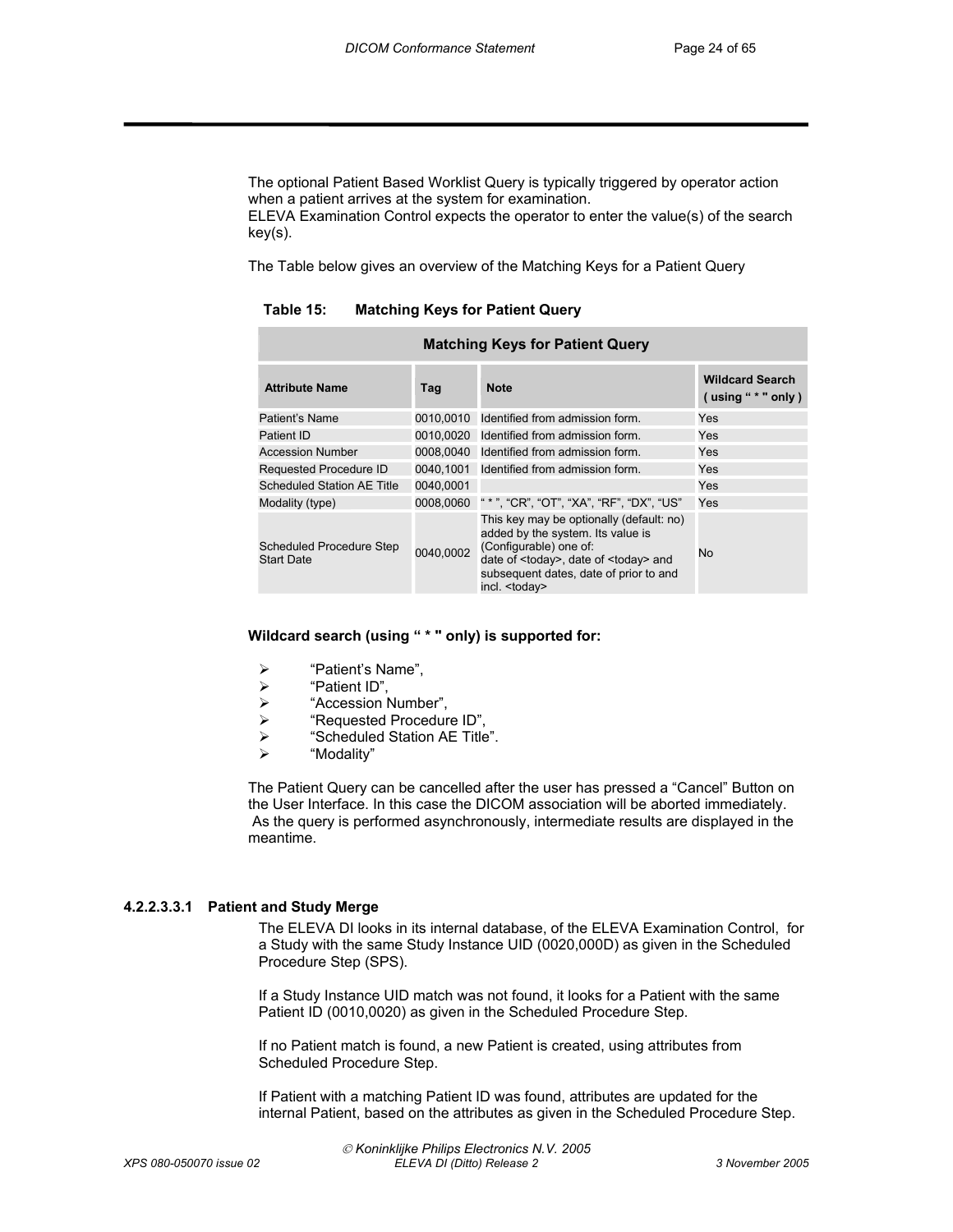A new Study with a Study Instance UID as given in the Scheduled Procedure Step is created.

If a Study Instance UID match was found, all Patient attributes as given in the Scheduled Procedure Step are updated in the internal database for the parent patient

of this study. Study attributes are updated for the internal study based on the attributes as given in the Scheduled Procedure Step.

#### **4.2.2.3.3.2 Scheduled Procedure Step (= Examination) Merge**

If the internal database of the ELEVA DI Examination Control contains no SPS with Scheduled Procedure Step ID (0040,0009) identifying an incoming Scheduled Procedure Step, it creates a new one and creates an corresponding Examination referencing this Scheduled Procedure Step ID.

If the internal database of the ELEVA DI Examination Control contains already an SPS with the Scheduled Procedure Step ID (0040,0009) identifying an incoming Scheduled Procedure Step, the behaviour depends on the corresponding Examination state.

If the Examination is still "scheduled", the SPS attributes are compared to the attributes sent with the most recent WLM query. If at least one attribute differs, the scheduled Examination is deleted and re-scheduled. Manual changes the user might have performed on this Examination are lost.

If the Examination has already started, no changes are performed, and the potential changes of the incoming Scheduled Procedure Step are disregarded.

#### **4.2.2.4 Modality Worklist Information Model – FIND SOP Class**

This Chapter specifies in detail the applied attributes in the C-FIND Service Elements of this supported SOP Class.

The below tables should be read as follows:

| Module name:    | The name of the associated module for supported worklist<br>attributes. The module name is written behind the table number. |
|-----------------|-----------------------------------------------------------------------------------------------------------------------------|
| Attribute name: | Attributes supported to build an Panorama Modality                                                                          |
|                 | Worklist Request Identifier.                                                                                                |
| Tag:            | DICOM tag for this attribute.                                                                                               |
| VR:             | DICOM VR for this attribute.                                                                                                |
| M:              | Matching Keys for (automatic) Worklist Update:                                                                              |
|                 | -> "S" will indicate an attribute value for Single Value Matching,                                                          |
|                 | -> "R" will indicate an attribute value for Range Matching,                                                                 |
|                 | -> "W" will denote Wildcard Matching (* and ?) and                                                                          |
|                 | -> "U" will indicate an attribute for Universal Matching                                                                    |
| R∶              | Return Keys. An "x" will indicate that this attribute as Return Key                                                         |
|                 | with zero length for Universal Matching.                                                                                    |
| Q:              | Interactive Query Key. An "x" will indicate that this attribute as                                                          |
|                 | matching key can be used.                                                                                                   |
| D:              | Displayed Keys. An "x" indicates that this Worklist attribute is                                                            |
|                 | displayed to the user during a patient registration dialog.                                                                 |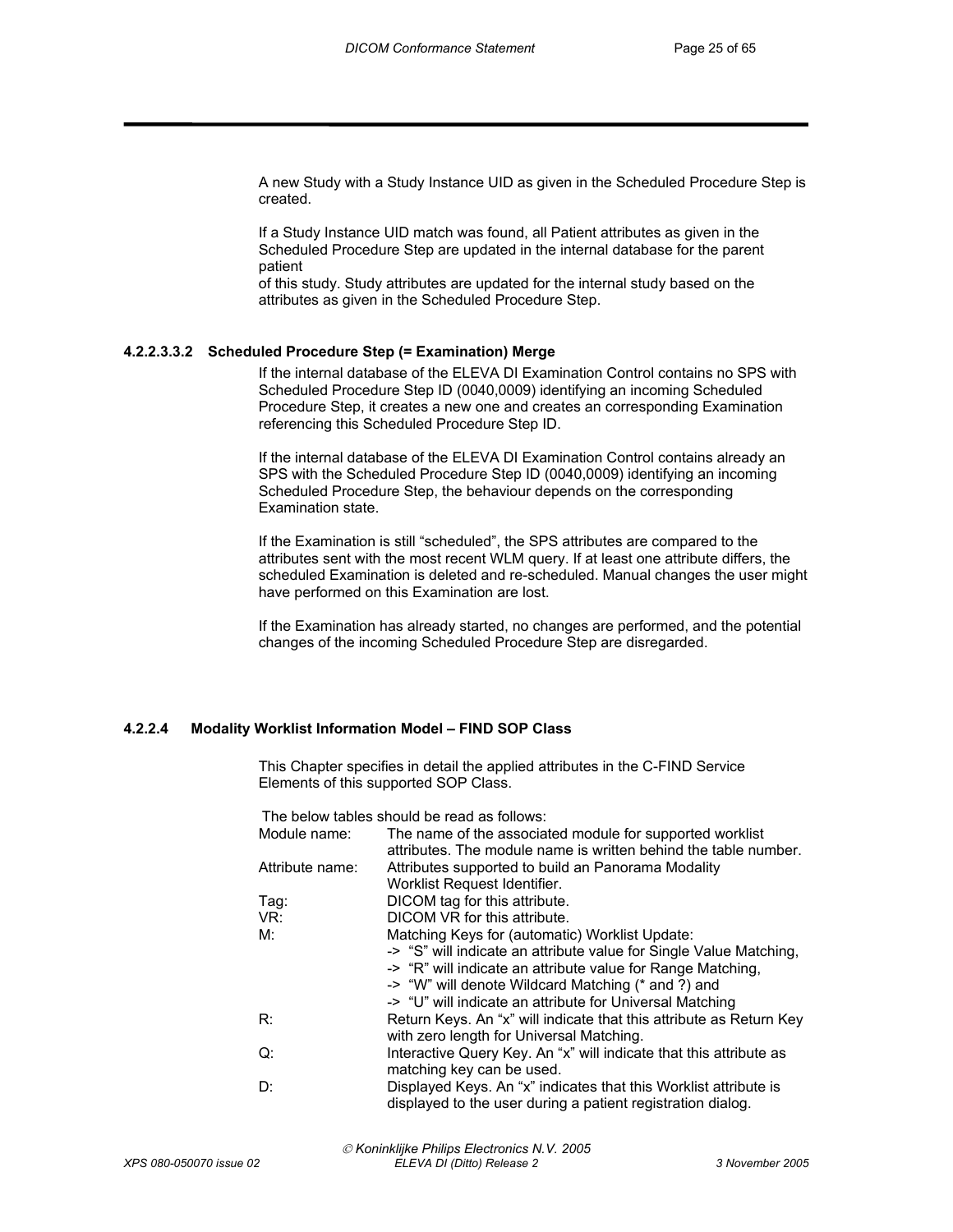IOD: An "x" indicates that this Worklist attribute is included into all object Instances created during performance of the related Procedure Step.

| Table 16: Modules of the Modality Worklist Information Model - FIND SOP Class |  |
|-------------------------------------------------------------------------------|--|
|-------------------------------------------------------------------------------|--|

| <b>Module Name</b>                     | Usage         |
|----------------------------------------|---------------|
| SOP Common Module                      | <b>ALWAYS</b> |
| <b>Scheduled Procedure Step Module</b> | <b>ALWAYS</b> |
| <b>Requested Procedure Module</b>      | <b>ALWAYS</b> |
| Imaging Service Request Module         | <b>ALWAYS</b> |
| Visit Identification Module            | <b>ALWAYS</b> |
| Visit Status Module                    | <b>ALWAYS</b> |
| Patient Identification Module          | <b>ALWAYS</b> |
| Patient Demographic Module             | <b>ALWAYS</b> |
| Patient Medical Module                 | <b>ALWAYS</b> |
|                                        |               |

#### **Table 17: MWL Inform. Model - FIND SOP Class - C-FIND-RQ – SOP Common Module (M)**

| <b>Attribute Name</b>  | Taq          | $\sqrt{D}$ | M |  | IOD |
|------------------------|--------------|------------|---|--|-----|
| Specific Character Set | 0008.0005 CS |            |   |  |     |

#### **Table 18: MWL Inform. Model - FIND SOP Class - C-FIND-RQ – Patient Identifier Module (M)**

| <b>Attribute Name</b> | Tag          | VR | M     |  | IOD |
|-----------------------|--------------|----|-------|--|-----|
| Patient's Name        | 0010,0010 PN |    | S.W.U |  |     |
| Patient ID            | 0010,0020 LO |    | S.U   |  |     |
| Other Patient ID's    | 0010,1000 LO |    |       |  |     |

#### **Table 19: MWL Inform. Model - FIND SOP Class - C-FIND-RQ – Patient Demographic Module (M)**

| <b>Attribute Name</b>   | Tag       | <b>VR</b> | M | R | Q | D | <b>IOD</b> |
|-------------------------|-----------|-----------|---|---|---|---|------------|
| Patient's Birth Date    | 0010,0030 | DA        |   | X |   | X |            |
| <b>Patient's Sex</b>    | 0010,0040 | <b>CS</b> |   | X |   |   |            |
| Patient's Size          | 0010,1020 | DS        |   | X |   |   |            |
| Patient's Weight        | 0010,1030 | DS        |   |   |   |   |            |
| <b>Ethnic Group</b>     | 0010,2160 | <b>SH</b> |   |   |   |   |            |
| <b>Patient Comments</b> | 0010,4000 | <b>LT</b> |   |   |   |   |            |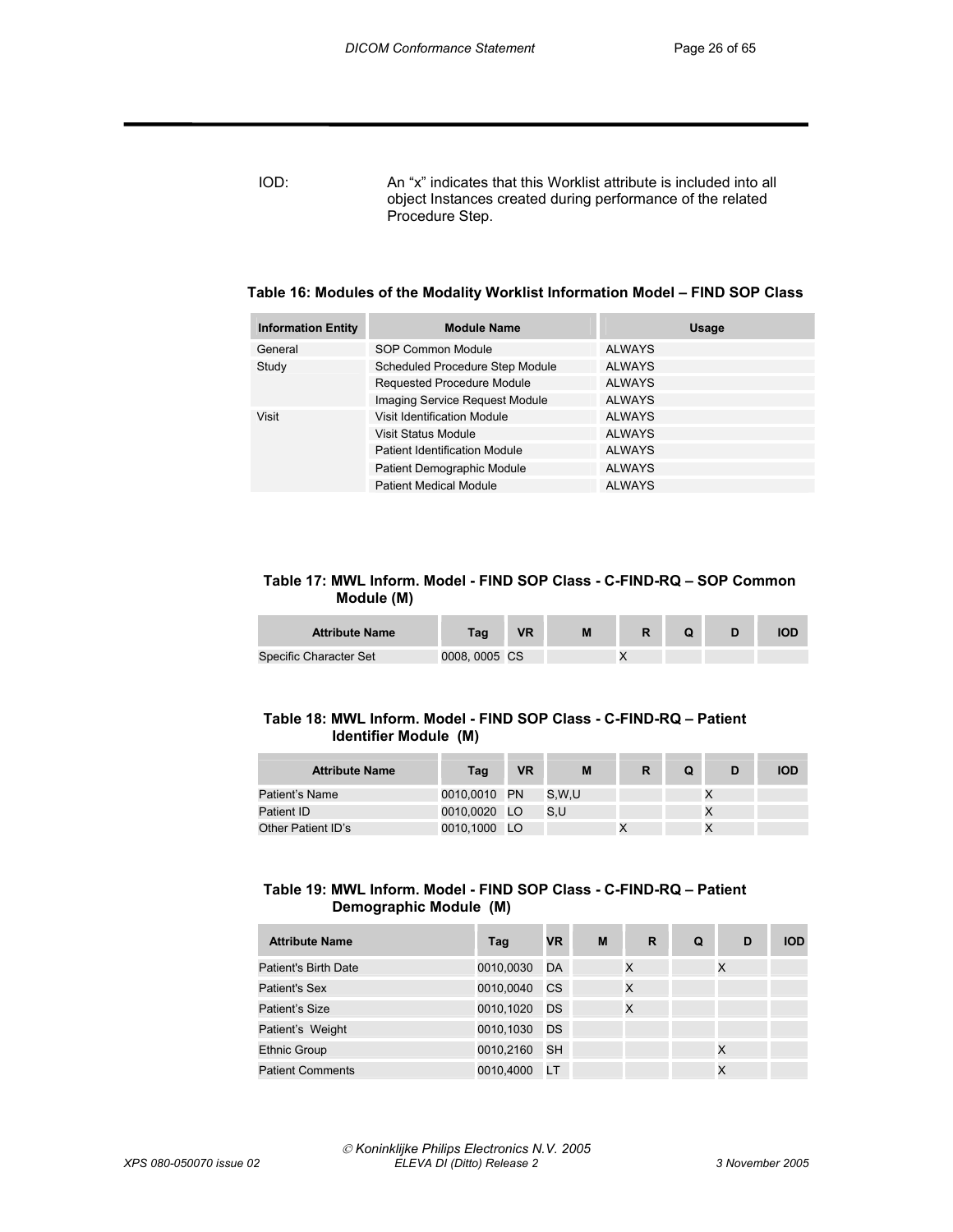#### **Table 20: MWL Inform. Model - FIND SOP Class - C-FIND-RQ – Patient Medical Module (M)**

| <b>Attribute Name</b>             | Tag          | <b>VR</b> | M | R | Q | D | <b>IOD</b> |
|-----------------------------------|--------------|-----------|---|---|---|---|------------|
| <b>Medical Alerts</b>             | 0010,2000    | LO        |   |   |   |   |            |
| <b>Contrast Allergies</b>         | 0010,2110    | LO.       |   |   |   |   |            |
| <b>Additional Patient History</b> | 0010,21B0    | - LT      |   | X |   |   |            |
| <b>Pregnancy Status</b>           | 0010,21C0 US |           |   |   |   |   |            |

#### **Table 21: MWL Inform. Model - FIND SOP Class - C-FIND-RQ – Visit Status Module (M)**

| <b>Attribute Name</b>           | Tag       | <b>VR</b> | M |  |  |
|---------------------------------|-----------|-----------|---|--|--|
| <b>Current Patient Location</b> | 0038.0300 | LO        |   |  |  |

#### **Table 22: MWL Inform. Model - FIND SOP Class - C-FIND-RQ – Schedule Procedure Step Module (M)**

| <b>Attribute Name</b>                               | Tag       | <b>VR</b> | M | R | Q | D | <b>IOD</b> |
|-----------------------------------------------------|-----------|-----------|---|---|---|---|------------|
| Scheduled Procedure Step Sequence                   | 0040,0100 | SQ        |   | X |   |   |            |
| >Modality                                           | 0008,0060 | CS        |   | X |   |   |            |
| >Requested Contrast Agent                           | 0032,1070 | LO        |   | X |   |   |            |
| >Scheduled AE Title                                 | 0040,0001 | AE        |   | X |   |   |            |
| >Scheduled Procedure Step Start Date                | 0040,0002 | DT        |   | X |   |   |            |
| >Scheduled Procedure Step Start Time                | 0040,0003 | <b>TM</b> |   | X |   |   |            |
| >Scheduled Procedure Step End Date                  | 0040,0004 | DT        |   | X |   |   |            |
| >Scheduled Procedure Step End Time                  | 0040,0005 | <b>TM</b> |   | X |   |   |            |
| >Scheduled Performing Physician's<br>Name           | 0040,0006 | PN        |   | X |   |   |            |
| >Scheduled Procedure Step Description               | 0040,0007 | LO        |   | X |   |   |            |
| >Scheduled Action Item Code Sequence                | 0040,0008 | SQ        |   | X |   |   |            |
| >>Code Value                                        | 0008,0100 | <b>SH</b> |   | X |   | X |            |
| >>Coding Scheme Designator                          | 0008,0102 | <b>SH</b> |   | X |   |   |            |
| >>Coding Scheme Version                             | 0008,0103 | <b>SH</b> |   | X |   |   |            |
| >>Code Meaning                                      | 0008,0104 | LO        |   | X |   |   |            |
| >Scheduled Procedure Step ID                        | 0040,0009 | <b>SH</b> |   | X |   |   |            |
| >Scheduled Station Name                             | 0040,0010 | <b>SH</b> |   | X |   |   |            |
| >Scheduled Procedure Step Location                  | 0040,0011 | <b>SH</b> |   | X |   |   |            |
| >Pre-Medication                                     | 0040,0012 | LO        |   | X |   |   |            |
| >Scheduled Procedure Step Status                    | 0040,0020 | CS        |   | X |   |   |            |
| >Comments on the Scheduled<br><b>Procedure Step</b> | 0040,0400 | LT        |   | X |   |   |            |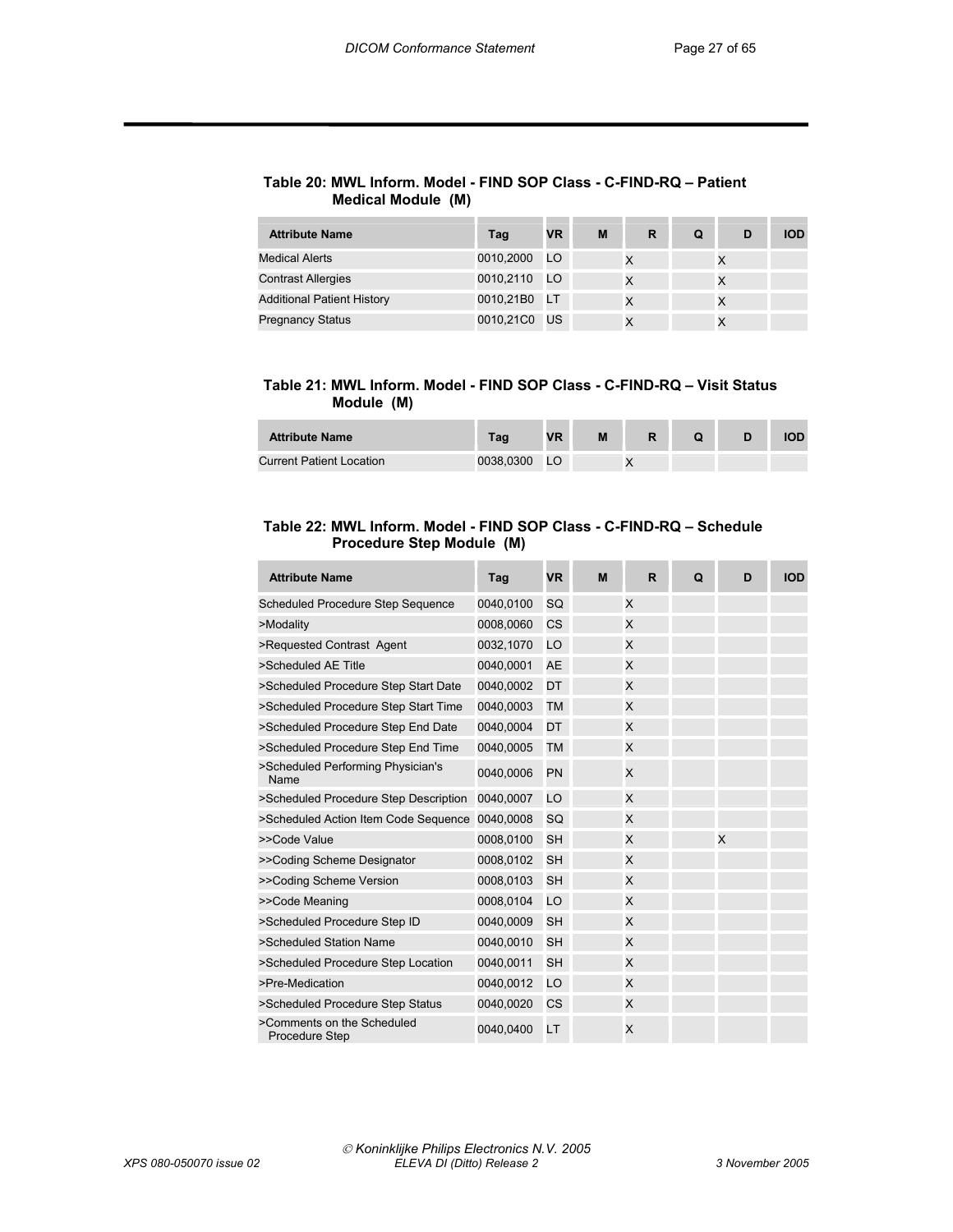| <b>Attribute Name</b>                             | Tag       | <b>VR</b> | M | R | Q | D | <b>IOD</b> |
|---------------------------------------------------|-----------|-----------|---|---|---|---|------------|
| Referenced Study Sequence                         | 0008,1110 | SQ        |   | X |   |   |            |
| >Referenced SOP Class UID                         | 0008,1150 | UI        |   | X |   |   |            |
| >Referenced SOP Instance UID                      | 0008,1155 | UI        |   | X |   |   |            |
| Study Instance UID                                | 0020,000D | UI        |   | X |   |   |            |
| <b>Requested Procedure Description</b>            | 0032,1060 | LO        |   | X |   |   |            |
| Requested Procedure Code Sequence                 | 0032,1064 | SQ        |   | X |   |   |            |
| >Code Value                                       | 0008,0100 | <b>SH</b> |   | X |   | X |            |
| >Coding Scheme Designator                         | 0008,0102 | <b>SH</b> |   | X |   |   |            |
| >Coding Scheme Version                            | 0008,0103 | <b>SH</b> |   | X |   |   |            |
| >Code Meaning                                     | 0008,0104 | LO        |   | X |   |   |            |
| Requested Procedure ID                            | 0040,1001 | <b>SH</b> |   | X |   | X |            |
| <b>Patient Transport Arrangements</b>             | 0040,1004 | LO        |   | X |   |   |            |
| Names of Intended Recipients of Results 0040,1010 |           | <b>PN</b> |   | X |   | X |            |
| <b>Requested Procedure Comments</b>               | 0040,1400 | LT        |   | X |   |   |            |

#### **Table 23: MWL Inform. Model - FIND SOP Class - C-FIND-RQ – Requested Procedure Module (M)**

#### **Table 24: MWL Inform. Model - FIND SOP Class - C-FIND-RQ – Imaging Service Request Module (M)**

| <b>Attribute Name</b>            | Tag          | <b>VR</b> | M | R | Q | D | חמו |
|----------------------------------|--------------|-----------|---|---|---|---|-----|
| <b>Accession Number</b>          | 0008,0050    | SH O      |   | X |   |   |     |
| Referring Physician's Name       | 0008,0090    | PN        |   |   |   |   |     |
| <b>Requesting Physician</b>      | 0032,1032    | <b>PN</b> |   | х |   |   |     |
| <b>Requesting Service</b>        | 0032,1033 LO |           |   |   |   |   |     |
| Imaging Service Request Comments | 0040,2400    | LT        |   | х |   |   |     |

#### **4.2.2.4.1.1 Proposed Presentation Contexts**

ELEVA Examination Control Application Entity (EEC AE) will propose the presentation contexts as given in the next table.

#### **Table 25: Proposed Presentation Contexts for ELEVA DI Examination Control MWL SCU**

| <b>Abstract</b><br><b>Syntax</b> | <b>UID</b>             | Transfer<br><b>Syntax</b> | <b>UID List</b>                                                 | <b>Role</b> | Ext. Neg. |
|----------------------------------|------------------------|---------------------------|-----------------------------------------------------------------|-------------|-----------|
| <b>MWL-FIND</b>                  | 1.2.840.10008.5.1.4.31 | ILE.<br>ELE.<br>EBE       | 1.2.840.10008.1.2<br>1.2.840.10008.1.2.1<br>1.2.840.10008.1.2.2 | SCU         | None      |

 *Note: ELE is the preferred Transfer syntax*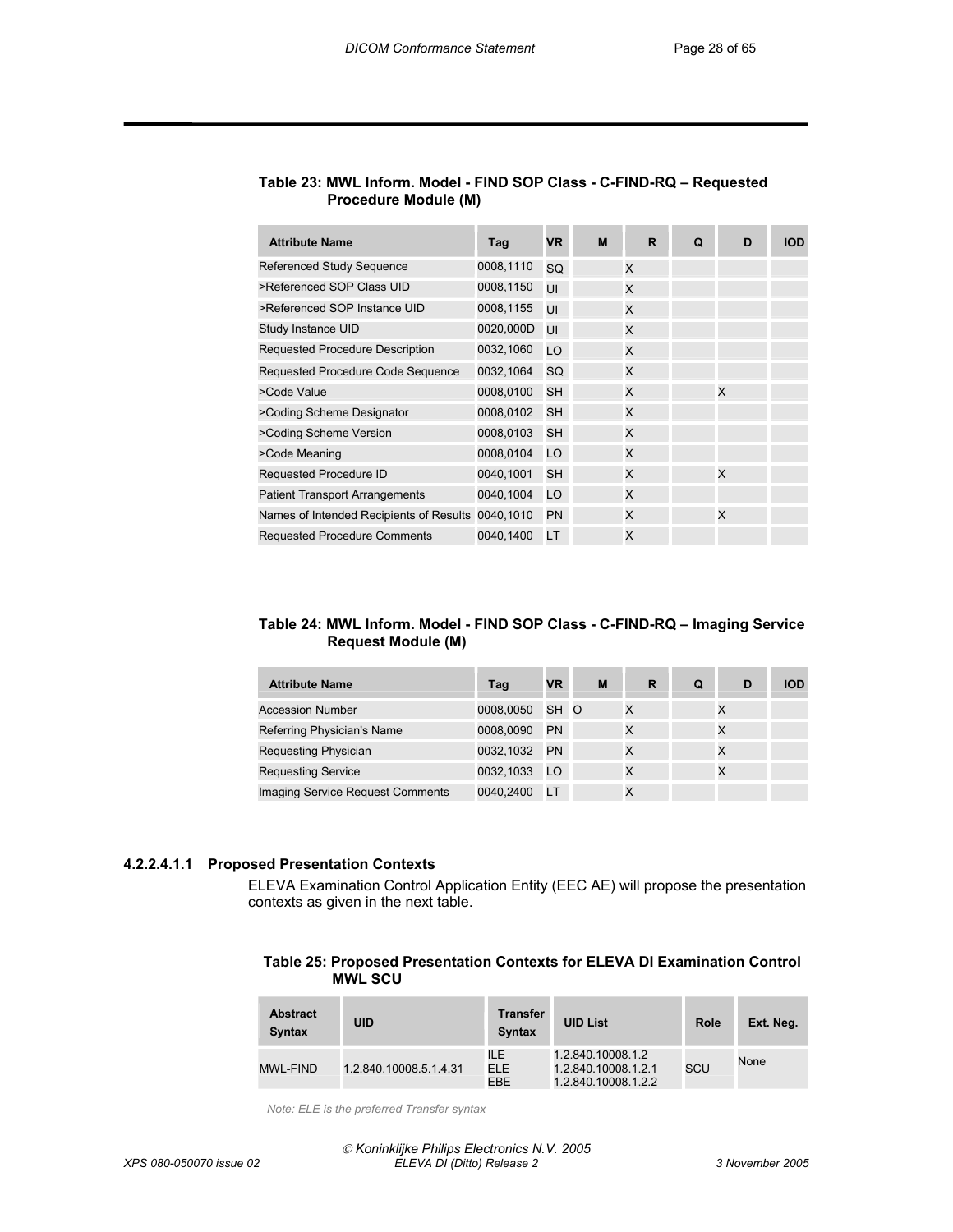#### **4.2.2.5 Real–World Activity –Modality Performed Procedure Step (MPPS)**

#### **4.2.2.5.1 Association Real – World Activity**



An ELEVA DI "Examination" is regarded equivalent to a DICOM Procedure Step. It is scheduled or manually entered before an acquisition is taken, and performed by taking acquisitions.

If scheduled by the RIS, one Examination is the result of one Scheduled Procedure Step. Since an examination may not be re-opened after having been closed, and each examination workflow context is enclosed in one **MPPS**, one examination may result in 0:1 MPPS instances.

However, image archiving after the examination's closure leads to 1:n MPPS instances per examination (append case).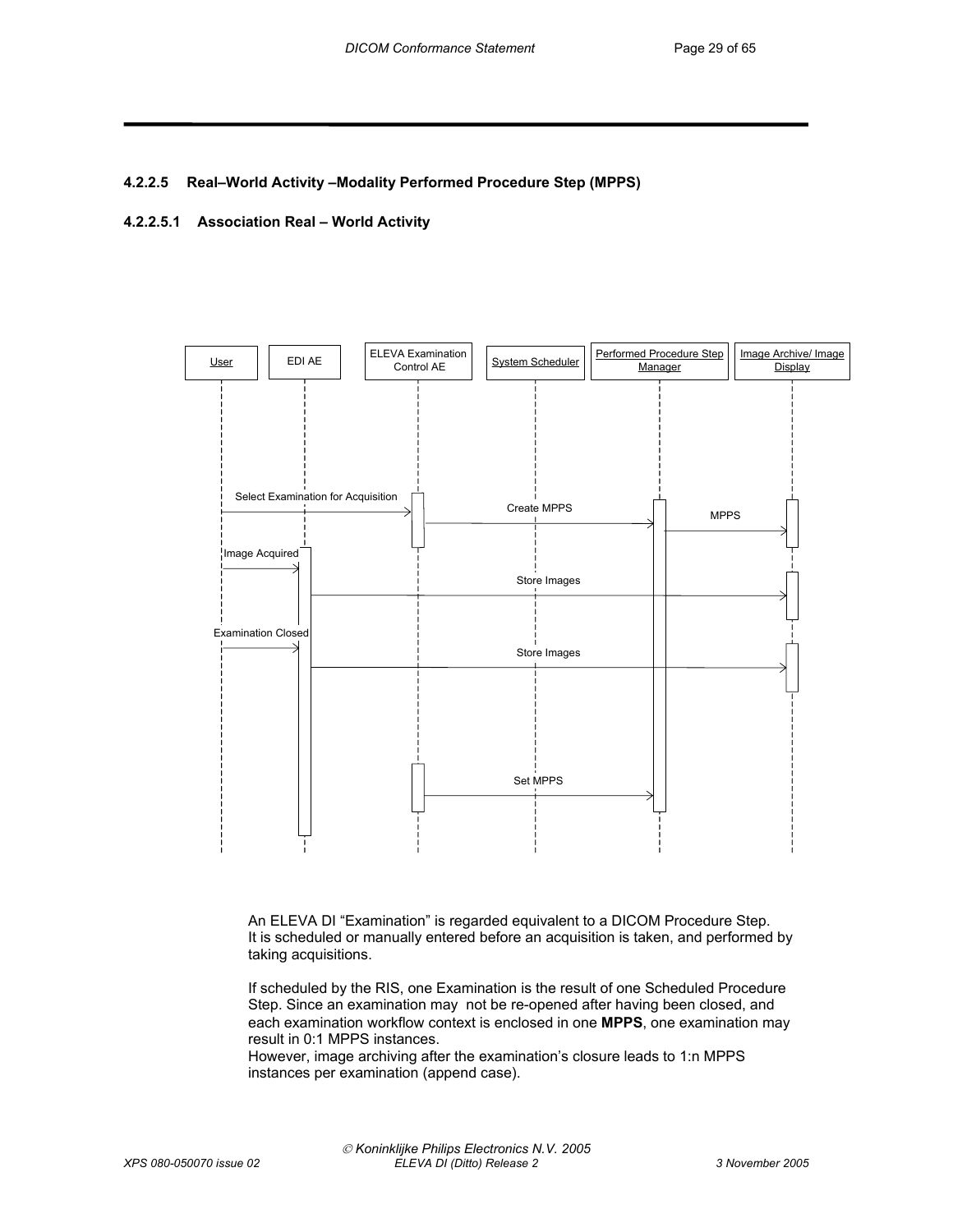An initial MPPS **IN PROGRESS** message with N-CREATE is sent once the first X-ray Radiation has been released. The system does not generate intermediate MPPS IN PROGRESS messages for subsequent acquisitions of this Scheduled Procedure Step / Examination instance.

After the Examination has been closed by the user, the system will change the MPPS status of the related examination to "COMPLETED" and generate a MPPS **COMPLETED** message by N-SET. The examination cannot be reopened. ELEVA DI also generates MPPS messages for unscheduled examinations.

The MPPS COMPLETED message will list the UID's of all related DICOM exported images and format of (optionally) generated direct prints.

The user might cancel an unclosed examination at any time. Depending on state of examination and MPPS related system configuration, an MPPS IN PROGRESS message might be already sent (discontinued case) or not (abandoned case). If not, (abandoned case) the system generates an MPPS IN PROGRESS message. In both cases it sends then a MPPS **DICONTINUED** message. The reason for abandoning or discontinuing a procedure step is unspecified.

#### **4.2.2.5.1.1 Sequencing of Performed Procedure Steps**

The performed sequence order of scheduled procedure steps may be interchanged by the user.

#### **4.2.2.5.1.2 Interleave of Performed Procedure Steps**

MPPS messages may interleave. Depending on the application workflow optimization by the user, an MPPS sequence like this may come up:

MPPS / Inst UID 1: N\_CREATE / IN PROGRESS MPPS / Inst UID 2: N\_CREATE / IN PROGRESS MPPS / Inst UID 3: N\_CREATE / IN PROGRESS ...

MPPS / Inst UID 2: N\_SET / COMPLETED MPPS / Inst UID 1: N\_SET / COMPLETED MPPS / Inst UID 3: N\_SET / COMPLETED

(i.e.: running multiple procedure steps 'in parallel').

#### **4.2.2.5.2 Presentation Context Table**

ELEVA Examination Control will propose the presentation contexts as given in the next table.

#### **Table 26: Proposed Presentation Context for the Verification by the RIS AE**

| <b>Abstract</b><br><b>Syntax</b> | <b>UID</b>              | <b>Transfer Syntax</b> | <b>UID List</b>                                                 | <b>Role</b> | Ext. Neg. |
|----------------------------------|-------------------------|------------------------|-----------------------------------------------------------------|-------------|-----------|
| <b>MPPS</b>                      | 1.2.840.10008.3.1.2.3.3 | ILE.<br>ELE<br>EBE     | 1.2.840.10008.1.2<br>1.2.840.10008.1.2.1<br>1.2.840.10008.1.2.2 | SCU         | None      |

*Note: For Modality Performed Procedure Step, ELE is preferred.*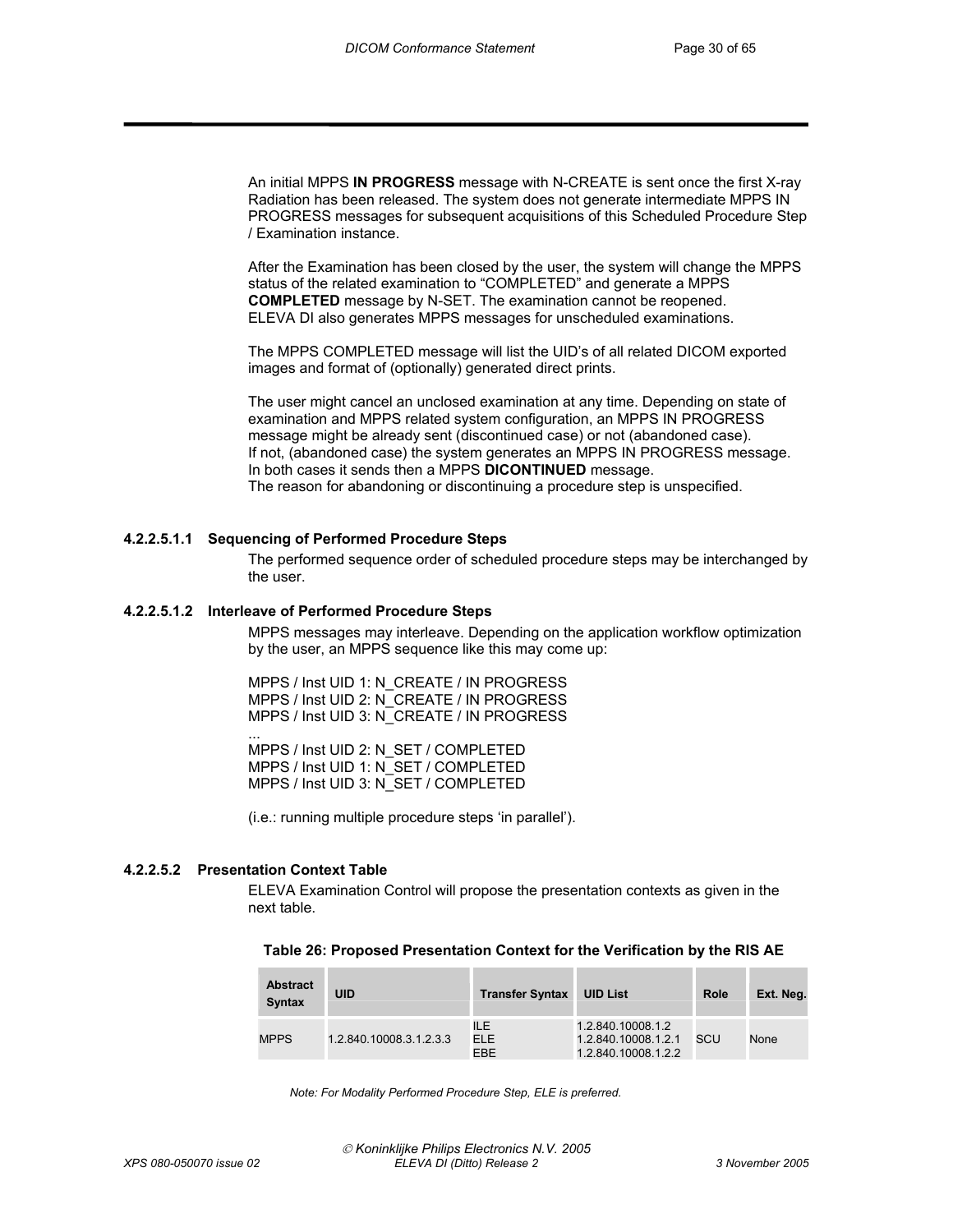#### **4.2.2.5.3 SOP Specific Conformance**

ELEVA Examination Control by default derives the specific acquisition protocol from the Scheduled Protocol Code Sequence Items.

If this Sequence contains more than one Protocol Code, these codes will be displayed as separate examinations on the UI, but will be handled by one common MPPS instance.

ELEVA Examination Control supports 3 more (configurable) mapping relations, as shown below:

- ¾ Examination is selected from Scheduled Protocol Code Items -> Code Value 0040,0008 (default)
- ¾ Examination is selected from Scheduled Procedure Step Description 0040,0007
- ¾ Examination is selected from Requested Procedure Code Items -> Code Value 0032,1064
- ¾ Examination is selected from Requested Procedure Description 0032,1060

The Evaluated Attributes of the ELEVA Examination Control are:

| <b>Evaluated Attributes of the ELEVA Examination Control</b> |           |                  |                                      |  |  |  |  |
|--------------------------------------------------------------|-----------|------------------|--------------------------------------|--|--|--|--|
| <b>Attribute Name</b>                                        | Tag       | <b>Evaluated</b> | <b>Note</b>                          |  |  |  |  |
| <b>Coding Scheme Version</b>                                 | 0008,0103 | No               |                                      |  |  |  |  |
| Coding Scheme Designator                                     | 0008.0102 | No               |                                      |  |  |  |  |
| Code Meaning                                                 | 0008,0104 | No.              |                                      |  |  |  |  |
| Code Value                                                   | 0008,0100 | Yes              | for mapping the examination settings |  |  |  |  |

That is, ELEVA Examination Control expects, that any used Code Value is unique (unambiguous) within a given RIS domain.

The number of items in the Scheduled Protocol Code Sequence accepted by the ELEVA Examination Control is not limited.

#### **Table 27: MPPS SOP Class - N-CREATE-RQ - SOP Common Module**

| <b>Attribute Name</b>  | Tag                     | <b>VR</b> | <b>Note</b>                                |
|------------------------|-------------------------|-----------|--------------------------------------------|
| Specific Character Set | 0008.0005 CS ISO IR 100 |           |                                            |
| SOP Class UID          |                         |           | 0008.0016    UI    1.2.840.10008.3.1.2.3.3 |
| SOP Instance UID       | 0008.0018 UI            |           |                                            |

----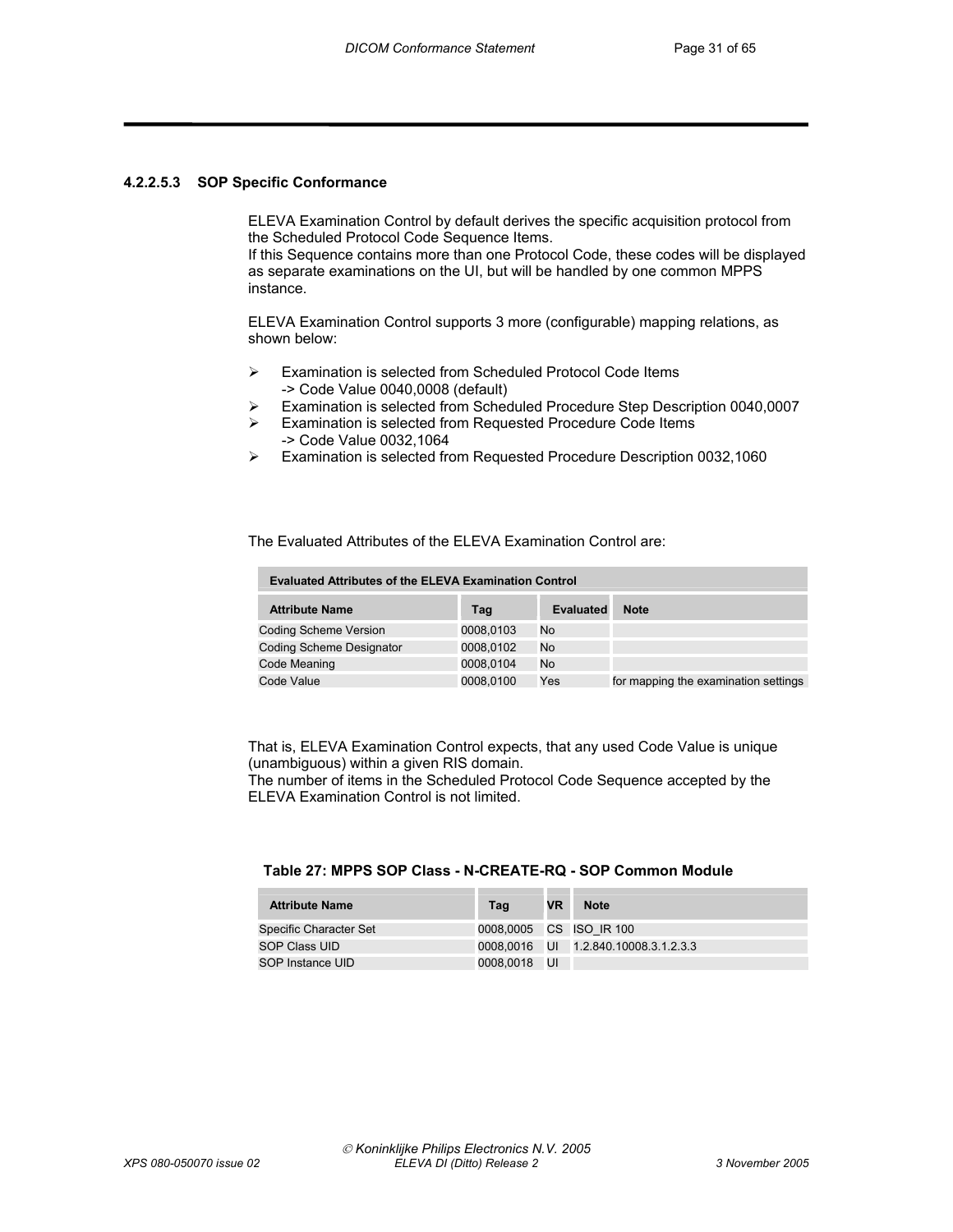| <b>Attribute Name</b>                                    | Tag       | VR        | <b>Note</b>                                                                                                                                        |
|----------------------------------------------------------|-----------|-----------|----------------------------------------------------------------------------------------------------------------------------------------------------|
| Modality                                                 | 0008,0060 | CS        | <b>Applied Value: RF</b>                                                                                                                           |
| Study ID                                                 | 0020,0010 | <b>SH</b> | If scheduled: Reg. Procedure ID, else:<br>equipment generated Study identifier                                                                     |
| Performed Action Item Code Sequence                      | 0040,0260 | SQ        | 0 length                                                                                                                                           |
| >Code Value                                              | 0008,0100 | <b>SH</b> |                                                                                                                                                    |
| >Coding Scheme Designator                                | 0008,0102 | <b>SH</b> |                                                                                                                                                    |
| >Coding Scheme Version                                   | 0008.0103 | <b>SH</b> |                                                                                                                                                    |
| >Code Meaning                                            | 0008,0104 | LO        |                                                                                                                                                    |
| Performed Series Sequence                                | 0040.0340 | SQ        |                                                                                                                                                    |
| >Retrieve AE Title                                       | 0008.0054 | <b>AE</b> |                                                                                                                                                    |
| >Series Description                                      | 0008,103E | LO        |                                                                                                                                                    |
| >Performing Physician's Name                             | 0008,1050 | PN        |                                                                                                                                                    |
| >Operators' Name                                         | 0008,1070 | PN        |                                                                                                                                                    |
| >Referenced Image Sequence                               | 0008,1140 | SQ        |                                                                                                                                                    |
| >>Referenced SOP Class UID                               | 0008.1150 | UI        | Uniquely identifies the referenced SOP<br>Class. This attribute is only used only if<br>Images may be retrieved as Single Image<br>SOP Classes.    |
| >>Referenced SOP Instance UID                            | 0008,1155 | UI        | Uniquely identifies the referenced SOP<br>Instance. This attribute is only used only if<br>Images may be retrieved as Single Image<br>SOP Classes. |
| >Protocol Name                                           | 0018,1030 | LO        |                                                                                                                                                    |
| >Series Instance UID                                     | 0020,000E | UI        |                                                                                                                                                    |
| >Referenced Non-Image Composite<br>SOP Instance Sequence | 0040,0220 | SQ        |                                                                                                                                                    |
| >>Referenced SOP Class UID                               | 0008,1150 | UI        |                                                                                                                                                    |
| >>Referenced SOP Instance UID                            | 0008,1155 | UI        |                                                                                                                                                    |

#### **Table 28: MPPS SOP Class - N-CREATE-RQ - Image Acquisition Results Module**

#### **Table 29: MPPS SOP Class - N-CREATE-RQ – Performed Procedure Step Information Module**

| <b>Attribute Name</b>                | Tag       | VR.       | <b>Note</b>            |
|--------------------------------------|-----------|-----------|------------------------|
| Procedure Code Sequence              | 0008,1032 | SQ        |                        |
| >Code Value                          | 0008,0100 | <b>SH</b> |                        |
| >Coding Scheme Designator            | 0008,0102 | <b>SH</b> |                        |
| >Coding Scheme Version               | 0008,0103 | <b>SH</b> |                        |
| >Code Meaning                        | 0008,0104 | LO        |                        |
| >Mapping Resource                    | 0008,0105 | CS        |                        |
| >Context Group Version               | 0008,0106 | DT        |                        |
| >Context Group Local Version         | 0008,0107 | DT        |                        |
| >Code Set Extension Flag             | 0008,010B | CS.       | Applied Value(s): N, Y |
| >Context Group Extension Creator UID | 0008,010D | UI        |                        |
| >Context Identifier                  | 0008,010F | CS        |                        |
| Performed Station AE Title           | 0040,0241 | AE        |                        |
| <b>Performed Station Name</b>        | 0040,0242 | SH        | 0 length               |
| Performed Location                   | 0040,0243 | SH        | 0 length               |
| Performed Procedure Step Start Date  | 0040,0244 | DA        |                        |
| Performed Procedure Step Start Time  | 0040,0245 | ТM        |                        |
| Performed Procedure Step End Date    | 0040,0250 |           | DA 0 length            |
| Performed Procedure Step End Time    | 0040,0251 | TM        | 0 length               |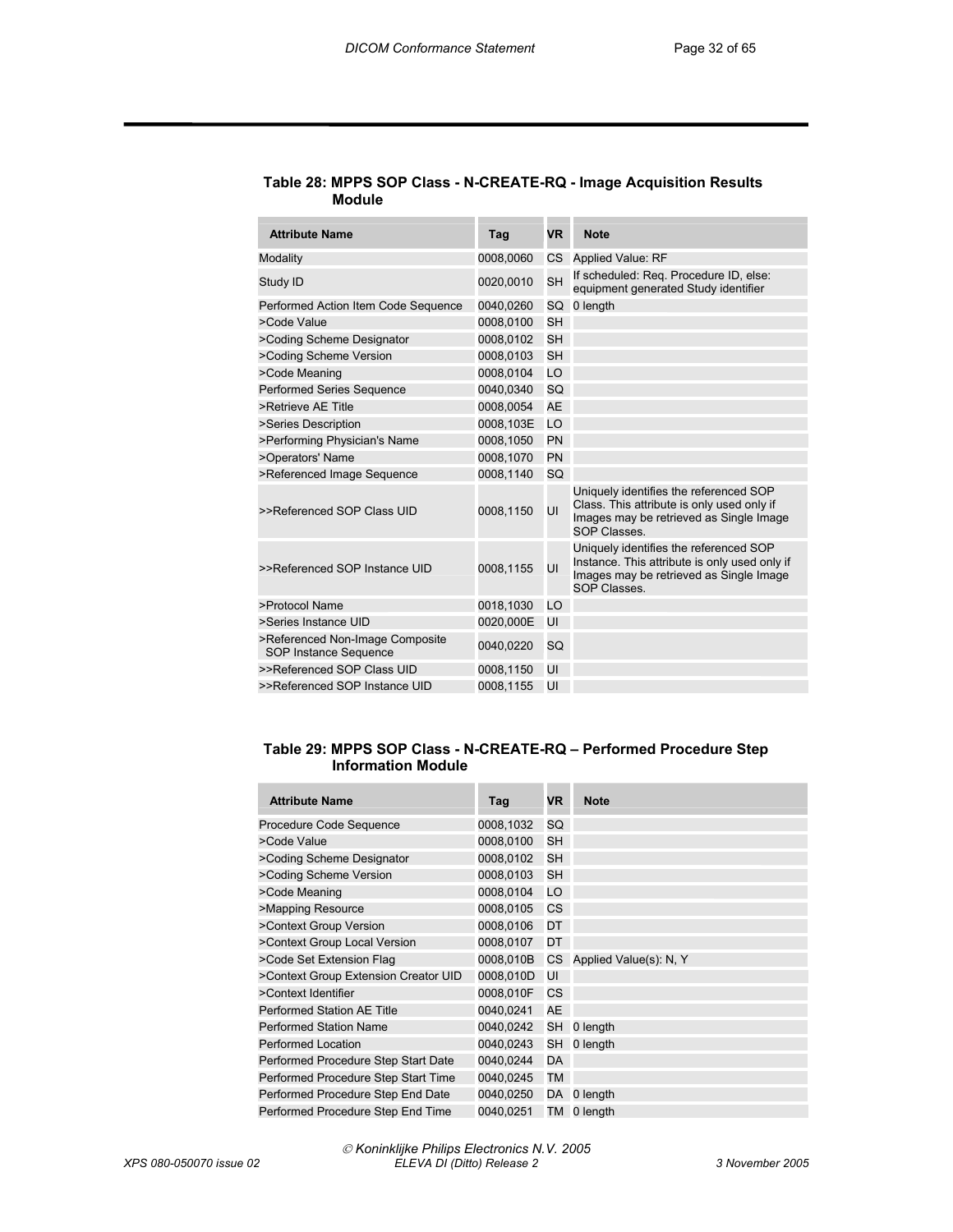| <b>Attribute Name</b>                | Tag                   | VR | <b>Note</b>                                               |
|--------------------------------------|-----------------------|----|-----------------------------------------------------------|
| Performed Procedure Step Status      | 0040,0252 CS          |    | Applied Value(s): COMPLETED,<br>DISCONTINUED, IN PROGRESS |
| Performed Procedure Step ID          | 0040.0253 SH          |    |                                                           |
| Performed Procedure Step Description | 0040,0254 LO 0 length |    |                                                           |
| Performed Procedure Type Description | 0040,0255 LO 0 length |    |                                                           |

#### **Table 30: Proposed MPPS SOP Class - N-CREATE-RQ – Performed Procedure Step Relationship Module**

| <b>Attribute Name</b>                 | Tag       | <b>VR</b> | <b>Note</b>                                                                                                                                                    |
|---------------------------------------|-----------|-----------|----------------------------------------------------------------------------------------------------------------------------------------------------------------|
| <b>Referenced Patient Sequence</b>    | 0008,1120 | SQ        |                                                                                                                                                                |
| >Referenced SOP Class UID             | 0008,1150 | UI        | Uniquely indentifies the referenced SOP<br>Class. Required if Referenced Patient<br>Sequence (0008:1200) is sent. Applied<br>Value(s): 1.2.840.10008.3.1.2.1.1 |
| >Referenced SOP Instance UID          | 0008,1155 | UI        | Uniquely indentifies the referenced SOP<br>Instance. Required if Referenced Patient<br>Sequence (0008:1120) is sent.                                           |
| Patient's Name                        | 0010,0010 | PN        |                                                                                                                                                                |
| Patient ID                            | 0010,0020 | LO        |                                                                                                                                                                |
| Patient's Birth Date                  | 0010,0030 | <b>DA</b> |                                                                                                                                                                |
| <b>Patient's Sex</b>                  | 0010,0040 | <b>CS</b> |                                                                                                                                                                |
| Scheduled Step Attribute Sequence     | 0040,0270 | SQ        |                                                                                                                                                                |
| >Accession Number                     | 0008,0050 | <b>SH</b> |                                                                                                                                                                |
| >Referenced Study Sequence            | 0008,1110 |           | SQ 0 length if unscheduled                                                                                                                                     |
| >>Referenced SOP Class UID            | 0008,1150 | UI        |                                                                                                                                                                |
| >>Referenced SOP Instance UID         | 0008,1155 | UI        |                                                                                                                                                                |
| >Study Instance UID                   | 0020,000D | UI        |                                                                                                                                                                |
| >Requested Procedure Description      | 0032,1060 | LO        |                                                                                                                                                                |
| >Scheduled Procedure Step Description | 0040,0007 | LO        |                                                                                                                                                                |
| >Scheduled Protocol Code Sequence     | 0040,0008 | SQ        |                                                                                                                                                                |
| >>Code Value                          | 0008,0100 | <b>SH</b> |                                                                                                                                                                |
| >>Coding Scheme Designator            | 0008,0102 | <b>SH</b> |                                                                                                                                                                |
| >>Coding Scheme Version               | 0008,0103 | <b>SH</b> |                                                                                                                                                                |
| >>Code Meaning                        | 0008,0104 | LO        |                                                                                                                                                                |
| >>Mapping Resource                    | 0008,0105 | CS        |                                                                                                                                                                |
| >>Context Group Version               | 0008,0106 | DT        |                                                                                                                                                                |
| >>Context Group Local Version         | 0008,0107 | DT        |                                                                                                                                                                |
| >>Code Set Extension Flag             | 0008,010B | CS        | Applied Value(s): N, Y                                                                                                                                         |
| >>Context Group Extension Creator UID | 0008,010D | UI        |                                                                                                                                                                |
| >>Context Identifier                  | 0008,010F | CS        |                                                                                                                                                                |
| >Scheduled Procedure Step ID          | 0040,0009 | <b>SH</b> |                                                                                                                                                                |
| >Requested Procedure ID               | 0040.1001 | <b>SH</b> |                                                                                                                                                                |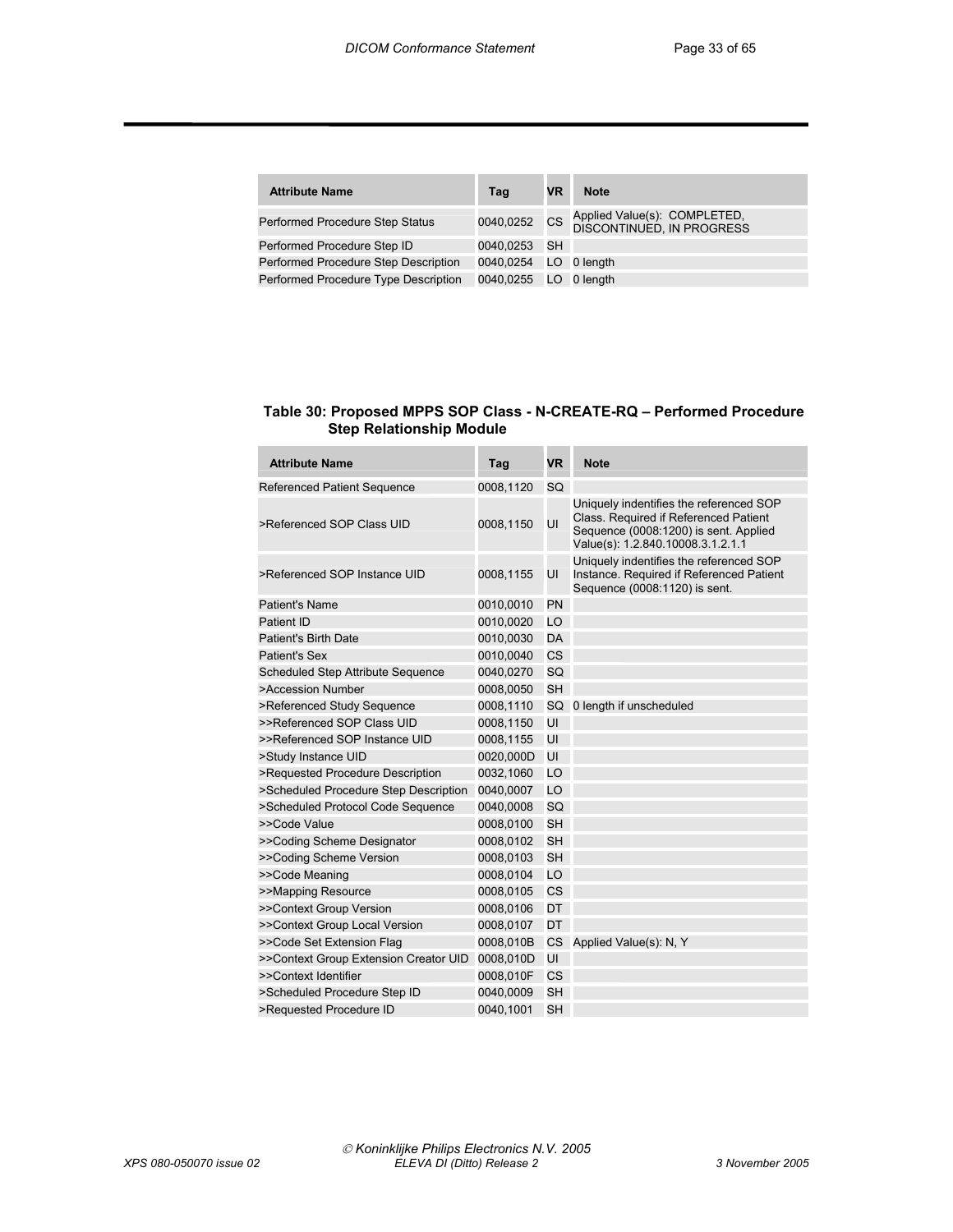#### **Table 31: MPPS SOP Class - N-CREATE-RQ - Radiation Dose Module**

| <b>Attribute Name</b>            | Tag                   | <b>VR</b> | <b>Note</b> |
|----------------------------------|-----------------------|-----------|-------------|
| Image Area Dose Product          | 0018,115E DS See Note |           |             |
| <b>Total Number of Exposures</b> | 0040.0301 US See Note |           |             |
| <b>Total Time Of Fluoroscopy</b> | 0040,0300 US See Note |           |             |
| <b>Entrance Dose</b>             | 0040.0302 US See Note |           |             |

*Note: Not sent in case of appended MPPS instances* 

#### **All Supported N-SET-RQ Models:**

#### **Table 32: MPPS SOP Class - N-SET-RQ - Sop Common Module**

| <b>Attribute Name</b> | Tag          | VR | <b>Note</b> |
|-----------------------|--------------|----|-------------|
| SOP Class UID         | 0008.0016 UI |    |             |
| SOP Instance UID      | 0008.0018 UI |    |             |

#### **Table 33: MPPS SOP Class - N-SET-RQ - Image Acquisition Results Module**

| <b>Attribute Name</b>                           | Tag       | <b>VR</b> | <b>Note</b>                                                                                                       |
|-------------------------------------------------|-----------|-----------|-------------------------------------------------------------------------------------------------------------------|
| Performed Protocol Code Sequence                | 0040,0260 | SQ        | 1 item only                                                                                                       |
| >Code Value                                     | 0008,0100 | SH        |                                                                                                                   |
| >Coding Scheme Designator                       | 0008,0102 | <b>SH</b> |                                                                                                                   |
| >Code Meaning                                   | 0008.0104 | <b>SH</b> |                                                                                                                   |
| Performed Series Sequence                       | 0040,0340 | SQ        | One or more items                                                                                                 |
| >Retrieve AE Title                              | 0008,0054 | AE        | Zero length                                                                                                       |
| >Series Description                             | 0008,103E | LO        | Zero length                                                                                                       |
| >Performing Physician's Name                    | 0008,1050 | PN        | Zero length                                                                                                       |
| >Operator's Name                                | 0008,1070 | <b>PN</b> | Name(s) of the operator(s)                                                                                        |
| >Referenced Image Sequence                      | 0008,1140 | SQ.       | In Non-Tomo Examinations 1 item only.<br>In Tomo-Examinations N items.<br>Missing after conventional acquisition. |
| >>Referenced SOP Class UID                      | 0008,1150 | UI        | Presently only RF class                                                                                           |
| >>Referenced SOP Instance UID                   | 0008,1155 | UI        |                                                                                                                   |
| >Protocol Name                                  | 0018,1030 | LO        | Copy of Performed Protocol Code Sequence<br>-> Code Value                                                         |
| >Series Instance UID                            | 0020,000E | UI        |                                                                                                                   |
| >Referenced Standalone SOP Instance<br>Sequence | 0040,0220 | SQ        | Zero length                                                                                                       |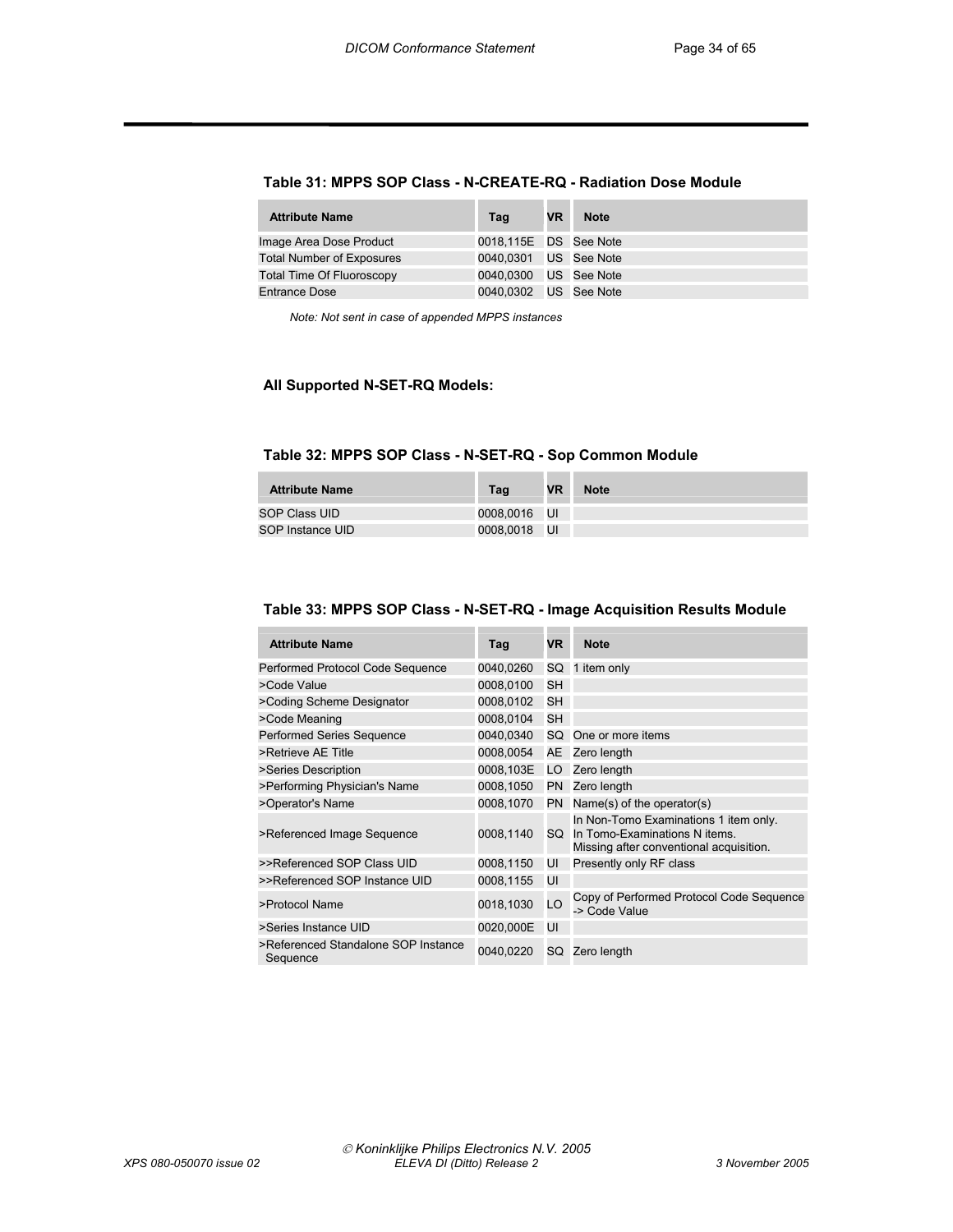| <b>Attribute Name</b>                | Tag       | <b>VR</b> | <b>Note</b>                                  |
|--------------------------------------|-----------|-----------|----------------------------------------------|
| Procedure Code Sequence              | 0008,1032 | SQ        |                                              |
| >Code Value                          | 0008.0100 | SH        |                                              |
| >Coding Scheme Designator            | 0008,0102 | SH        |                                              |
| >Coding Scheme Version               | 0008.0103 | SH        |                                              |
| >Code Meaning                        | 0008.0104 | LO        |                                              |
| Performed Procedure Step End Date    | 0040.0250 | DA        |                                              |
| Performed Procedure Step End Time    | 0040.0251 | TM        |                                              |
| Performed Procedure Step Status      | 0040,0252 | CS        | Applied Value(s):<br>COMPLETED, DISCONTINUED |
| Performed Procedure Step Description | 0040.0254 | LO        | Zero length                                  |
| Performed Procedure Type Description | 0040.0255 | LO        |                                              |

#### **Table 34: MPPS SOP Class - N-SET-RQ - Performed Procedure Step Information Module**

#### **Table 35: MPPS SOP Class - N-SET-RQ - Radiation Dose Module**

| <b>Attribute Name</b>            | Tag          | VR        | <b>Note</b>                                                            |
|----------------------------------|--------------|-----------|------------------------------------------------------------------------|
| Image Area Dose Product          | 0018,115E DS |           | Not accumulating: re-processed images,<br>non-digital images. See Note |
| <b>Total Number of Exposures</b> | 0040,0301    | <b>US</b> | Not counting: re-processed images.<br>See Note                         |
| <b>Total Time Of Fluoroscopy</b> | 0040.0300    | US        | See Note                                                               |
| <b>Entrance Dose</b>             | 0040.0302    |           | US See Note                                                            |

 *Note: Not sent in case of appended MPPS instances*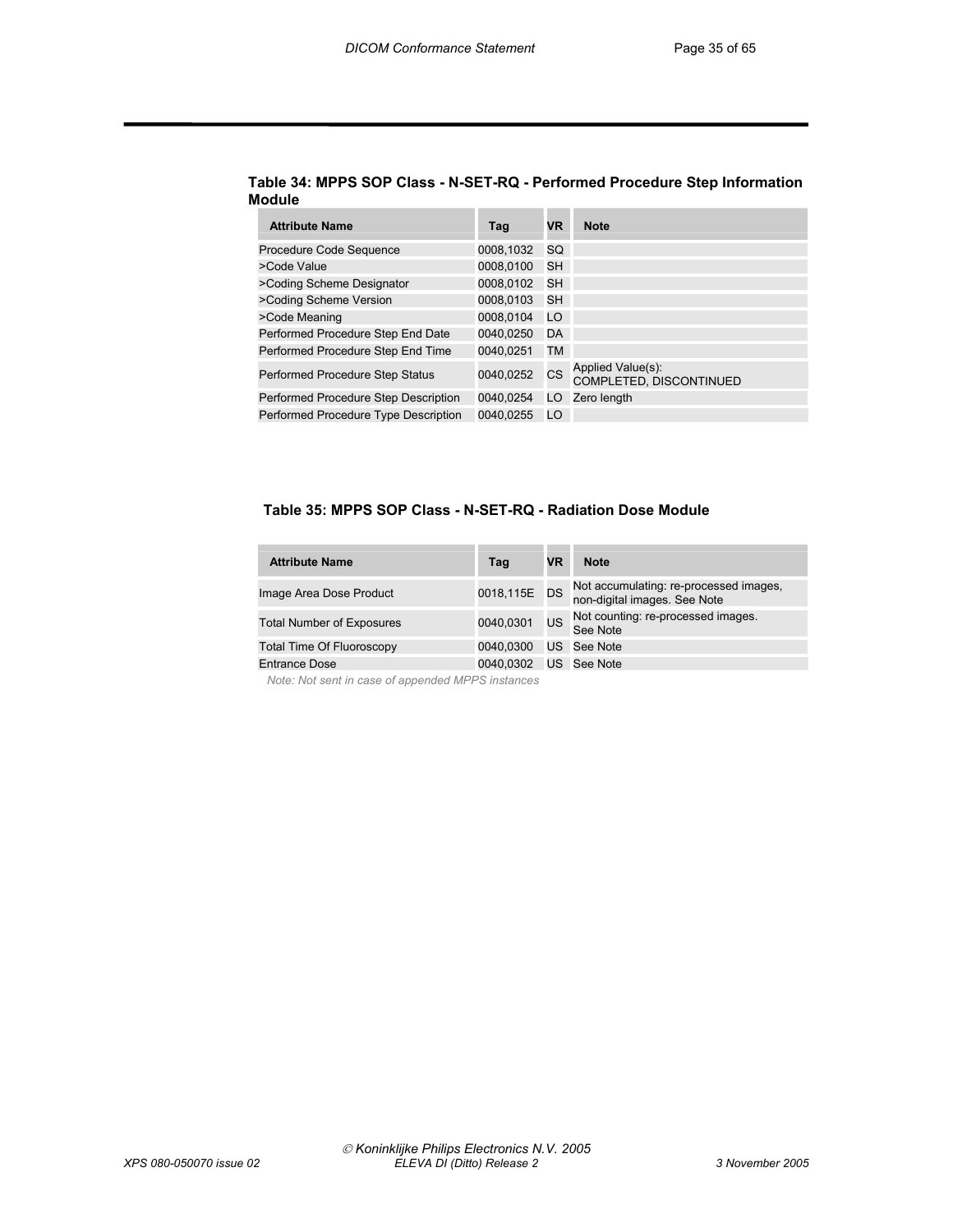#### **4.3 NETWORK INTERFACES**

#### **4.3.1 Physical Network Interface**

The ELEVA DI System (ELEVA DI AE and the ELEVA Examination Control AE) application provides DICOM V3.0 TCP/IP Network Communication Support as defined in Part 8 of [DICOM].

ELEVA DI System inherits its TCP/IP stack from Windows XP (i.e. the operating system platform).

ELEVA DI System supports a single network interface: Ethernet ISO.8802-3. With standard supported physical medium include:

- IEEE 802.3 10BASE-TX
- IEEE 802.3 100BASE-TX (Fast Ethernet)
- IEEE 802.3 1000BASE-X (Fiber Optic Gigabit Ethernet).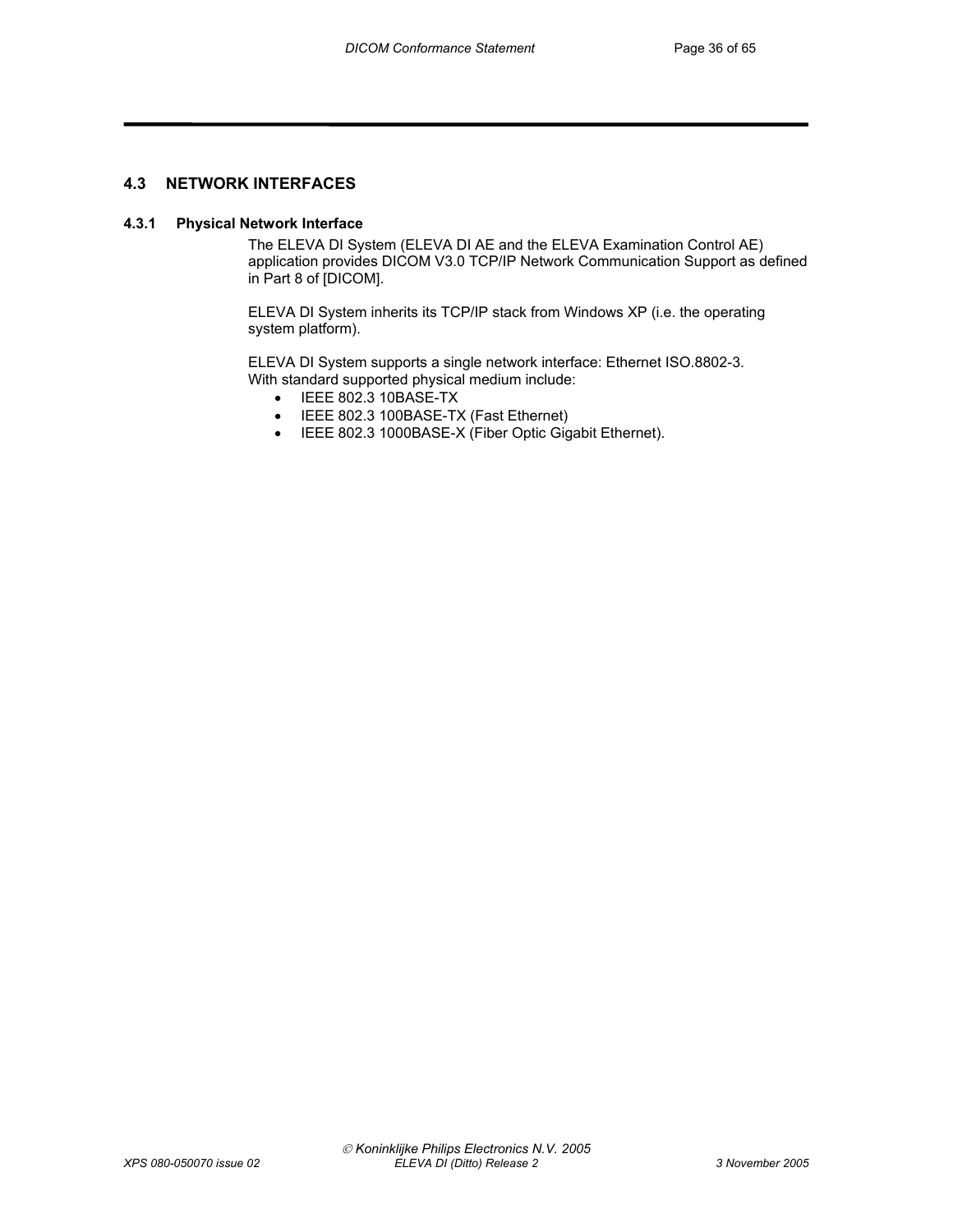#### **4.4 CONFIGURATION**

The ELEVA DI (Ditto) system is configured by means of a configuration program. This program is accessible at start-up of the ELEVA DI (Ditto) system. It is password protected and intended to be used by Philips Customer Support Engineers only.

The configuration program shall prompt the Customer Support Engineer to enter configuration information as required by the ELEVA DI (Ditto) application.

#### **4.4.1 AE Title/Presentation Address Mapping**

An important installation issue is the translation from AE title to Presentation Address. How this is to be performed shall be described in this section.

#### **4.4.1.1 Local AE Titles**

The ELEVA DI System exits of two Application Entity titles and two IP addresses. One for the ELEVA Examination Control AE and one for the ELEVA DI AE. At installation the Customer Support Engineer can change the ELEVA Examination Control AE host name.

The ELEVA DI AE can be changed independently.

**ELEVA DI (Ditto) AE** listens to a independently changed port number**.** 

#### **Table 36: AE Title Configuration Table**

| <b>Application Entity</b>    | <b>Default AE Title</b>    | Default TCP/IP Port |
|------------------------------|----------------------------|---------------------|
| FI FVA DI AF                 | $\le$ IP host name>        | Configurable.       |
| ELEVA Examination Control AE | $\le$ IP host name EEC $>$ | Configurable        |

#### **4.4.1.2 Remote AE Title/Presentation Address Mapping**

#### **4.4.1.2.1 Remote Association Initiators**

All relevant remote applications able to setup a DICOM association towards ELEVA DI (Ditto) AE and ELEVA Examination Control must be configured at ELEVA DI (Ditto) System configuration time.

The Customer Support Engineer (CSE) must provide the following information for each remote application:

- The **Application Entity Title**.
- The **SOP Classes** and **Transfer Syntaxes** for which ELEVA DI (Ditto) AE accepts associations.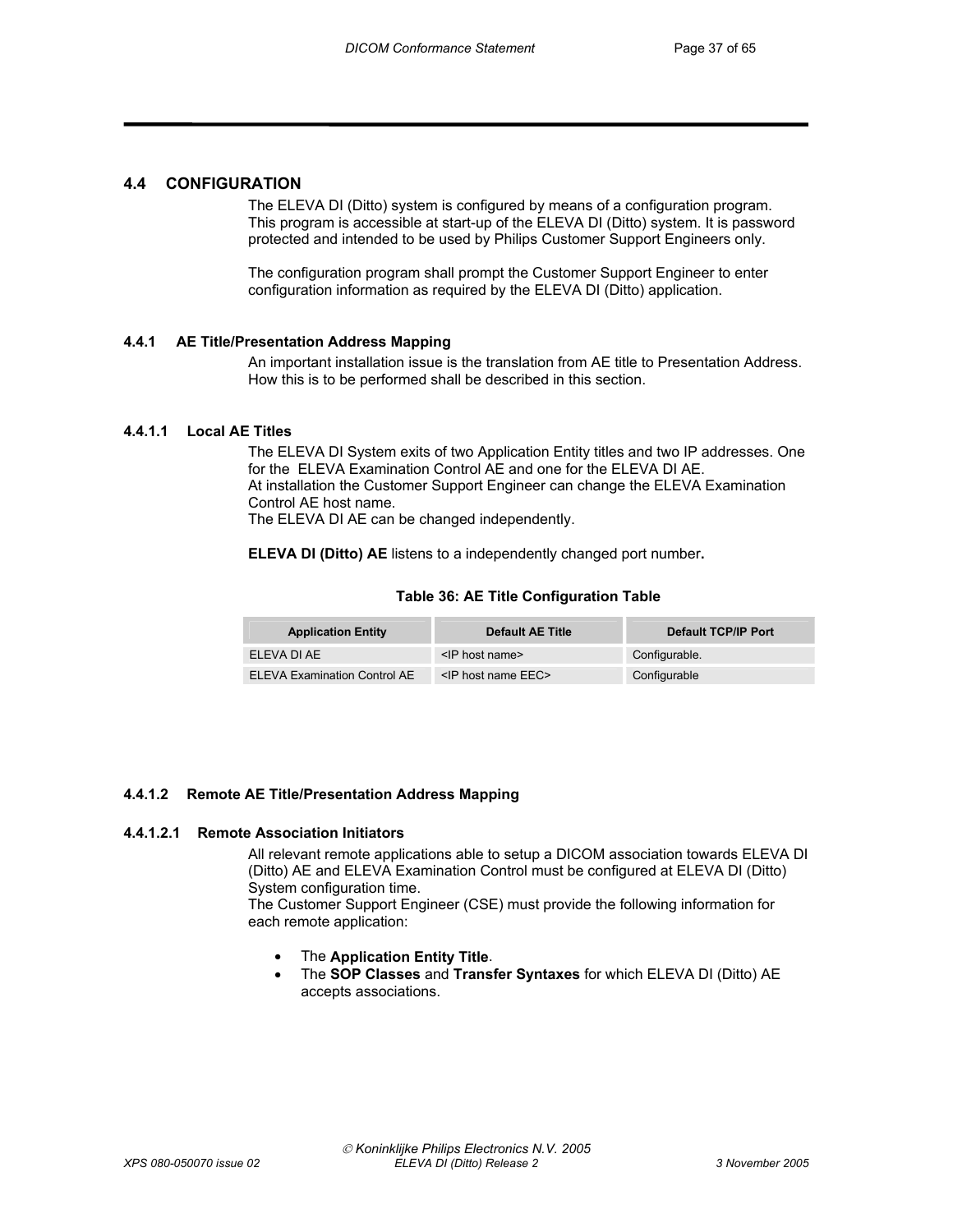#### **4.4.1.2.2 Remote Association Acceptors**

The following information must be provided for all relevant remote applications that are able to accept DICOM associations from ELEVA DI (Ditto) System:

- The **Application Entity Title**.
- The **Host name / IP address** on which the remote application resides.
- The **Port number** at which the remote application accepts association requests.

#### **4.4.2 Parameters**

The specification of important operational parameters, and if configurable, their default value and range, shall be specified here.

The configuration parameters like SOP Classes and Transfer Syntaxes to be used are given in Table 3.

The configuration parameters are given in

Table 37, categorized in the following sections:

- General Parameters of ELEVA DI (Ditto) System.
- Local Configurable Parameters of the ELEVA DI System.
- Remote Configurable Parameters of the ELEVA DI System.

#### **Table 37: Configuration Parameters table**

| <b>Parameter</b>                                                                                                     | Configurable | <b>Default Value</b>     |
|----------------------------------------------------------------------------------------------------------------------|--------------|--------------------------|
| <b>General Parameters of ELEVA DI (Ditto) System</b>                                                                 |              |                          |
| Time-out waiting for acceptance or rejection Response to an<br>Association Open Request. (Application Level timeout) | <b>No</b>    |                          |
| General DIMSE level time-out values                                                                                  | <b>No</b>    | $\overline{\phantom{m}}$ |
| Time-out waiting for response to TCP/IP connect request.<br>(Low-level timeout)                                      | No           |                          |
| Time-out waiting for acceptance of a TCP/IP message over the<br>network. (Low-level timeout)                         | <b>No</b>    |                          |
| Time-out for waiting for data between TCP/IP packets.<br>(Low-level timeout)                                         | No           |                          |
| Any changes to default TCP/IP settings, such as configurable<br>stack parameters.                                    | No           |                          |
| Local Configurable Parameters of the ELEVA DI (Ditto) System                                                         |              |                          |
| Size constraint in maximum object size (see note)                                                                    | <b>No</b>    |                          |
| Maximum PDU size the AE can receive                                                                                  | Yes          | 28 K Bytes               |
| Maximum PDU size the AE can send                                                                                     | <b>No</b>    | 28 K Bytes               |
| AE specific DIMSE level time-out values                                                                              | <b>No</b>    | $\overline{\phantom{a}}$ |
| Number of simultaneous associations by Service and/or SOP<br>class                                                   | <b>No</b>    |                          |
| SOP class support                                                                                                    | Yes          | none                     |
| Transfer Syntax support                                                                                              | Yes          | <b>ELE</b>               |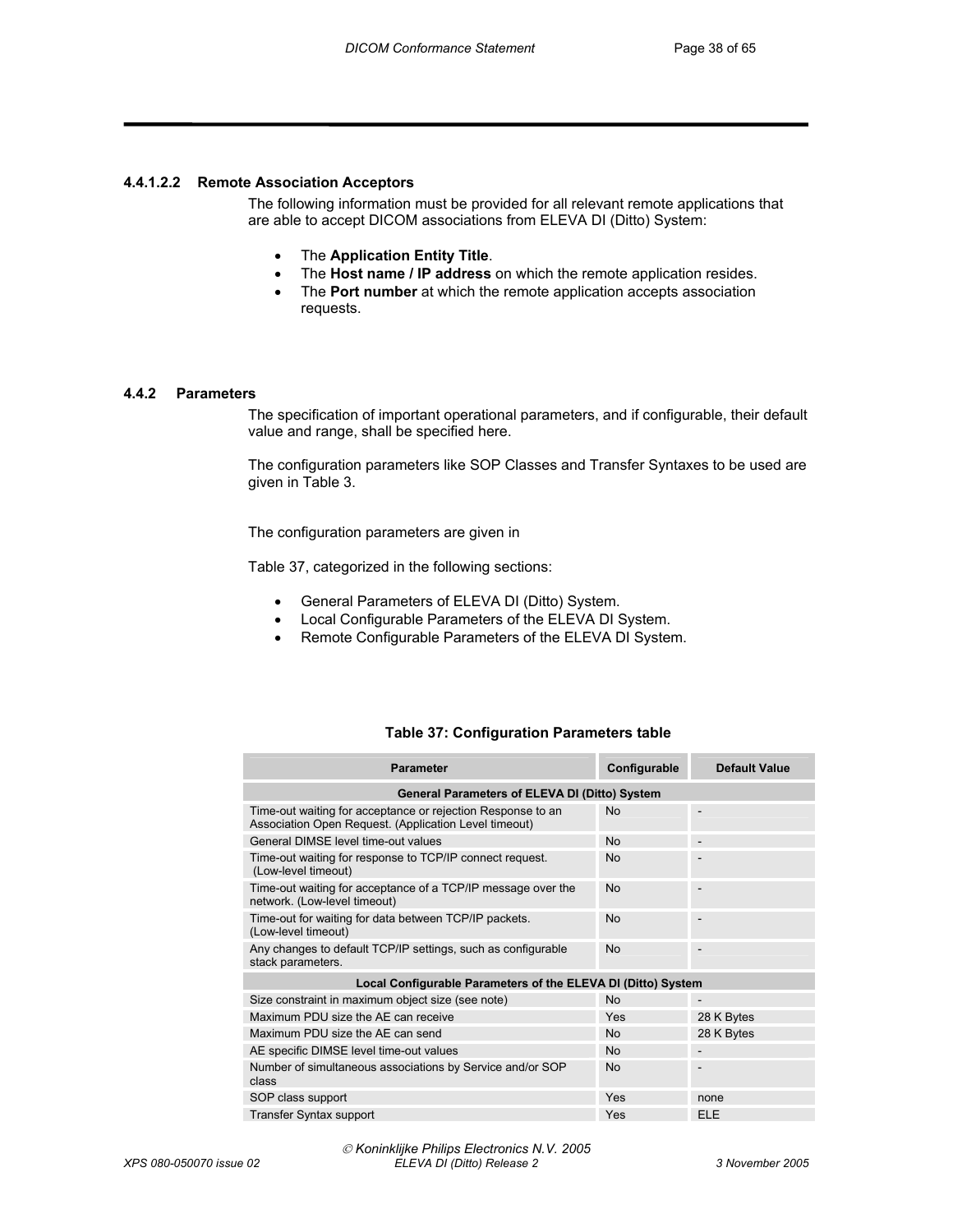| <b>Parameter</b>                                                                                                                                                                                       | Configurable | <b>Default Value</b> |
|--------------------------------------------------------------------------------------------------------------------------------------------------------------------------------------------------------|--------------|----------------------|
| Remote Configurable Parameters of the ELEVA DI (Ditto) System                                                                                                                                          |              |                      |
| Size constraint in maximum object size (see note)                                                                                                                                                      | <b>No</b>    |                      |
| Maximum PDU size the AE can receive                                                                                                                                                                    | <b>Yes</b>   | 0 (unlimited)        |
| Maximum PDU size the AE can send                                                                                                                                                                       | <b>No</b>    | $\qquad \qquad$      |
| AE specific DIMSE level time-out values                                                                                                                                                                | <b>No</b>    |                      |
| Number of simultaneous associations by Service and/or SOP<br>class                                                                                                                                     | <b>No</b>    |                      |
| SOP class support                                                                                                                                                                                      | Yes          | none                 |
| <b>Transfer Syntax support</b>                                                                                                                                                                         | <b>Yes</b>   | <b>ELE</b>           |
| Automatic conversion of images of SOP classes not supported<br>by remote systems into Secondary Capture Image Storage SOP<br>instances                                                                 | Yes          | convert to SC        |
| Export of pure DICOM images (i.e. only the standard DICOM<br>attributes as defined in the related IOD) or extended DICOM<br>images (with additional Standard DICOM, Private and Retired<br>attributes) | Yes          | allow all attributes |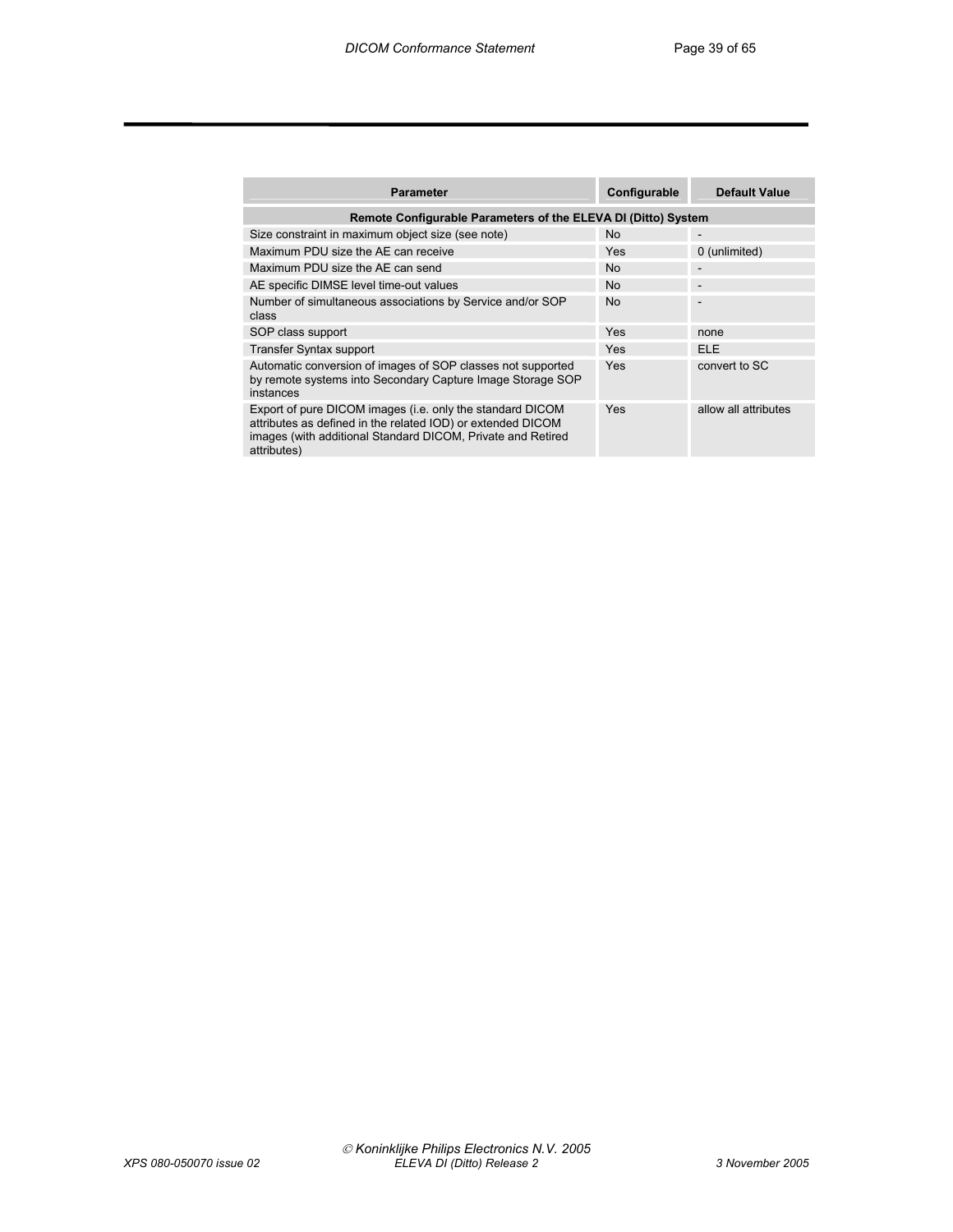# **5 MEDIA INTERCHANGE**

None.

- **5.1 Augmented and Private Application Profiles**  None.
- **5.1.1 Augmented Application Profiles**  None.
- **5.1.2 Private Application Profiles**  None.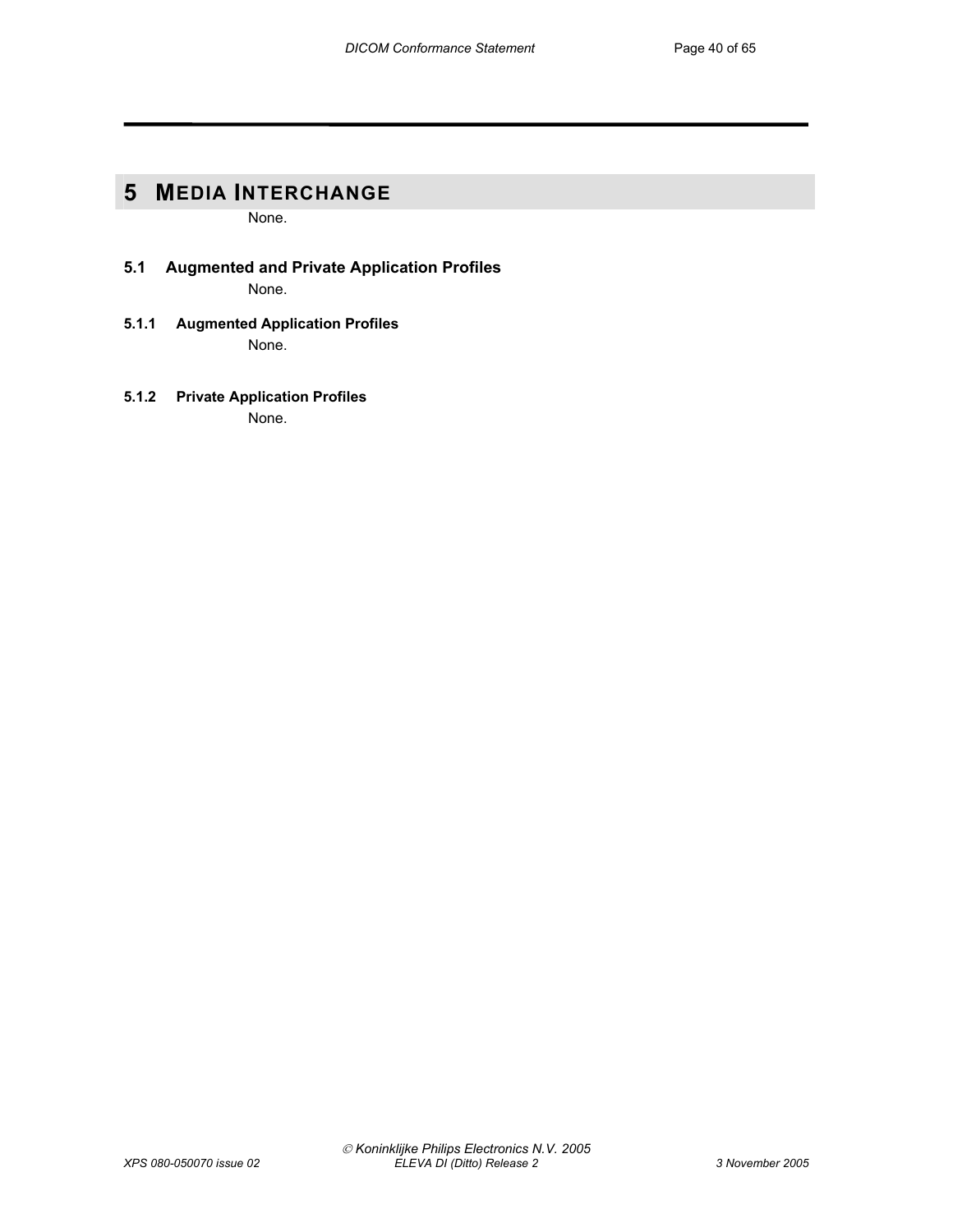# **6 SUPPORT OF CHARACTER SETS**

When the ELEVA DI System receives a Worklist with undefined character set then the import will be terminated with error status code.

The ELEVA DI System supports the extended character set ISO IR 100, which is the Latin alphabet No 1, supplementary set.

The following non-printable characters (Hexa-decimal coded) are not supported for the DI Image Export function in the received Worklist data:

00H through 1FH, 7FH 80H through 9FH, A0H, A6H, A8H, A9H, AAH, AEH B1H, B4H, B8H, B9H, BEH C0H, C1H, C2H, C3H, C8H, CAH, CBH, CCH, CDH, CEH, CFH D0H. D2H, D3H, D4H, D5H, D9H, DAH, DBH, DDH, DEH E3H F0H, F5H, FDH, FEH

When these characters are used in information that is shown on the DI Monitor of the ELEVA DI System or local hardcopy, they will be displayed as DI proprietary graphical symbols.

If one or more of these non-printable characters are present in the strings of received Worklist data, the string is not accepted.

If non-printable characters are present in the Patient's Name or if this attribute is empty, the worklist entry is not accepted.

In case the Patient's Name only contains spaces, this Worklist entry and all succeeding Worklist entries will be skipped.

The Default Factory Settings for the WLM query request attribute "Specific Character set (0008,0005)" is "NO" and should be configured to support the 27H Character.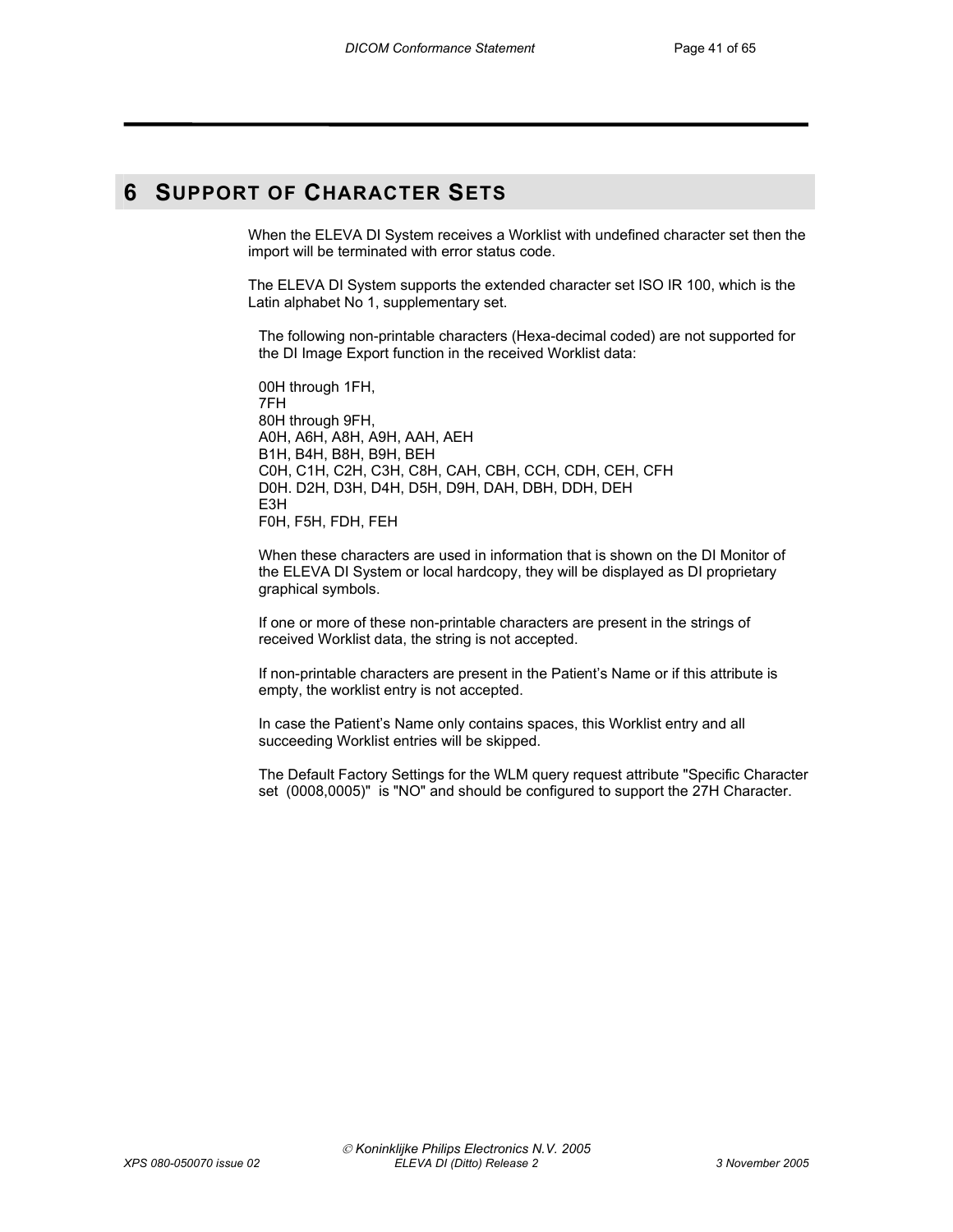# **7 SECURITY**

# **7.1 Security Profiles**

None supported.

**7.2 Association level security**  None supported.

## **7.3 Application level security**

The ELEVA DI System does not supports the HIPAA Audit trail profile.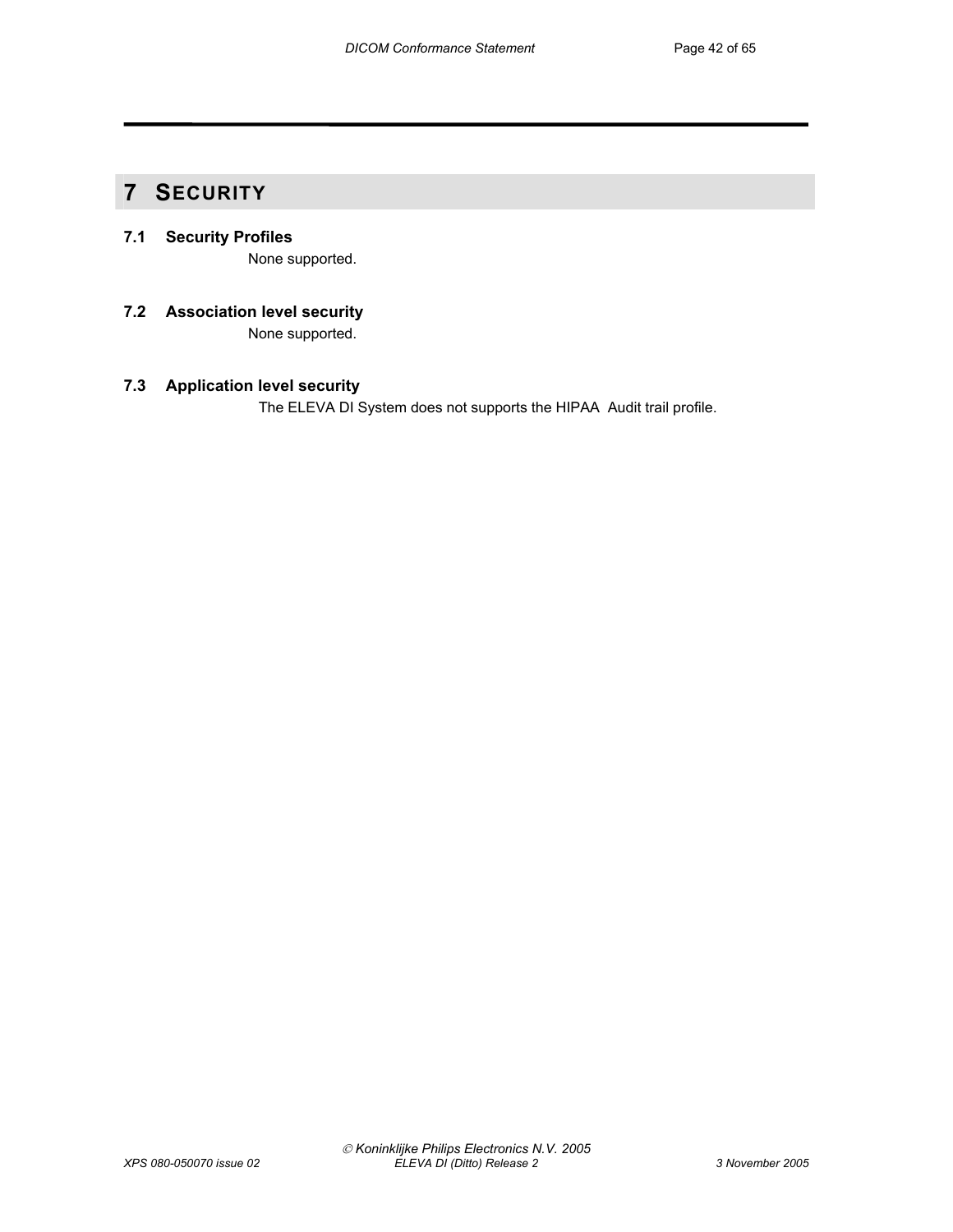# **8 ANNEXES**

#### **8.1 IOD Contents**

- $\triangleright$  This section specifies each IOD created by the ELEVA DI.<br>  $\triangleright$  X-Rav RadioFluoroscopic Image by the ELEVA DI AE. sec
- ¾ X-Ray RadioFluoroscopic Image by the ELEVA DI AE, section 8.1.1.1
- ¾ Grayscale Softcopy Presentation State Object by the ELEVA DI AE, section 8.1.1.4
- $\triangleright$  Secondary Capture Object by the ELEVA DI AE, section 8.1.1.2<br>SECIALIZED PMS X-Ray Object by the ELEVA DLAE section
- SPECIALIZED PMS X-Ray Object by the ELEVA DI AE, section 8.1.1.3

#### **8.1.1 Created SOP Instances** by the **ELEVA DI**

This section specifies each IOD created by the **ELEVA DI** 

#### **Used abbreviations are:**

#### **Used Presentation Values:**

| ALWAYS                    | the module or attribute shall always be present with value                      |
|---------------------------|---------------------------------------------------------------------------------|
| ANAP                      | <b>Attribute Not Always Present</b>                                             |
| VNAP                      | Value Not Always Present (attribute sent zero length if no value is<br>present) |
| <b>EMPTY</b>              | Attribute is sent without a value                                               |
| MAYBE                     | the module may be present under specified condition                             |
| OPTIONAL                  | the module may be available, depending on source object                         |
| <b>Used Source Items:</b> |                                                                                 |
| AUTO                      | the attribute value is generated automatically                                  |
|                           |                                                                                 |

- CONF the attribute value source is a configurable parameter<br>IMPL the attribute value source is a user-implicit configuration
- IMPL the attribute value source is a user-implicit configuration setting<br>MPPS the attribute value source is a Modality Performed Procedure Ste
- MPPS the attribute value source is a Modality Performed Procedure Step MWL the attribute value source is a Modality Worklist
- the attribute value source is a Modality Worklist
- SPEC the attribute value source is a specific DICOM object<br>USER the attribute value source is explicit user input
- the attribute value source is explicit user input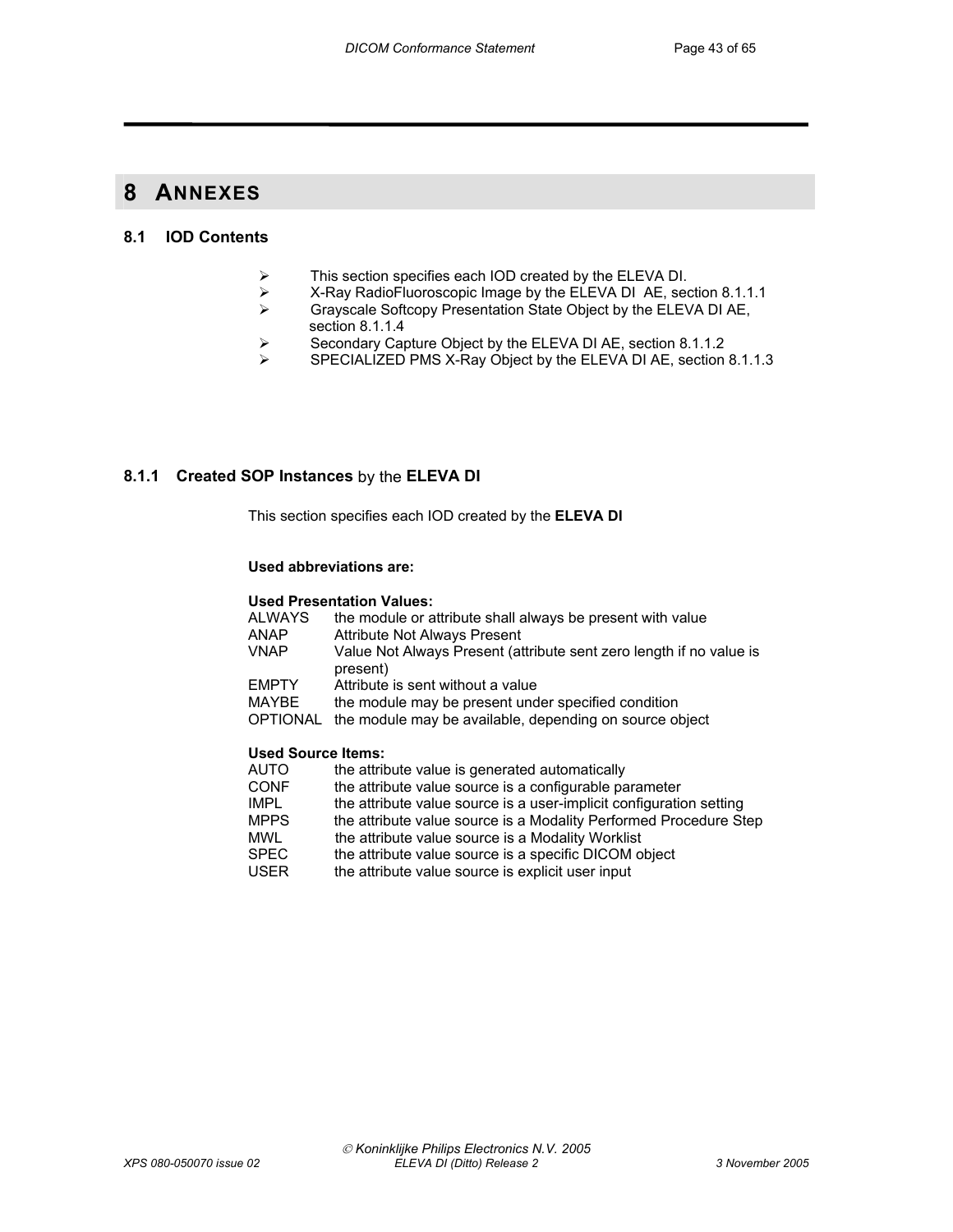#### **8.1.1.1 X-Ray RadioFluoroscopic** SOP Class for the **ELEVA DI** and **ELEVA DITTO**

The following tables give a detailed overview of all supported attributes of the XRF Storage SOP Class. The list of possible values are given. The situation that an attribute is present conditionally / optionally or that an attribute may contain a zero length value, is indicated too. Conditions and Defined / Enumerated Values of DICOM 3.0 are applicable but are not shown in the tables.

#### **Table 38: Modules of the Created X-Ray RadioFluoroscopic Image Storage SOP Class by the ELEVA DI**

| <b>Information Entity</b> | <b>Module Name</b>              | <b>Reference</b> | Presence of<br><b>Module</b> |
|---------------------------|---------------------------------|------------------|------------------------------|
| Patient                   | <b>Patient Module</b>           | Table 39         | <b>ALWAYS</b>                |
| Study                     | <b>General Study Module</b>     | Table 40         | <b>ALWAYS</b>                |
| Series                    | <b>General Series Module</b>    | Table 42         | <b>ALWAYS</b>                |
| Equipment                 | <b>General Equipment Module</b> | Table 41         | <b>ALWAYS</b>                |
|                           | Image Pixel Module              | Table 44         | <b>ALWAYS</b>                |
|                           | General Image Module            | Table 43         | <b>ALWAYS</b>                |
|                           | <b>XRF Image Module</b>         | Table 48         | <b>ALWAYS</b>                |
|                           | <b>Display Shutter</b>          | Table 47         | <b>OPTIONAL</b>              |
|                           | X-Ray Acquisition Module        | Table 49         | <b>ALWAYS</b>                |
|                           | <b>SOP Common Module</b>        | Table 46         | <b>ALWAYS</b>                |
|                           | <b>VOI LUT Module</b>           | Table 45         | <b>OPTIONAL</b>              |

| Table 39: XRF Image Storage SOP Class - Patient Module (M) |  |  |  |
|------------------------------------------------------------|--|--|--|
|------------------------------------------------------------|--|--|--|

| <b>Attribute Name</b> | Tag       | <b>VR</b> | Value                                                 | <b>Presence</b><br>of Value | <b>Source</b> |
|-----------------------|-----------|-----------|-------------------------------------------------------|-----------------------------|---------------|
| <b>Patient's Name</b> | 0010,0010 | PN        | Received from RIS or<br>Entered by Operator           | <b>VNAP</b>                 | <b>AUTO</b>   |
| Patient ID            | 0010.0020 | LO        | Received from RIS or<br>Entered by Operator           | <b>VNAP</b>                 | <b>AUTO</b>   |
| Patient's Birth Date  | 0010,0030 | DA        | Received from RIS or<br>Entered by Operator           | <b>VNAP</b>                 | <b>AUTO</b>   |
| Patient's Sex         | 0010.0040 | CS        | Received From RIS or<br>Entered by Operator.<br>F.M.O | <b>VNAP</b>                 | <b>AUTO</b>   |

| Table 40: XRF Image Storage SOP Class - General Study Module (M) |  |  |
|------------------------------------------------------------------|--|--|
|------------------------------------------------------------------|--|--|

| <b>Attribute Name</b>      | Tag       | <b>VR</b> | Value                                                           | <b>Presence</b><br>of Value | <b>Source</b> |
|----------------------------|-----------|-----------|-----------------------------------------------------------------|-----------------------------|---------------|
| Study Instance UID         | 0020,000D | UI        | Generated at the creation of<br>the study or received from RIS. | <b>ALWAYS</b>               | <b>AUTO</b>   |
| <b>Study Date</b>          | 0008,0020 | DA.       |                                                                 | <b>VNAP</b>                 | AUTO          |
| <b>Study Time</b>          | 0008,0030 | <b>TM</b> |                                                                 | <b>VNAP</b>                 | <b>AUTO</b>   |
| <b>Accession Number</b>    | 0008,0050 |           | SH Zero length if not received<br>from RIS                      | <b>VNAP</b>                 | <b>AUTO</b>   |
| Referring Physician's Name | 0008,0090 |           | PN Zero length if not received<br>from RIS                      | <b>VNAP</b>                 | <b>AUTO</b>   |
| <b>Study Description</b>   | 0008,1030 | LO.       |                                                                 | <b>VNAP</b>                 | <b>AUTO</b>   |
| Study ID                   | 0020.0010 | SH        | Undefined                                                       | <b>VNAP</b>                 | <b>AUTO</b>   |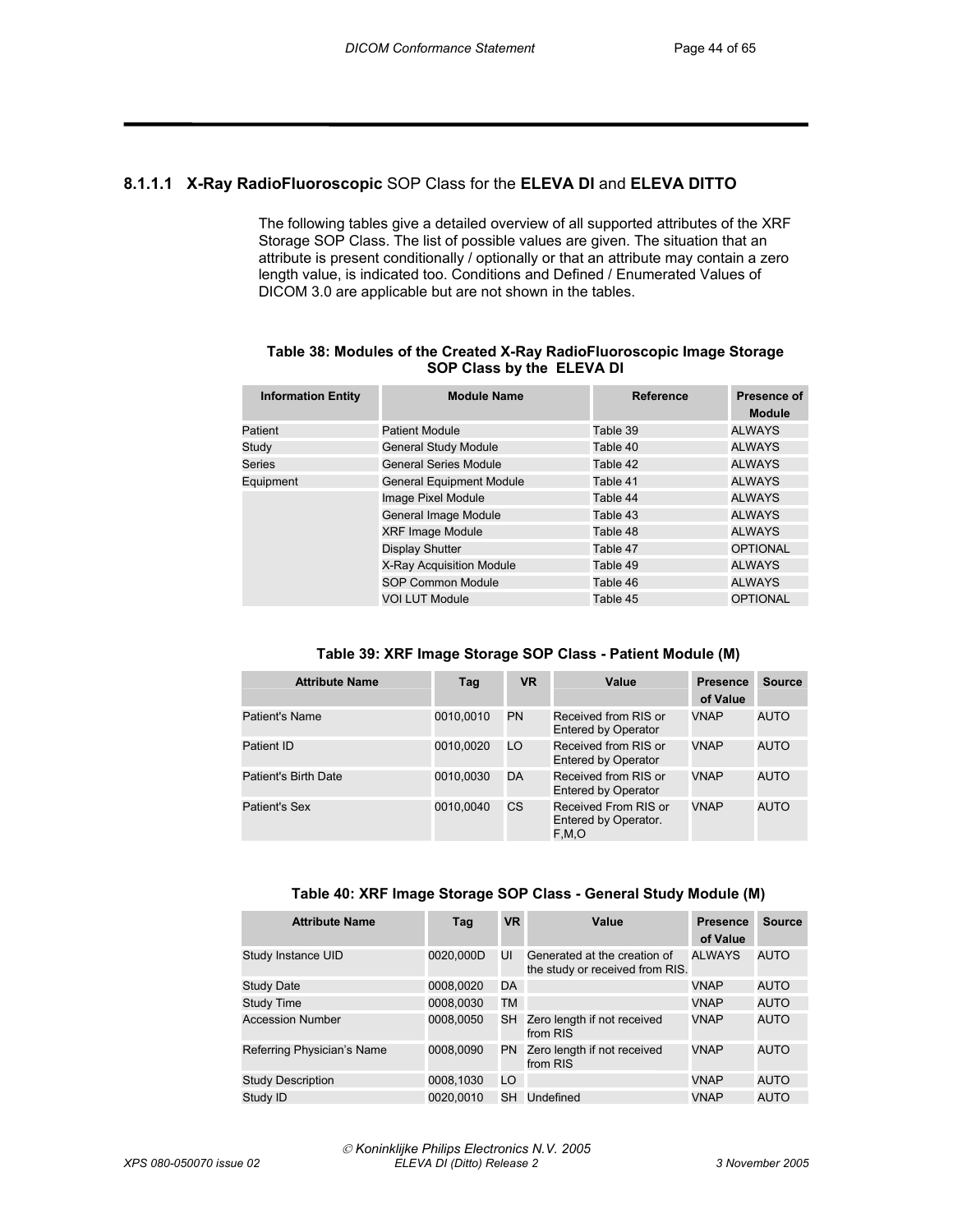| <b>Attribute Name</b>     | Tag       | <b>VR</b> | Value                                                                                                 | <b>Presence</b> | <b>Source</b> |
|---------------------------|-----------|-----------|-------------------------------------------------------------------------------------------------------|-----------------|---------------|
|                           |           |           |                                                                                                       | of Value        |               |
| Manufacturer              | 0008,0070 | LO        | <b>Philips Medical Systems</b>                                                                        | <b>VNAP</b>     | AUTO          |
| <b>Institution Name</b>   | 0008,0080 | LO        | Hospital                                                                                              | <b>ANAP</b>     | <b>AUTO</b>   |
| <b>Station Name</b>       | 0008.1010 | SH        | Eleva                                                                                                 | <b>ANAP</b>     | <b>AUTO</b>   |
| Manufacturer's Model Name | 0008,1090 | LO        | Digital Imaging                                                                                       | ANAP            | AUTO          |
| Device Serial Number      | 0018.1000 | LO        |                                                                                                       | <b>ANAP</b>     | <b>AUTO</b>   |
| <b>Software Versions</b>  | 0018.1020 | LO        | DSI R2.1.1 LUT 04-01-02<br>R6.1.3.0119 for DITTO, or<br>DSI R1.2.2 LUTPROM 04-<br>04-06 R6.1.3 for DI | <b>ANAP</b>     | <b>AUTO</b>   |

#### **Table 41: XRF Image Storage SOP Class – General Equipment Module (M)**

| <b>Attribute Name</b>                                  | Tag       | <b>VR</b> | Value                                                                | <b>Presence</b><br>of Value | <b>Source</b> |
|--------------------------------------------------------|-----------|-----------|----------------------------------------------------------------------|-----------------------------|---------------|
| Series Date                                            | 0008,0021 | <b>DA</b> |                                                                      | <b>ANAP</b>                 | <b>AUTO</b>   |
| Series Time                                            | 0008,0031 | <b>TM</b> |                                                                      | <b>ANAP</b>                 | <b>AUTO</b>   |
| Modality                                               | 0008.0060 | <b>CS</b> | <b>RF</b>                                                            | <b>ALWAYS</b>               | <b>AUTO</b>   |
| Performing Physicians' Name                            | 0008,1050 | PN        | Received from RIS, entered by ANAP<br>user or is empty if not known. |                             | <b>AUTO</b>   |
| Referenced Performed Procedure<br><b>Step Sequence</b> | 0008,1111 | SQ        |                                                                      | <b>ANAP</b>                 | <b>AUTO</b>   |
| > Referenced SOP Class UID                             | 0008,1150 | UI        | 1.2.840.10008.5.1.4.1.1.12.2                                         | <b>ALWAYS</b>               | <b>AUTO</b>   |
| > Referenced SOP Instance<br>UID                       | 0008,1155 | UI        |                                                                      | <b>ALWAYS</b>               | <b>AUTO</b>   |
| <b>Protocol Name</b>                                   | 0018,1030 | LO        |                                                                      | <b>ANAP</b>                 | <b>AUTO</b>   |
| Series Instance UID                                    | 0020,000E | UI        |                                                                      | <b>ALWAYS</b>               | <b>CONF</b>   |
| <b>Series Number</b>                                   | 0020,0011 | <b>IS</b> |                                                                      | <b>VNAP</b>                 | <b>AUTO</b>   |
| Laterality                                             | 0020,0060 | CS        | Always zero length value.                                            | <b>MAYBE</b>                | <b>AUTO</b>   |
| Performed Procedure Step Start<br>Date                 | 0040,0244 | <b>DA</b> |                                                                      | <b>ANAP</b>                 | <b>AUTO</b>   |
| Performed Procedure Step Start<br>Time                 | 0040,0245 | <b>TM</b> |                                                                      | <b>ANAP</b>                 | <b>AUTO</b>   |
| Performed Procedure Step<br>Description                | 0040,0254 | LO        |                                                                      | <b>ANAP</b>                 | <b>AUTO</b>   |
| <b>Request Attributes Sequence</b>                     | 0040,0275 | SQ        |                                                                      | <b>ANAP</b>                 | <b>AUTO</b>   |
| > Scheduled Procedure Step                             | 0040,0009 | <b>SH</b> |                                                                      | <b>ALWAYS</b>               | <b>AUTO</b>   |
| > Requested Procedure                                  | 0040,1001 | <b>SH</b> |                                                                      | <b>ALWAYS</b>               | <b>AUTO</b>   |
| > Scheduled Procedure Step<br>Description              | 0040,0007 | LO        |                                                                      | <b>ANAP</b>                 | <b>AUTO</b>   |
| > Scheduled Protocol Code<br>Sequence                  | 0040,0008 | SQ        |                                                                      | <b>ANAP</b>                 | <b>AUTO</b>   |
| >> Code Value                                          | 0008,0100 | <b>SH</b> |                                                                      | <b>ALWAYS</b>               | <b>AUTO</b>   |
| >> Coding Scheme Designator                            | 0008,0102 | <b>SH</b> |                                                                      | <b>ALWAYS</b>               | <b>AUTO</b>   |
| >> Code Meaning                                        | 0008,0104 | LO        |                                                                      | <b>ALWAYS</b>               | <b>AUTO</b>   |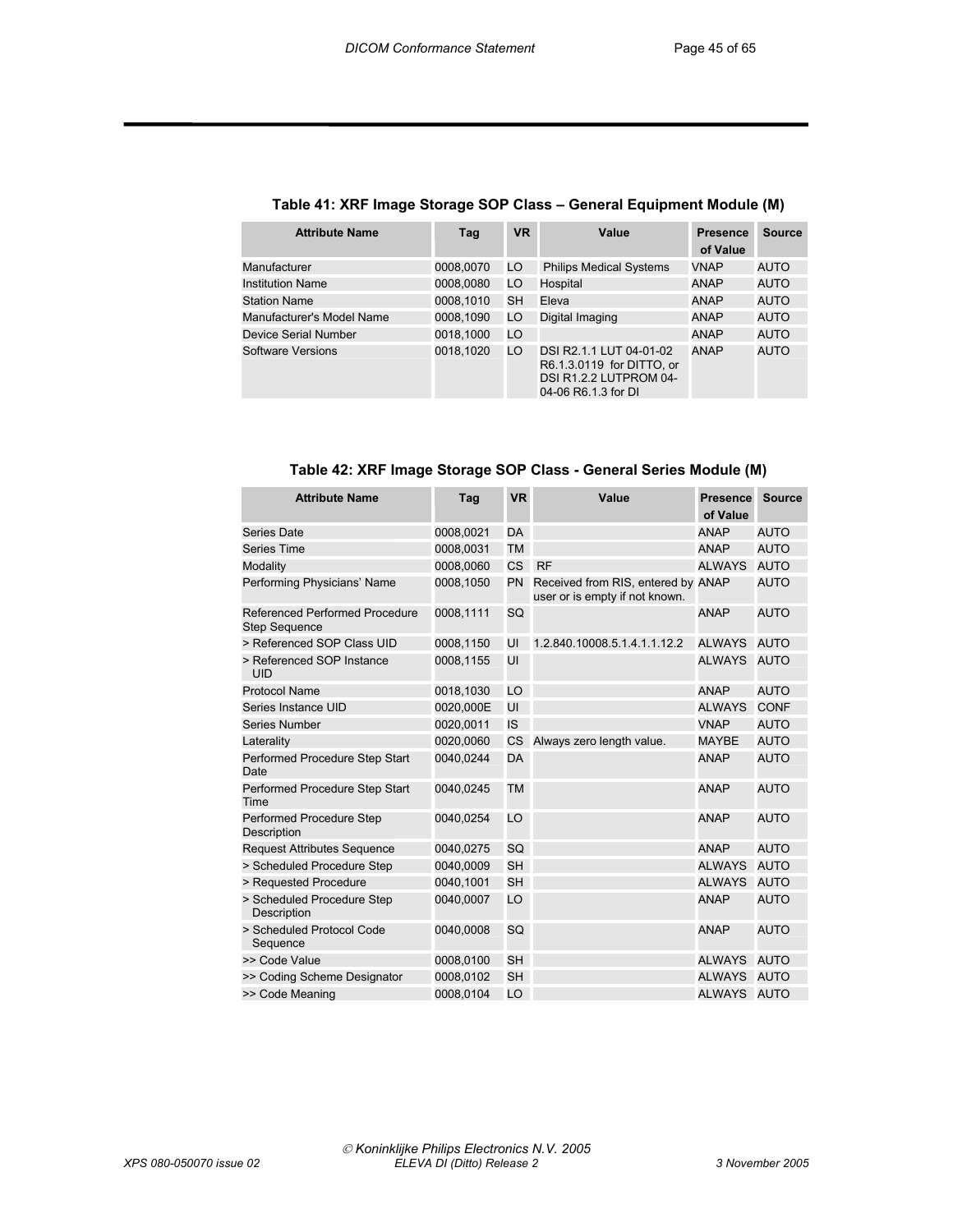| <b>Attribute Name</b>      | Tag       | <b>VR</b> | Value                                                                                                                                                                                                         | <b>Presence</b><br>of Value | <b>Source</b> |
|----------------------------|-----------|-----------|---------------------------------------------------------------------------------------------------------------------------------------------------------------------------------------------------------------|-----------------------------|---------------|
| <b>Acquisition Date</b>    | 0008.0022 | DA        |                                                                                                                                                                                                               | <b>ANAP</b>                 | <b>AUTO</b>   |
| <b>Content Date</b>        | 0008,0023 | <b>DA</b> |                                                                                                                                                                                                               | <b>MAYBE</b>                | <b>AUTO</b>   |
| <b>Acquisition Time</b>    | 0008.0032 | <b>TM</b> |                                                                                                                                                                                                               | <b>ANAP</b>                 | <b>AUTO</b>   |
| <b>Content Time</b>        | 0008,0033 | <b>TM</b> |                                                                                                                                                                                                               | <b>MAYBE</b>                | <b>AUTO</b>   |
| <b>Acquisition Number</b>  | 0020.0012 | IS        |                                                                                                                                                                                                               | <b>ANAP</b>                 | <b>AUTO</b>   |
| Instance Number            | 0020.0013 | <b>IS</b> |                                                                                                                                                                                                               | <b>VNAP</b>                 | <b>AUTO</b>   |
| <b>Patient Orientation</b> | 0020.0020 | CS        |                                                                                                                                                                                                               | <b>MAYBE</b>                | <b>AUTO</b>   |
| Image Comments             | 0020.4000 | LT.       | Contains also the DI or<br>DITTO image annotations<br>on normal (i.e. non zoomed)<br>images in the format $-(x,y)$<br>text --. is not present if not<br>entered by user and if no<br>annotations are present. | <b>ANAP</b>                 | <b>AUTO</b>   |

#### **Table 43: XRF Image Storage SOP Class - General Image Module (M)**

**Table 44: XRF Image Storage SOP Class - Image Pixel Module (M)** 

| <b>Attribute Name</b> | Tag       | <b>VR</b> | Value    | <b>Presence</b> | Source      |
|-----------------------|-----------|-----------|----------|-----------------|-------------|
|                       |           |           |          | of Value        |             |
| Row                   | 0028.0010 | US.       | 1024.512 | ALWAYS          | <b>AUTO</b> |
| Columns               | 0028.0011 | US        | 1024.512 | ALWAYS          | <b>AUTO</b> |
| Pixel Data            | 7FE0.0010 | <b>OW</b> |          | ALWAYS          | <b>AUTO</b> |

#### **Table 45: XRF Image Storage SOP Class – VOI LUT Module (O)**

| <b>Attribute Name</b> | Tag       | <b>VR</b> | Value                                         | Presence Source<br>of Value |      |
|-----------------------|-----------|-----------|-----------------------------------------------|-----------------------------|------|
| <b>Window Center</b>  | 0028.1050 | DS        | is related to the DI Contrast<br>/Brightness. | ANAP                        | AUTO |
| <b>Window Width</b>   | 0028.1051 | DS        | is related to the DI Contrast<br>/Brightness. | ANAP                        | AUTO |

#### **Table 46: XRF Image Storage SOP Class – SOP Common Module(M)**

| <b>Attribute Name</b>  | Tag       | <b>VR</b> | Value                             | <b>Presence Source</b><br>of Value |             |
|------------------------|-----------|-----------|-----------------------------------|------------------------------------|-------------|
| Specific Character Set | 0008.0005 | CS        | <b>ISO IR 100</b>                 | ANAP                               | AUTO        |
| SOP Class UID          | 0008.0016 | UI        | 1.2.840.10008.5.1.4.1.1.12.2 ANAP |                                    | <b>AUTO</b> |
| SOP Instance UID       | 0008.0018 | UI        |                                   | <b>ANAP</b>                        | AUTO        |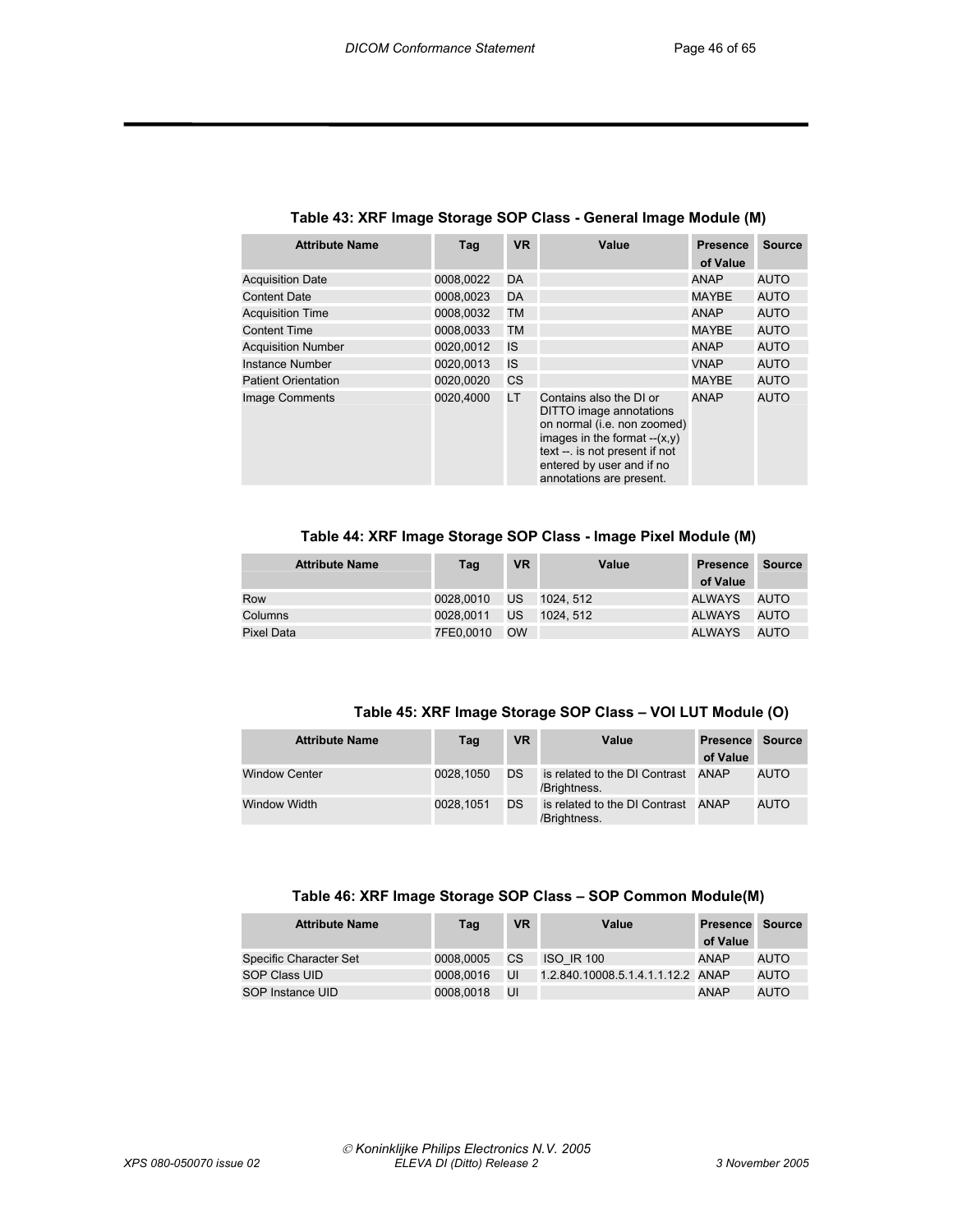| <b>Attribute Name</b>              | Tag       | <b>VR</b> | Value                       | <b>Presence</b><br>of Value | <b>Source</b> |
|------------------------------------|-----------|-----------|-----------------------------|-----------------------------|---------------|
| <b>Shutter Shape</b>               | 0018,1600 | СS        | CIRCULAR RECTANGULAR ALWAYS |                             | <b>USER</b>   |
| <b>Shutter Left Vertical Edge</b>  | 0018,1602 | IS        |                             | <b>ANAP</b>                 | <b>USER</b>   |
| <b>Shutter Right Vertical Edge</b> | 0018.1604 | IS        |                             | <b>ANAP</b>                 | <b>USER</b>   |
| Shutter Upper Horizontal Edge      | 0018.1606 | IS        |                             | <b>ANAP</b>                 | <b>USER</b>   |
| Shutter Lower Horizontal Edge      | 0018.1608 | IS        |                             | <b>ANAP</b>                 | <b>USER</b>   |
| Center of Circular Shutter         | 0018.1610 | IS        |                             | <b>ANAP</b>                 | <b>USER</b>   |
| Radius of Circular Shutter         | 0018.1612 | IS        |                             | <b>ANAP</b>                 | <b>USER</b>   |

#### **Table 47: XRF Image Storage SOP Class –Display Shutter Module (O)**

#### **Table 48: XRF Image Storage SOP Class – X-Ray Image Module (M)**

| <b>Attribute Name</b>        | Tag       | <b>VR</b> | Value                                     | <b>Presence</b><br>of Value | <b>Source</b> |
|------------------------------|-----------|-----------|-------------------------------------------|-----------------------------|---------------|
| Image Type                   | 0008,0008 | CS        | ORIGINAL, PRIMARY,<br><b>SINGLE PLANE</b> | ALWAYS AUTO                 |               |
| Samples per Pixel            | 0028,0002 | US        | -1                                        | ALWAYS AUTO                 |               |
| Photometric Interpretation   | 0028,0004 | CS        | MONOCHROME2                               | ALWAYS AUTO                 |               |
| <b>Bits Allocated</b>        | 0028,0100 | US        | 8                                         | ALWAYS AUTO                 |               |
| <b>Bits Stored</b>           | 0028,0101 | US        | 8                                         | ALWAYS AUTO                 |               |
| High Bit                     | 0028,0102 | US        | $\overline{7}$                            | ALWAYS AUTO                 |               |
| <b>Pixel Representation</b>  | 0028,0103 | US        | 0                                         | ALWAYS AUTO                 |               |
| Pixel Intensity Relationship | 0028,1040 | CS        | <b>DISP</b>                               | ALWAYS AUTO                 |               |

#### **Table 49: XRF Image Storage SOP Class – X-Ray Acquisition Module (M)**

| <b>Attribute Name</b>    | Tag       | <b>VR</b> | Value                          | <b>Presence of Source</b> |      |
|--------------------------|-----------|-----------|--------------------------------|---------------------------|------|
|                          |           |           |                                | Value                     |      |
| <b>KVP</b>               | 0018.0060 | DS        | Always zero length value. VNAP |                           | AUTO |
| Exposure                 | 0018.1152 | - IS      |                                | MAYBE                     | AUTO |
| <b>Radiation Setting</b> | 0018.1155 | <b>CS</b> | GR. SC                         | ALWAYS                    | AUTO |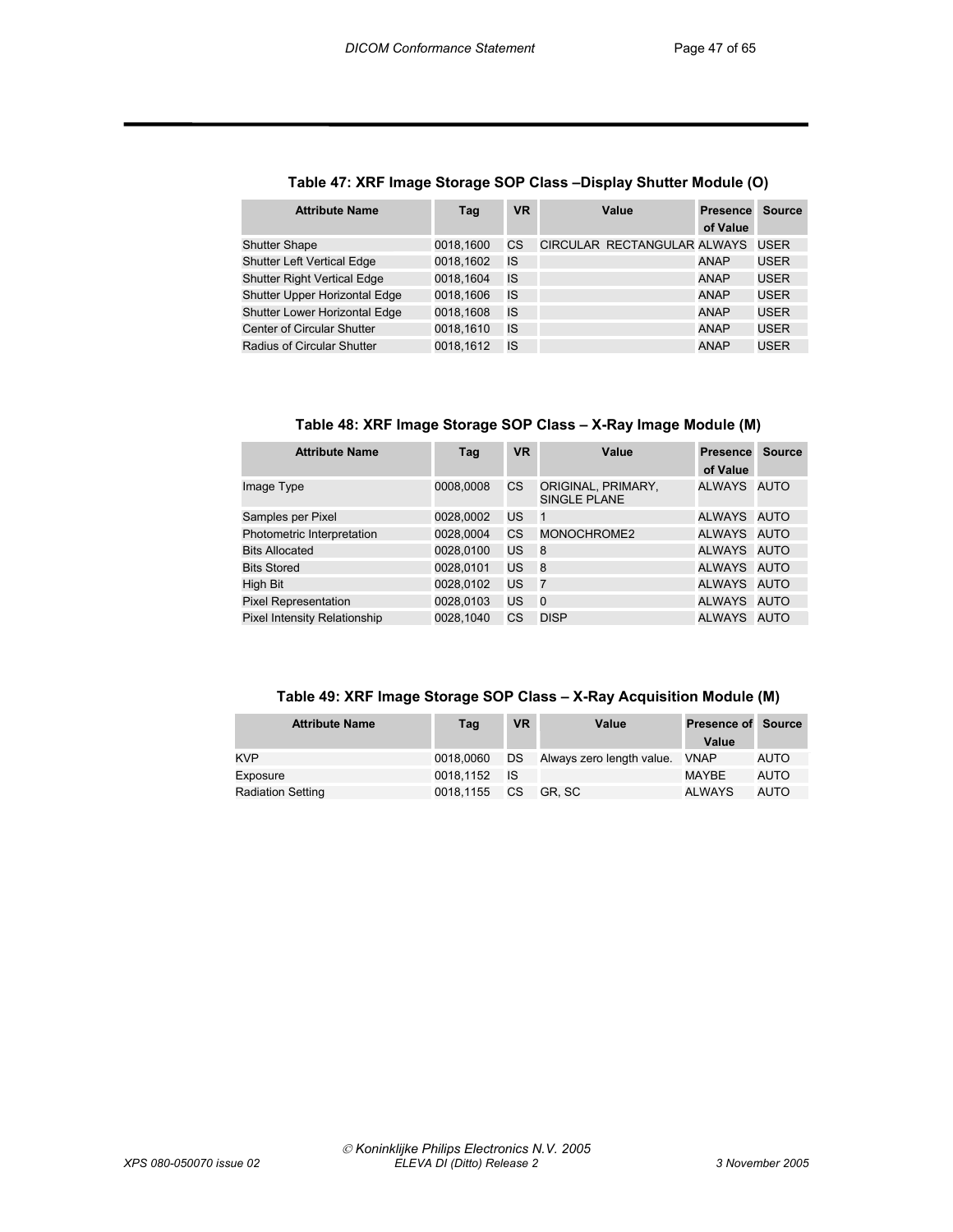#### **8.1.1.2 Secondary Capture** SOP Class for the **ELEVA DI** and **ELEVA DITTO**

The following tables give a detailed overview of all supported attributes of the SC Storage SOP Class. The list of possible values are given. The situation that an attribute is present conditionally/optionally or that an attribute may contain a zero length value, is indicated too. Conditions and Defined/Enumerated Values of DICOM 3.0 are applicable but are not shown in the tables.

#### **Table 50: Modules of the Created Secondary Capture Storage SOP Class by the ELEVA DI**

| <b>Information Entity</b> | <b>Module Name</b>              | <b>Reference</b> | Presence of<br><b>Module</b> |
|---------------------------|---------------------------------|------------------|------------------------------|
| Patient                   | <b>Patient Module</b>           | Table 51         | <b>ALWAYS</b>                |
| Study                     | <b>General Study Module</b>     | Table 52         | <b>ALWAYS</b>                |
| Series                    | <b>General Series Module</b>    | Table 54         | <b>ALWAYS</b>                |
| Equipment                 | <b>General Equipment Module</b> | Table 56         | <b>OPTIONAL</b>              |
|                           | <b>SC Equipment Module</b>      | Table 53         | <b>ALWAYS</b>                |
| Image                     | General Image Module            | Table 55         | <b>ALWAYS</b>                |
|                           | Image Pixel Module              | Table 57         | <b>ALWAYS</b>                |
|                           | <b>SC Image Module</b>          | Table 58         | <b>ALWAYS</b>                |
|                           | <b>VOI LUT Module</b>           | Table 59         | <b>OPTIONAL</b>              |
|                           | SOP Common Module               | Table 60         | <b>OPTIONAL</b>              |

| <b>Attribute Name</b> | Tag       | <b>VR</b> | Value                                              | <b>Presence</b><br>of Value | <b>Source</b> |
|-----------------------|-----------|-----------|----------------------------------------------------|-----------------------------|---------------|
| Patient's Name        | 0010.0010 | <b>PN</b> | Received from RIS or<br><b>Entered by Operator</b> | <b>VNAP</b>                 | <b>AUTO</b>   |
| Patient ID            | 0010,0020 | LO.       | Received from RIS or<br><b>Entered by Operator</b> | <b>VNAP</b>                 | <b>AUTO</b>   |
| Patient's Birth Date  | 0010,0030 | DA        | Received from RIS or<br><b>Entered by Operator</b> | <b>VNAP</b>                 | <b>AUTO</b>   |
| Patient's Sex         | 0010.0040 | <b>CS</b> | Received from RIS or<br><b>Entered by Operator</b> | <b>VNAP</b>                 | <b>AUTO</b>   |

| Table 52: SC Image Storage SOP Class - General Study Module (M) |  |  |  |
|-----------------------------------------------------------------|--|--|--|
|-----------------------------------------------------------------|--|--|--|

| <b>Attribute Name</b>      | Tag          | <b>VR</b> | Value                                                                     | <b>Presence</b><br>of Value | <b>Source</b> |
|----------------------------|--------------|-----------|---------------------------------------------------------------------------|-----------------------------|---------------|
| <b>Study Date</b>          | 0008.0020    | DA        |                                                                           | <b>ALWAYS</b>               | <b>AUTO</b>   |
| Study Time                 | 0008.0030    | TM        |                                                                           | <b>ALWAYS</b>               | <b>AUTO</b>   |
| <b>Accession Number</b>    | 0008.0050    | <b>SH</b> | Zero length if not received<br>from RIS                                   | <b>VNAP</b>                 | <b>AUTO</b>   |
| Referring Physician's Name | 0008.0090    | <b>PN</b> | Zero length if not received<br>from RIS                                   | <b>VNAP</b>                 | <b>AUTO</b>   |
| <b>Study Description</b>   | 0008.1030 LO |           |                                                                           | <b>VNAP</b>                 | <b>AUTO</b>   |
| Study Instance UID         | 0020.000D UI |           | Generated at the creation of ALWAYS<br>the study or received from<br>RIS. |                             | <b>AUTO</b>   |
| Study ID                   | 0020.0010    | SH.       | Undefined                                                                 | <b>VNAP</b>                 | <b>AUTO</b>   |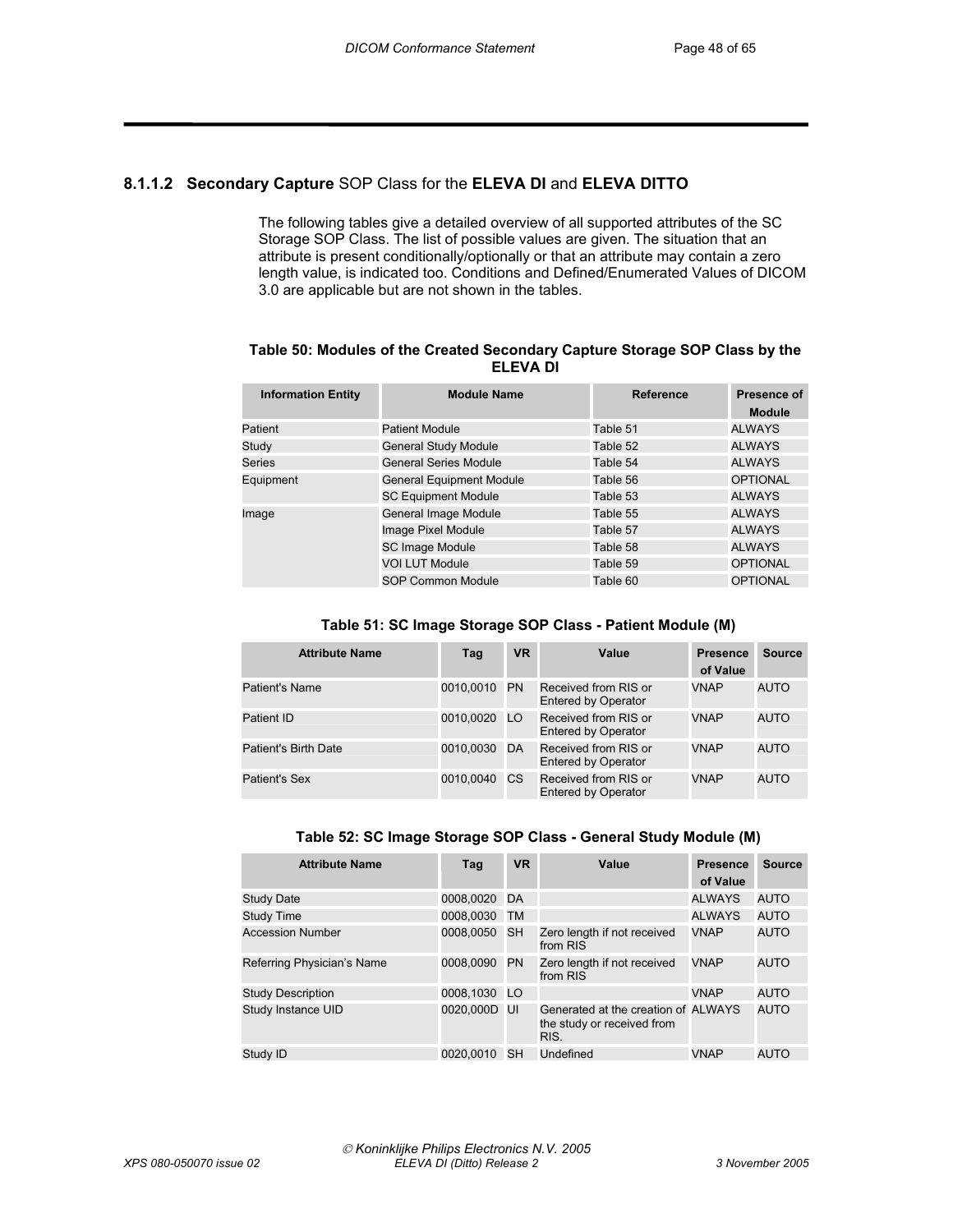| <b>Attribute Name</b>                                        | Tag          | <b>VR</b>       | Value                                                                                                 | <b>Presence</b><br>of Value | <b>Source</b> |
|--------------------------------------------------------------|--------------|-----------------|-------------------------------------------------------------------------------------------------------|-----------------------------|---------------|
| <b>Conversion Type</b>                                       | 0008.0064    | CS              | DV (Digitized Video)                                                                                  | ALWAYS                      | <b>AUTO</b>   |
| Modality                                                     | 0008.0060    | СS              | OT                                                                                                    | <b>VNAP</b>                 | <b>AUTO</b>   |
| Secondary Capture Device<br>Manufacturer                     | 0018.1016    | LO <sub>1</sub> | <b>Philips Medical Systems</b>                                                                        | VNAP                        | <b>AUTO</b>   |
| Secondary Capture Device<br>Manufacturer's Model Name        | 0018.1018 LO |                 | Digital Imaging                                                                                       | VNAP                        | <b>AUTO</b>   |
| Secondary Capture Device Software 0018,1019 LO<br>Version(s) |              |                 | DSI R2.1.1 LUT 04-01-02<br>R6.1.3.0119 for DI, or<br>DSI R1.2.2 LUTPROM 04-<br>04-06 R6.1.3 for DITTO | VNAP                        | AUTO          |

#### **Table 53: SC Image Storage SOP Class –SC Equipment Module (M)**

**Table 54: SC Image Storage SOP Class - General Series Module (M)** 

| <b>Attribute Name</b>                         | Tag          | <b>VR</b> | Value                                                                   | <b>Presence</b><br>of Value | Source      |
|-----------------------------------------------|--------------|-----------|-------------------------------------------------------------------------|-----------------------------|-------------|
| Series Date                                   | 0008.0021    | DA        |                                                                         | <b>ANAP</b>                 | <b>AUTO</b> |
| Series Time                                   | 0008,0031    | TM        |                                                                         | <b>ANAP</b>                 | <b>AUTO</b> |
| <b>Protocol Name</b>                          | 0018,1030    | LO        |                                                                         | <b>VNAP</b>                 | <b>AUTO</b> |
| Performing Physicians' Name                   | 0008,1050    | PN        | Received from RIS, entered VNAP<br>by user or is empty if not<br>known. |                             | <b>USER</b> |
| Series Instance UID                           | 0020.000E UI |           | Generated at creation of the ALWAYS<br>series                           |                             | <b>AUTO</b> |
| <b>Series Number</b>                          | 0020,0011    | IS        |                                                                         | <b>ALWAYS</b>               | AUTO        |
| Laterality                                    | 0020,0060    | CS.       | Always zero length value.                                               | <b>VNAP</b>                 | <b>AUTO</b> |
| Performed Procedure Step Start Date 0040,0244 |              | DA        | From MPPS                                                               | <b>VNAP</b>                 | <b>AUTO</b> |
| Performed Procedure Step Start<br>Time        | 0040.0245    | <b>TM</b> | <b>From MPPS</b>                                                        | <b>VNAP</b>                 | <b>AUTO</b> |
| Performed Procedure Step<br>Description       | 0040.0254    | LO        | <b>From MPPS</b>                                                        | <b>VNAP</b>                 | AUTO        |

#### **Table 55: SC Image Storage SOP Class - General Image Module (M)**

| <b>Attribute Name</b>      | Tag          | <b>VR</b> | Value                                                                                                                                                                                                                           | <b>Presence</b><br>of Value | <b>Source</b> |
|----------------------------|--------------|-----------|---------------------------------------------------------------------------------------------------------------------------------------------------------------------------------------------------------------------------------|-----------------------------|---------------|
| <b>Acquisition Date</b>    | 0008,0022 DA |           |                                                                                                                                                                                                                                 | ANAP                        | <b>AUTO</b>   |
| <b>Content Date</b>        | 0008,0023 DA |           |                                                                                                                                                                                                                                 | <b>MAYBE</b>                | AUTO          |
| <b>Acquisition Time</b>    | 0008,0032 TM |           |                                                                                                                                                                                                                                 | ANAP                        | <b>AUTO</b>   |
| <b>Content Time</b>        | 0008,0033    | <b>TM</b> |                                                                                                                                                                                                                                 | <b>MAYBE</b>                | <b>AUTO</b>   |
| <b>Acquisition Number</b>  | 0020.0012 IS |           |                                                                                                                                                                                                                                 | ANAP                        | <b>AUTO</b>   |
| Instance Number            | 0020,0013    | IS        | $1-n$                                                                                                                                                                                                                           | <b>VNAP</b>                 | <b>AUTO</b>   |
| <b>Patient Orientation</b> | 0020,0020    | <b>CS</b> | Always zero length value.                                                                                                                                                                                                       | <b>MAYBE</b>                | <b>AUTO</b>   |
| Image Comments             | 0020.4000    | LT.       | Contains also the DI or<br>DITTO image annotations<br>on normal (i.e. non zoomed)<br>images in the format $-(x,y)$<br>text --. This attribute is not<br>present if not entered by<br>user and if no annotations<br>are present. | <b>ANAP</b>                 | <b>USER</b>   |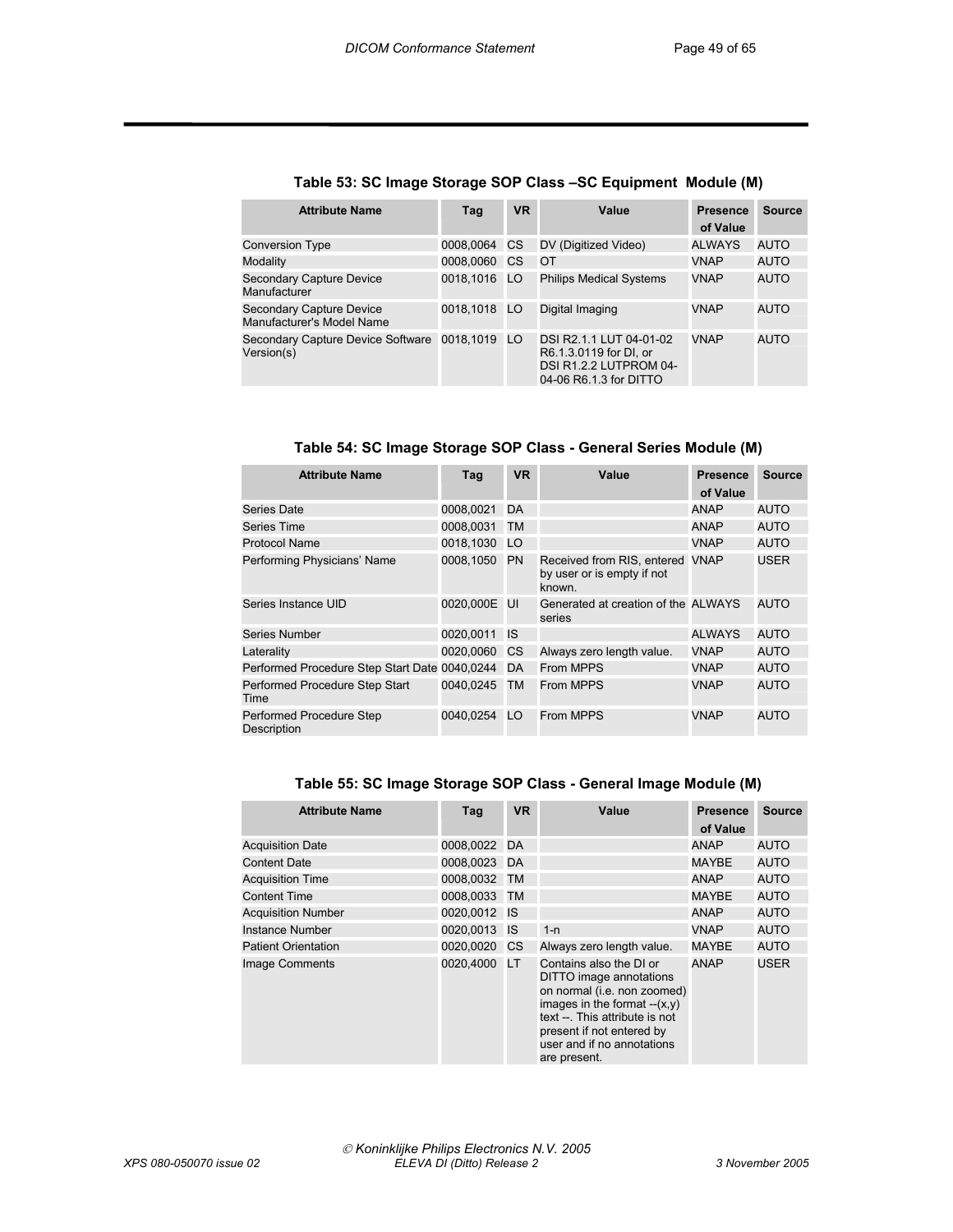| $1$ wwie eel as illiwys stelwys sel siwes selleiwi mywikilionelle (s) |              |           |                               |                             |        |
|-----------------------------------------------------------------------|--------------|-----------|-------------------------------|-----------------------------|--------|
| <b>Attribute Name</b>                                                 | Tag          | <b>VR</b> | Value                         | <b>Presence</b><br>of Value | Source |
| Manufactory                                                           | 0008.0070 LO |           | <b>Philips Medical System</b> | <b>VNAP</b>                 | AUTO   |

#### **Table 56: SC Image Storage SOP Class - General Equipment Module (O)**

#### **Table 57: SC Image Storage SOP Class - Image Pixel Module (M)**

| <b>Attribute Name</b>       | Tag          | <b>VR</b> | Value          | <b>Presence</b><br>of Value | <b>Source</b> |
|-----------------------------|--------------|-----------|----------------|-----------------------------|---------------|
| Samples per Pixel           | 0028.0002 US |           | $\overline{1}$ | <b>ALWAYS</b>               | AUTO          |
| Photometric Interpretation  | 0028,0004    | CS        | MONOCHROME2    | <b>ALWAYS</b>               | <b>AUTO</b>   |
| Row                         | 0028.0010    | <b>US</b> | 1024.512       | <b>ALWAYS</b>               | <b>AUTO</b>   |
| Columns                     | 0028.0011    | <b>US</b> | 1024.512       | <b>ALWAYS</b>               | <b>AUTO</b>   |
| <b>Bits Allocated</b>       | 0028,0100    | US        | 8              | <b>ALWAYS</b>               | <b>AUTO</b>   |
| <b>Bits Stored</b>          | 0028.0101    | US        | 8              | <b>ALWAYS</b>               | <b>AUTO</b>   |
| <b>High Bit</b>             | 0028,0102 US |           | $\overline{7}$ | <b>ALWAYS</b>               | <b>AUTO</b>   |
| <b>Pixel Representation</b> | 0028.0103    | US        | - 0            | <b>ALWAYS</b>               | <b>AUTO</b>   |
| <b>Pixel Data</b>           | 7FE0.0010 OW |           |                | <b>ALWAYS</b>               | <b>AUTO</b>   |

#### **Table 58: SC Image Storage SOP Class – SC Image Module (M)**

| <b>Attribute Name</b>     | Tag       | <b>VR</b> | Value | <b>Presence Source</b><br>of Value |      |
|---------------------------|-----------|-----------|-------|------------------------------------|------|
| Date of Secondary Capture | 0018.1012 | <b>DA</b> |       | ANAP                               | AUTO |
| Time of Secondary Capture | 0018.1014 | TM        |       | ANAP                               | AUTO |

#### **Table 59: SC Image Storage SOP Class – VOI LUT Module (O)**

| <b>Attribute Name</b> | Tag          | <b>VR</b> | Value | <b>Presence</b><br>of Value | Source |
|-----------------------|--------------|-----------|-------|-----------------------------|--------|
| <b>Window Center</b>  | 0028.1050 DS |           |       | <b>ANAP</b>                 | AUTO   |
| <b>Window Width</b>   | 0028.1051    | <b>DS</b> |       | <b>ANAP</b>                 | AUTO   |

#### **Table 60: SC Image Storage SOP Class – SOP Common Module**

| <b>Attribute Name</b>  | Tag          | <b>VR</b> | Value                     | <b>Presence</b> | Source |
|------------------------|--------------|-----------|---------------------------|-----------------|--------|
|                        |              |           |                           | of Value        |        |
| Specific Character Set | 0008,0005 CS |           | <b>ISO IR 100</b>         | <b>ANAP</b>     | AUTO   |
| SOP Class UID          | 0008.0016 UI |           | 1.2.840.10008.5.1.4.1.1.7 | <b>ANAP</b>     | AUTO   |
| SOP Instance UID       | 0008.0018 UI |           |                           | <b>ANAP</b>     | AUTO   |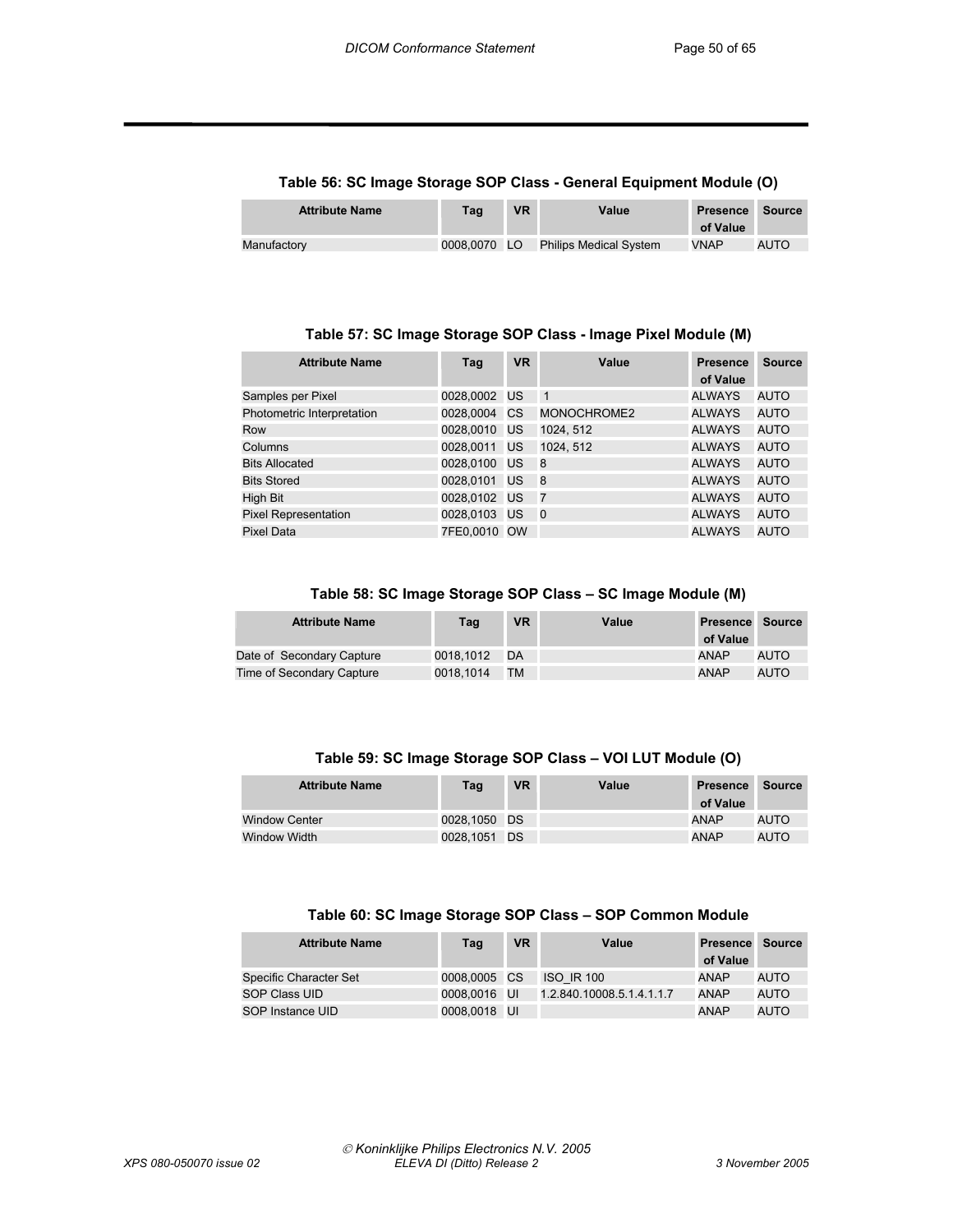#### **8.1.1.3 SPECIALIZED PMS X-Ray** SOP Class for the **ELEVA DI** and **ELEVA DITTO**

In the DI NON PRO MODE each RAW-Image exits of one Specialized PMS X-Ray Image and one Softcopy Presentation State PR.

The following tables give a detailed overview of all supported attributes of the Specialized PMS X-Ray Storage SOP Class. The list of possible values are given. The situation that an attribute is present Conditionally / Optionally or that an attribute may contain a zero length value, is indicated too. Conditions and Defined / Enumerated Values of DICOM 3.0 are applicable but are not shown in the tables.

#### **Table 61: Modules of the Created SPECIALIZED PMS X-Ray SOP Class by the ELEVA DI**

| <b>Information Entity</b> | <b>Module Name</b>              | <b>Reference</b> | Presence of<br><b>Module</b> |
|---------------------------|---------------------------------|------------------|------------------------------|
| Patient                   | <b>Patient Module</b>           | Table 62         | <b>ALWAYS</b>                |
| Study                     | <b>General Study Module</b>     | Table 63         | <b>ALWAYS</b>                |
| Series                    | <b>General Series Module</b>    | Table 64         | <b>ALWAYS</b>                |
| Equipment                 | <b>General Equipment Module</b> | Table 65         | <b>OPTIONAL</b>              |
| Image                     | General Image Module            | Table 66         | <b>ALWAYS</b>                |
|                           | Image Pixel Module              | Table 67         | <b>ALWAYS</b>                |
|                           | X-Ray Image Module              | Table 69         | <b>ALWAYS</b>                |
|                           | X-Ray Acquisition               | Table 70         | <b>ALWAYS</b>                |
|                           | <b>VOI LUT Module</b>           | Table 71         | <b>ALWAYS</b>                |
|                           | SOP Common Module               | Table 72         | <b>ALWAYS</b>                |
|                           | <b>XRF POSITIONER Module</b>    | Table 73         | <b>ALWAYS</b>                |
|                           | Display Shutter Module          | Table 68         | <b>ALWAYS</b>                |

| <b>Attribute Name</b> | Tag          | VR. | Value                                                         | Presence<br>of Value | Source      |
|-----------------------|--------------|-----|---------------------------------------------------------------|----------------------|-------------|
| Patient's Name        | 0010,0010 PN |     | Received From RIS or Entered<br>by Operator.                  | <b>VNAP</b>          | <b>AUTO</b> |
| Patient ID            | 0010,0020 LO |     | Received From RIS or Entered <sub>VNAP</sub><br>by Operator.  |                      | <b>AUTO</b> |
| Patient's Birth Date  | 0010,0030 DA |     | Received From RIS or Entered <sub>VNAP.</sub><br>by Operator. |                      | <b>AUTO</b> |
| <b>Patient's Sex</b>  | 0010,0040 CS |     | Received From RIS or Entered VNAP<br>by Operator. F, M, O     |                      | <b>AUTO</b> |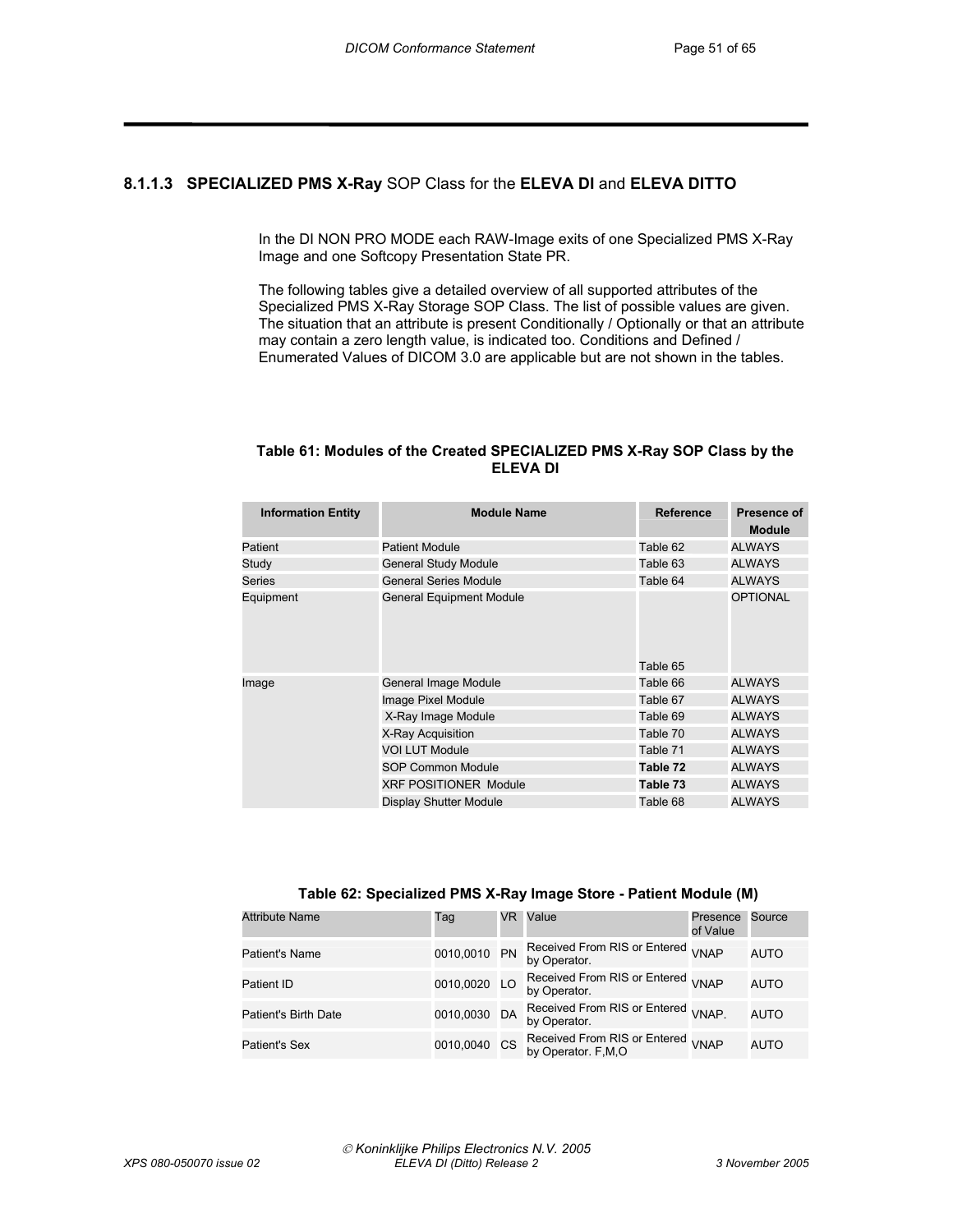| <b>Attribute Name</b>      | Taq          | VR.       | Value                                                           | Presence<br>of Value | Source      |
|----------------------------|--------------|-----------|-----------------------------------------------------------------|----------------------|-------------|
| Study Date                 | 0008,0020 DA |           |                                                                 | <b>VNAP</b>          | AUTO        |
| Study Time                 | 0008,0030    | TM        |                                                                 | <b>VNAP</b>          | <b>AUTO</b> |
| <b>Accession Number</b>    | 0008,0050 SH |           | Zero length if not received<br>from RIS.                        | <b>VNAP</b>          | <b>AUTO</b> |
| Referring Physician's Name | 0008,0090 PN |           | Zero length if not received<br>from RIS.                        | <b>VNAP</b>          | <b>AUTO</b> |
| <b>Study Description</b>   | 0008,1030 LO |           |                                                                 | ANAP                 | <b>AUTO</b> |
| Study Instance UID         | 0020,000D UI |           | Generated at the creation of<br>the study or received from RIS. | <b>ALWAYS</b>        | AUTO        |
| Study ID                   | 0020.0010    | <b>SH</b> | Always zero.                                                    | <b>VNAP</b>          | <b>AUTO</b> |

#### **Table 63: Specialized PMS X-Ray Image Store - General Study Module (M)**

**Table 64: Specialized PMS X-Ray Image Store - General Series Module (M)**

| <b>Attribute Name</b>                                  | Tag          | VR I      | Value                                                           | Presence<br>of Value | Source      |
|--------------------------------------------------------|--------------|-----------|-----------------------------------------------------------------|----------------------|-------------|
| Series Date                                            | 0008,0021    | DA        |                                                                 | <b>VNAP</b>          | <b>AUTO</b> |
| Series Time                                            | 0008,0031    | <b>TM</b> |                                                                 | ANAP                 | <b>AUTO</b> |
| Modality                                               | 0008,0060    | <b>CS</b> | <b>RF</b>                                                       | <b>ALWAYS</b>        | <b>AUTO</b> |
| Performing Physician's Name                            | 0008,1050    | PN        | Received from RIS, entered by<br>user or is empty if not known. | <b>VNAP</b>          | <b>AUTO</b> |
| Referenced Performed Procedure<br><b>Step Sequence</b> | 0008,1111    | SQ        |                                                                 | <b>VNAP</b>          | <b>AUTO</b> |
| > Referenced SOP Class<br><b>UID</b>                   | 0008,1150    | UI        | 1.2.840.10008.3.1.2.3.3                                         | <b>ALWAYS</b>        | <b>AUTO</b> |
| > Referenced SOP<br>Instance UID                       | 0008,1155    | UI        |                                                                 | ALWAYS AUTO          |             |
| <b>Protocol Name</b>                                   | 0018,1030    | LO        |                                                                 | <b>ANAP</b>          | <b>AUTO</b> |
| Series Instance UID                                    | 0020,000E UI |           |                                                                 | <b>ALWAYS</b>        | <b>AUTO</b> |
| Series Number                                          | 0020,0011    | <b>IS</b> |                                                                 | <b>VNAP</b>          | <b>AUTO</b> |
| Laterality                                             | 0020,0060    |           | CS Always zero length value.                                    | MAYBE                | <b>AUTO</b> |
| Performed Procedure Step Start<br>Date                 |              |           | 0040,0244 DA From MPPS                                          | <b>VNAP</b>          | <b>AUTO</b> |
| Performed Procedure Step Start<br>Time                 | 0040,0245    |           | TM From MPPS                                                    | <b>VNAP</b>          | <b>AUTO</b> |
| Performed Procedure Step<br>Description                |              |           | 0040.0254 LO From MPPS                                          | <b>VNAP</b>          | <b>AUTO</b> |
| <b>Request Attributes Sequence</b>                     | 0040,0275    | SQ        | Items: 1-n                                                      | <b>VNAP</b>          | <b>AUTO</b> |
| > Scheduled Procedure<br>Step ID                       | 0040,0009    | <b>SH</b> |                                                                 | <b>ALWAYS</b>        | <b>AUTO</b> |
| > Requested Procedure ID                               | 0040,1001    | <b>SH</b> |                                                                 | <b>ALWAYS</b>        | <b>AUTO</b> |
| > Scheduled Procedure<br><b>Step Description</b>       | 0040,0007 LO |           |                                                                 | <b>ANAP</b>          | <b>AUTO</b> |
| > Scheduled Protocol Code<br>Sequence                  | 0040,0008    | SQ        |                                                                 | <b>ANAP</b>          | <b>AUTO</b> |
| >> Code Value                                          | 0008,0100    | <b>SH</b> |                                                                 | <b>ANAP</b>          | <b>AUTO</b> |
| >> Coding Scheme<br>Designator                         | 0008,0102    | SH        |                                                                 | <b>ANAP</b>          | <b>AUTO</b> |
| >> Code Meaning                                        | 0008.0104 LO |           |                                                                 | <b>ANAP</b>          | <b>AUTO</b> |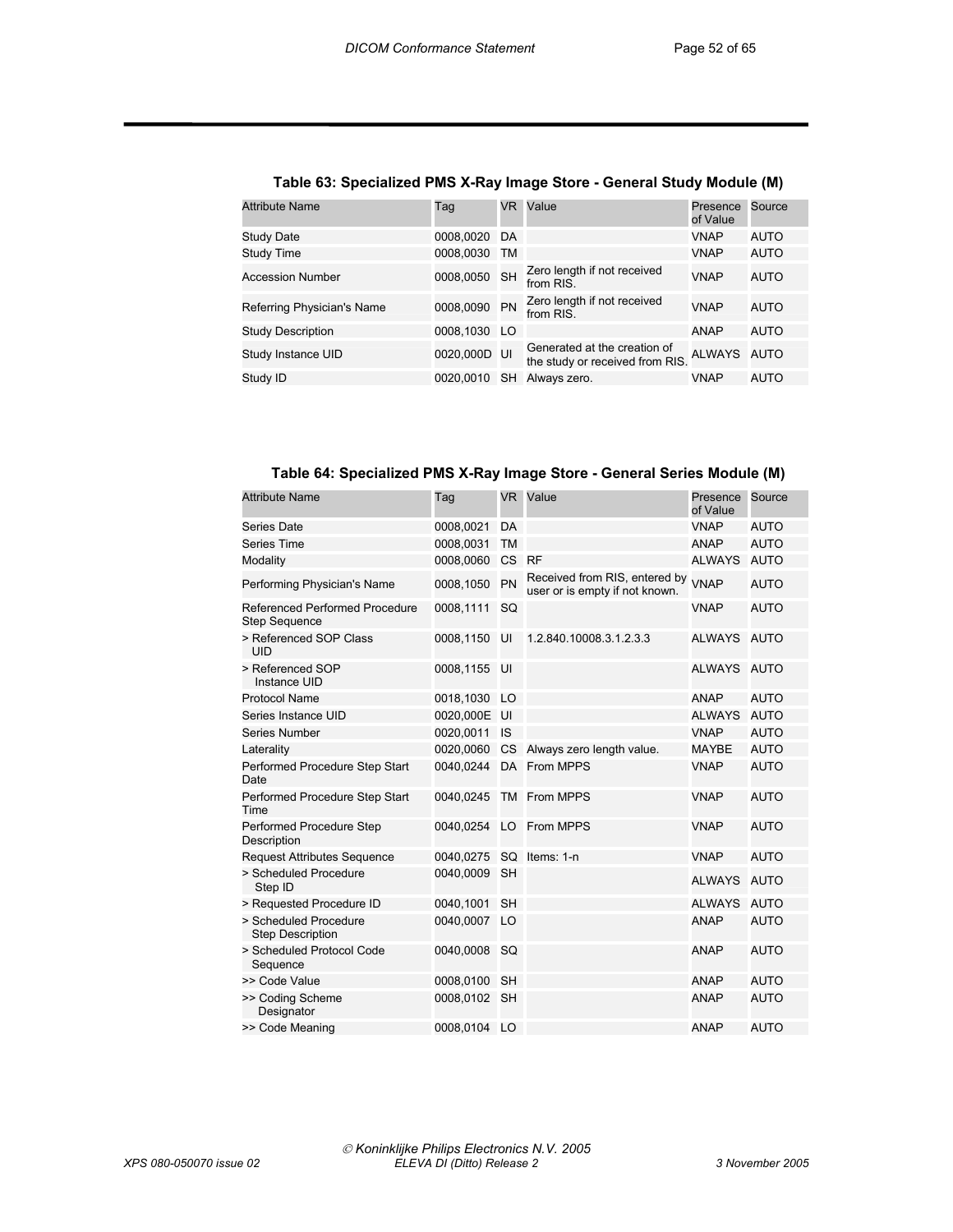| <b>Attribute Name</b>     | Taq          | VR. | Value                                                                                                 | Presence<br>of Value | Source      |
|---------------------------|--------------|-----|-------------------------------------------------------------------------------------------------------|----------------------|-------------|
| Manufacturer              | 0008,0070 LO |     | <b>Philips Medical Systems</b>                                                                        | <b>VNAP</b>          | AUTO        |
| <b>Institution Name</b>   | 0008.0080 LO |     | Hospital                                                                                              | <b>VNAP</b>          | <b>AUTO</b> |
| <b>Station Name</b>       | 0008.1010 SH |     | Eleva                                                                                                 | ANAP                 | AUTO        |
| Manufacturer's Model Name | 0008.1090 LO |     | Digital Imaging                                                                                       | <b>VNAP</b>          | <b>AUTO</b> |
| Device Serial Number      | 0018,1000 LO |     |                                                                                                       | <b>VNAP</b>          | <b>AUTO</b> |
| Software Version(s)       | 0018,1020 LO |     | DSI R1.2.2 LUTPROM 04-04-<br>06 R6.1.3 for DI, or<br>DSI R2.1.2 LUT 04-01-02<br>R6.1.3.0119 for DITTO | <b>VNAP</b>          | AUTO        |

#### **Table 65: Specialized PMS X-Ray Image Store - General Equipment Module (M)**

#### **Table 66: Specialized PMS X-Ray Image Store - General Image Module (M)**

| <b>Attribute Name</b>      | Taq          | VR. | Value | Presence<br>of Value | Source      |
|----------------------------|--------------|-----|-------|----------------------|-------------|
| <b>Acquisition Date</b>    | 0008,0022 DA |     |       | <b>VNAP</b>          | AUTO        |
| <b>Content Date</b>        | 0008,0023 DA |     |       | MAYBE                | <b>AUTO</b> |
| <b>Acquisition Time</b>    | 0008,0032 TM |     |       | <b>VNAP</b>          | <b>AUTO</b> |
| <b>Content Time</b>        | 0008,0033 TM |     |       | MAYBE                | <b>AUTO</b> |
| <b>Acquisition Number</b>  | 0020,0012 IS |     |       | <b>VNAP</b>          | <b>AUTO</b> |
| <b>Instance Number</b>     | 0020,0013 IS |     |       | <b>VNAP</b>          | <b>AUTO</b> |
| <b>Patient Orientation</b> | 0020,0020 CS |     |       | MAYBE                | <b>AUTO</b> |
| Image Comments             | 0020.4000 LT |     |       | <b>ANAP</b>          | <b>AUTO</b> |

#### **Table 67: Specialized PMS X-Ray Image Store - Image Pixel Module (M)**

| Attribute Name | Tag                   | VR Value | Presence Source<br>of Value |  |
|----------------|-----------------------|----------|-----------------------------|--|
| Rows           | 0028.0010 US 1024.512 |          | ALWAYS AUTO                 |  |
| Columns        | 0028.0011 US 1024.512 |          | ALWAYS AUTO                 |  |
| Pixel Data     | 7FE0.0010 OW          |          | ALWAYS AUTO                 |  |

#### **Table 68: Specialized PMS X-Ray Image Store - Display Shutter Module (M)**

| <b>Attribute Name</b>              | Taq          | VR.  | Value                                                                                                                                                                                  | Presence<br>of Value | Source      |
|------------------------------------|--------------|------|----------------------------------------------------------------------------------------------------------------------------------------------------------------------------------------|----------------------|-------------|
| <b>Shutter Shape</b>               | 0018.1600    |      | CS CIRCULAR RECTANGULAR ALWAYS                                                                                                                                                         |                      | AUTO        |
| <b>Shutter Left Vertical Edge</b>  | 0018,1602 IS |      |                                                                                                                                                                                        | ANAP                 | AUTO        |
| <b>Shutter Right Vertical Edge</b> | 0018.1604 IS |      |                                                                                                                                                                                        | <b>ANAP</b>          | AUTO        |
| Shutter Upper Horizontal Edge      | 0018.1606    | - IS |                                                                                                                                                                                        | <b>ANAP</b>          | <b>AUTO</b> |
| Shutter Lower Horizontal Edge      | 0018,1608 IS |      |                                                                                                                                                                                        | ANAP                 | <b>AUTO</b> |
| Center of Circular Shutter         | 0018,1610    | - IS | $VR = IS$ , $VM = 2$ Location of<br>the center of the circular<br>shutter with respect to pixels in<br>the image given as row and<br>column. Required if Shutter<br>Shape is CIRCULAR. | <b>ANAP</b>          | <b>AUTO</b> |
| <b>Radius of Circular Shutter</b>  | 0018,1612 IS |      | Required if Shutter Shape is<br>CIRCULAR.                                                                                                                                              | ANAP                 | <b>AUTO</b> |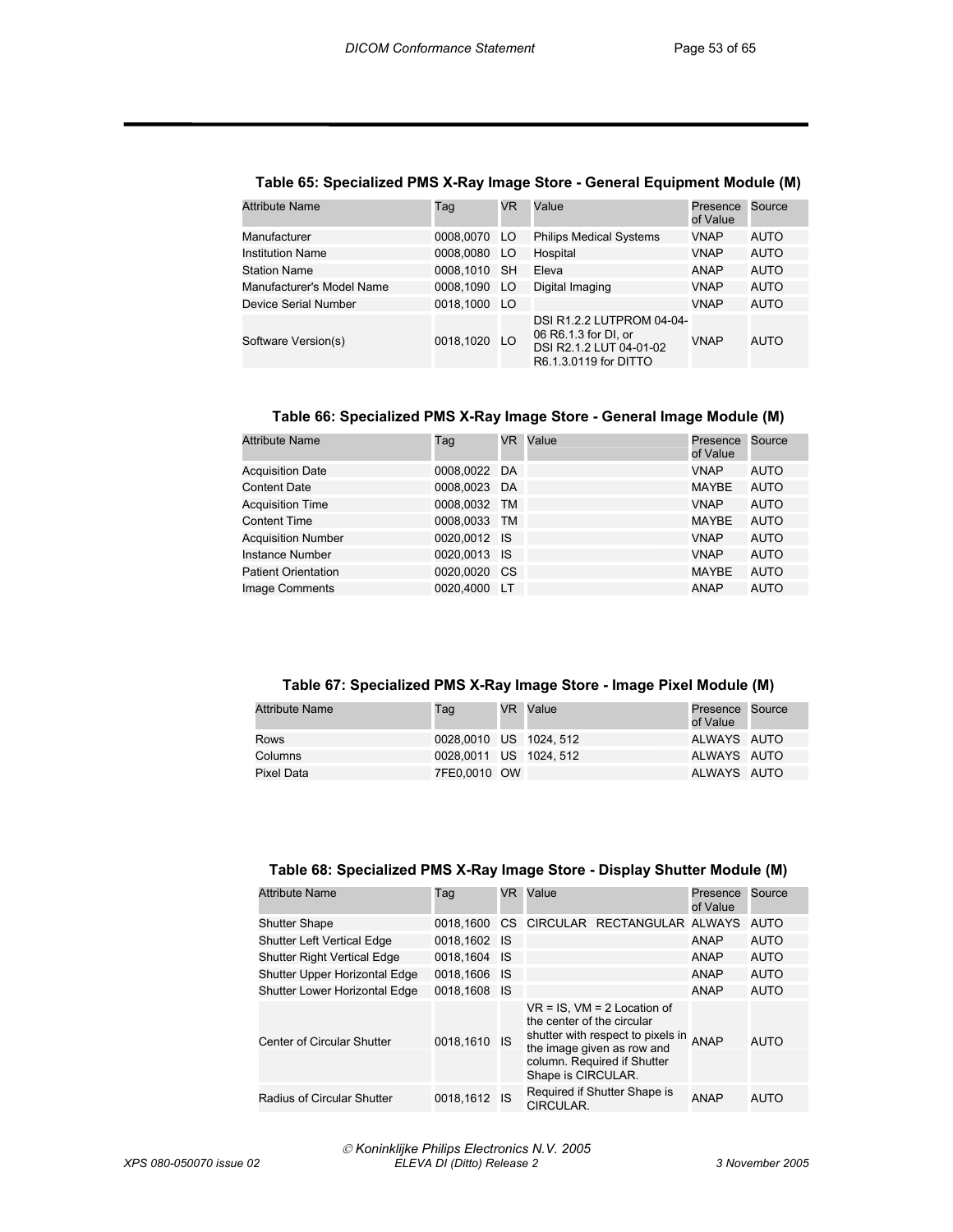| <b>Attribute Name</b>        | Taq                   | VR. | Value                                     | Presence<br>of Value | Source |
|------------------------------|-----------------------|-----|-------------------------------------------|----------------------|--------|
| Image Type                   | 0008,0008 US          |     | ORIGINAL, PRIMARY,<br><b>SINGLE PLANE</b> | ALWAYS AUTO          |        |
| Samples per Pixel            | 0028,0002 CS 0x0001=1 |     |                                           | ALWAYS AUTO          |        |
| Photometric Interpretation   |                       |     | 0028.0004 US MONOCHROME2                  | ALWAYS AUTO          |        |
| <b>Bits Allocated</b>        | 0028,0100 US 8        |     |                                           | ALWAYS AUTO          |        |
| <b>Bits Stored</b>           | 0028.0101 US 8        |     |                                           | ALWAYS AUTO          |        |
| High Bit                     | 0028,0102 US 7        |     |                                           | ALWAYS AUTO          |        |
| <b>Pixel Representation</b>  | 0028.0103 US 0        |     |                                           | ALWAYS AUTO          |        |
| Pixel Intensity Relationship | 0028.1040 US DISP     |     |                                           | ALWAYS AUTO          |        |

#### **Table 69: Specialized PMS X-Ray Image Store - X-Ray Image Module (M)**

**Table 70: Specialized PMS X-Ray Image Store – X-Ray Acquisition Module (M)** 

| <b>Attribute Name</b>    | Taq          | VR        | Value                                                                                                    | Presence<br>of Value | Source      |
|--------------------------|--------------|-----------|----------------------------------------------------------------------------------------------------------|----------------------|-------------|
| <b>KVP</b>               | 0018,0060 DS |           |                                                                                                          | <b>VNAP</b>          | <b>AUTO</b> |
| <b>Exposure Time</b>     | 0018,1150    | - IS      | Required if Exposure<br>(0018,1152) is not present.                                                      | MAYBE                | <b>AUTO</b> |
| X-Ray Tube Current       | 0018,1151    | - IS      | Required if Exposure<br>(0018,1152) is not present.                                                      | MAYBE                | <b>AUTO</b> |
| Exposure                 | 0018,1152 IS |           | Required if either Exposure<br>Time (0018,1150) or X-Ray<br>Tube Current (0018,1151)<br>are not present. | <b>MAYBE</b>         | <b>AUTO</b> |
| <b>Radiation Setting</b> | 0018,1155    | <b>CS</b> | GR, SC                                                                                                   | ALWAYS AUTO          |             |

*Note: In this version of the EDI the attributes (0018,1150) "Exposure Time" and "Exposure " (0018,1152) are sending out together.* 

| Table 71: Specialized PMS X-Ray Image Store - VOI LUT Module (M) |  |
|------------------------------------------------------------------|--|
|------------------------------------------------------------------|--|

| <b>Attribute Name</b> | Tag          | VR | Value                                                                          | Presence<br>of Value | Source      |
|-----------------------|--------------|----|--------------------------------------------------------------------------------|----------------------|-------------|
| <b>Window Center</b>  | 0028,1050 DS |    | related to the DI Contrast /<br>Brightness.                                    | <b>ANAP</b>          | <b>AUTO</b> |
| Window Width          | 0028.1051 DS |    | related to the DI Contrast /<br>Brightness. Required if<br>(0028,1050) is sent | ANAP                 | <b>AUTO</b> |

#### **Table 72: Specialized PMS X-Ray Image Store - SOP Common Module (M)**

| <b>Attribute Name</b>  | Tag          | <b>VR</b> | Value                 | Presence Source<br>of Value |      |
|------------------------|--------------|-----------|-----------------------|-----------------------------|------|
| Specific Character Set | 0008.0005 CS |           | <b>ISO IR 100</b>     | ANAP                        | AUTO |
| SOP Class UID          | 0008.0016 UI |           | 1.3.46.670589.2.3.1.1 | ANAP                        | AUTO |
| SOP Instance UID       | 0008.0018 UI |           |                       | ANAP                        | AUTO |

#### **Table 73: Specialized PMS X-Ray Image Store - XRF POSITIONER Module (M)**

| Attribute Name              | Tag          | VR | Value | Presence Source<br>of Value |      |
|-----------------------------|--------------|----|-------|-----------------------------|------|
| Distance Source to Detector | 0018.1110 DS |    |       | <b>ANAP</b>                 | AUTO |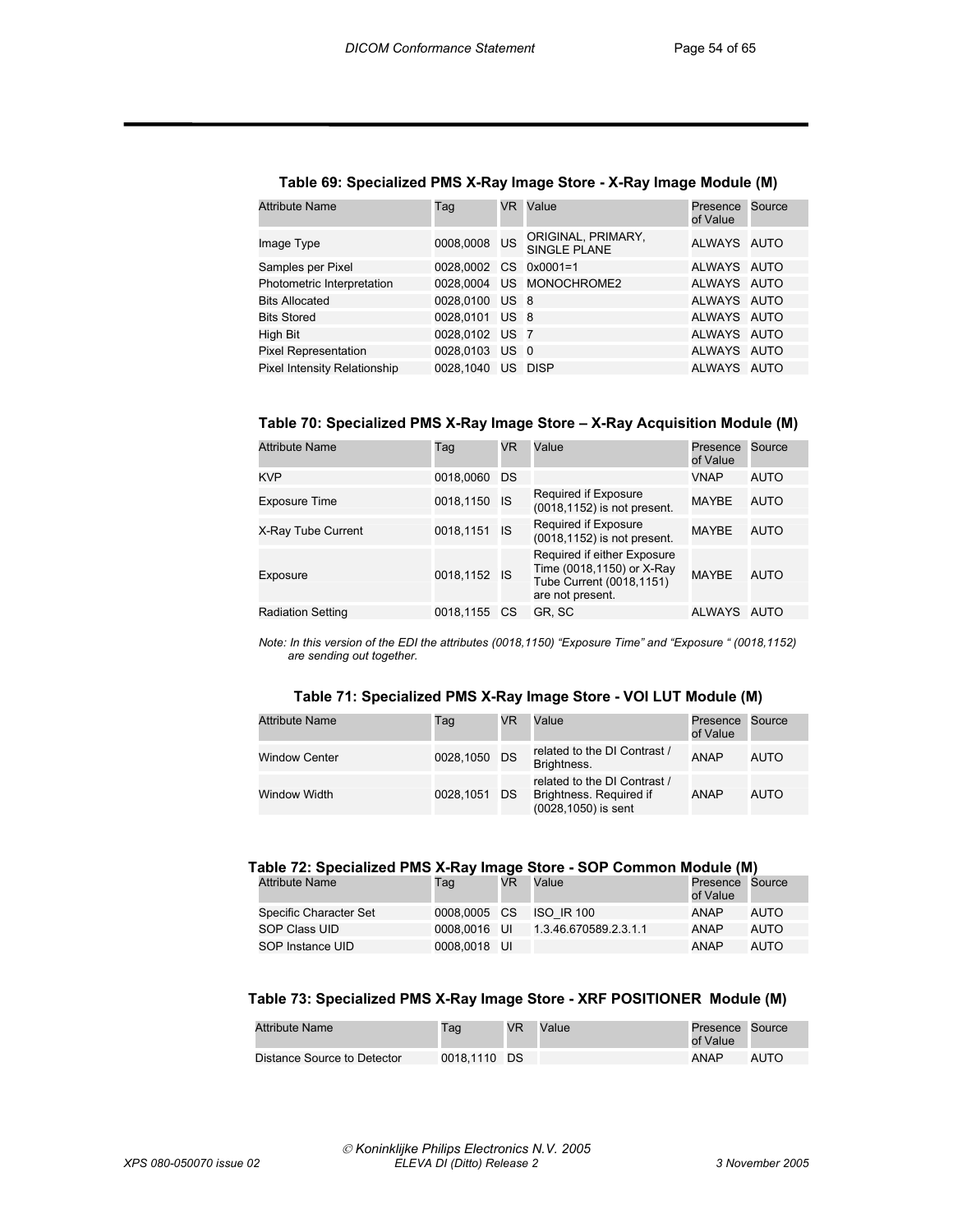### **8.1.1.4 Grayscale Softcopy Presentation State** SOP Class for the **ELEVA DI** and **ELEVA DITTO**

| Information<br>Entity | <b>Module Name</b>                      | <b>Reference</b> | Presence of<br><b>Module</b> |
|-----------------------|-----------------------------------------|------------------|------------------------------|
| Patient               | <b>Patient Module</b>                   | Table 75         | <b>ALWAYS</b>                |
| Study                 | <b>General Study Module</b>             | Table 76         | <b>ALWAYS</b>                |
| Series                | <b>General Series Module</b>            | Table 77         | <b>ALWAYS</b>                |
|                       | <b>Presentation Series Module</b>       | Table 84         | <b>ALWAYS</b>                |
| Equipment             | <b>General Equipment Module</b>         | Table 78         | <b>ALWAYS</b>                |
| Presentation          | Display shutter module                  | Table 86         | <b>CONDITIONAL</b>           |
| State                 | Displayed Area Module                   | Table 82         | <b>ALWAYS</b>                |
|                       | Graphic Layer Module                    | Table 85         | <b>CONDITIONAL</b>           |
|                       | <b>Graphic Annotation Module</b>        | Table 87         | <b>CONDITIONAL</b>           |
|                       | <b>Softcopy Presentation LUT Module</b> | Table 81         | <b>ALWAYS</b>                |
|                       | Softcopy VOI LUT Module                 | Table 80         | <b>CONDITIONAL</b>           |
|                       | <b>Presentation State Module</b>        | Table 83         | <b>ALWAYS</b>                |
|                       | SOP Common Module                       | Table 79         | <b>ALWAYS</b>                |
|                       | <b>Additional Attributes Module</b>     | Table 88         | <b>OPTIONAL</b>              |

#### **Table 74: Modules of the Grayscale Softcopy Presentation State Storage SOP Class**

 If private Grayscale Presentation State information exists, in RAW Mode, then the DI DICOM AE will be send the Grayscale Softcopy Presentation State object with the Presentation Label " **AS AQUIRED"**.

| Table 75: Grayscale Softcopy Presentation State Storage SOP Class - |
|---------------------------------------------------------------------|
| <b>Patient Module (M)</b>                                           |

| <b>Attribute Name</b> | Tag       | <b>VR</b> | Value                                                                 | Presence<br>of Value | <b>Source</b> |
|-----------------------|-----------|-----------|-----------------------------------------------------------------------|----------------------|---------------|
| Patient's Name        | 0010.0010 | <b>PN</b> | Patient's full name.                                                  | <b>VNAP</b>          | <b>SPEC</b>   |
| Patient ID            | 0010,0020 | LO.       | Primary hospital identification<br>number or code for the<br>patient. | VNAP                 | <b>SPEC</b>   |
| Patient's Birth Date  | 0010,0030 | DA        | Birth data of the patient.                                            | <b>VNAP</b>          | <b>SPEC</b>   |
| Patient's Sex         | 0010.0040 | CS        | Received From RIS or<br>Entered by Operator. F, M, O                  | <b>VNAP</b>          | <b>SPEC</b>   |

#### **Table 76: Grayscale Softcopy Presentation State Storage SOP Class - General Study Module (M)**

| <b>Attribute Name</b>   | Tag       | <b>VR</b> | Value                          | <b>Presence Source</b> |             |
|-------------------------|-----------|-----------|--------------------------------|------------------------|-------------|
|                         |           |           |                                | of Value               |             |
| Study Date              | 0008.0020 |           | DA Time the study started.     | <b>VNAP</b>            | <b>SPEC</b> |
| Study Time              | 0008.0030 |           | TM generated by RIS            | <b>VNAP</b>            | <b>SPEC</b> |
| <b>Accession Number</b> | 0008.0050 |           | SH User or equipment generated | VNAP                   | <b>SPEC</b> |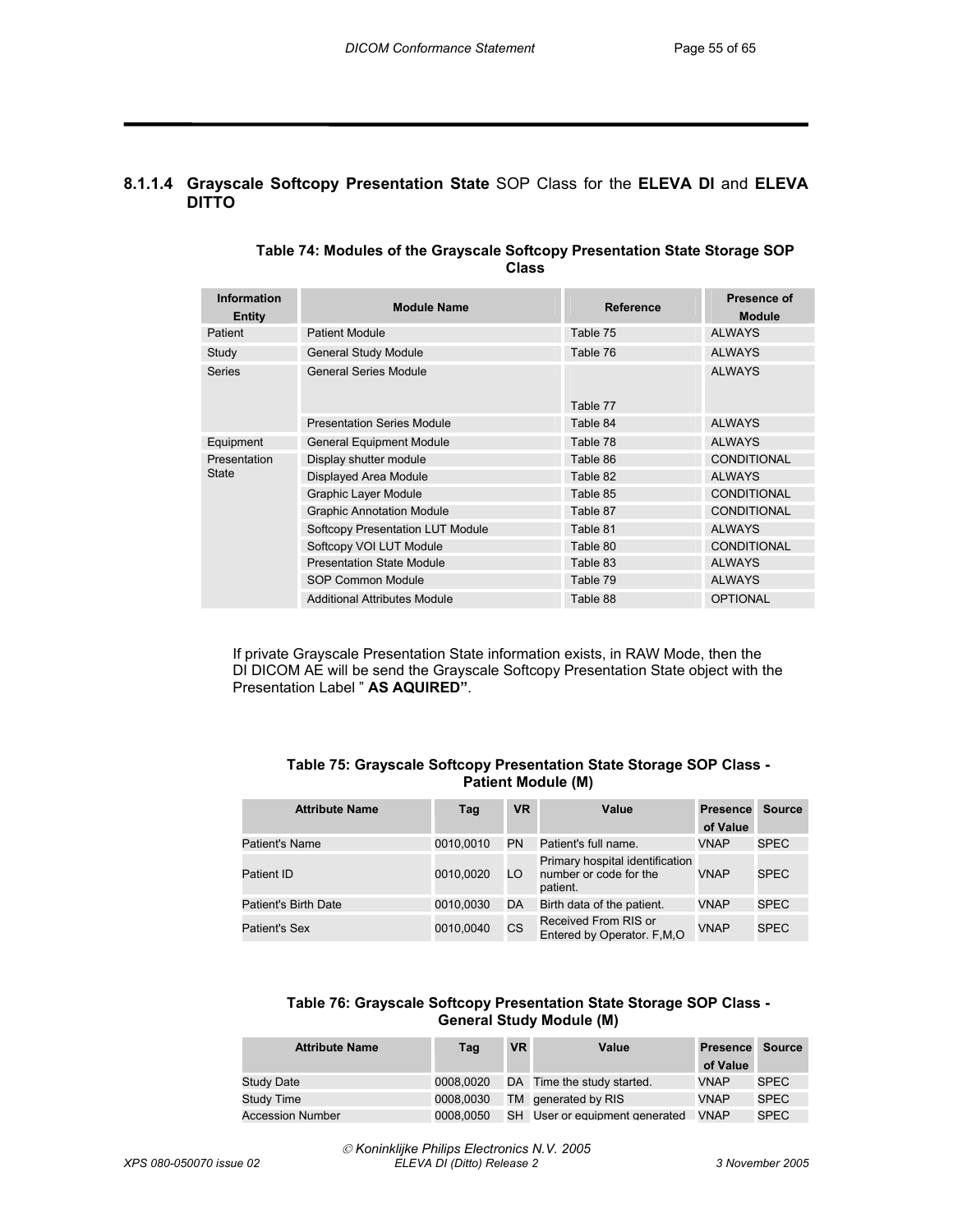|                            |           |    | Study identifier.                        |             |             |
|----------------------------|-----------|----|------------------------------------------|-------------|-------------|
| Referring Physician's Name | 0008.0090 |    | PN Patient's Referring physician.        | <b>VNAP</b> | <b>SPEC</b> |
| Study Description          | 0008.1030 |    | LO Date the study started.               | <b>ANAP</b> | <b>USER</b> |
| Study ID                   | 0020.0010 |    | SH Unique identifier for the Study. VNAP |             | <b>SPEC</b> |
| Study Instance UID         | 0020,000D | UI | Date the study started.                  | ALWAYS SPEC |             |

#### **Table 77: Grayscale Softcopy Presentation State Storage SOP Class - General Series Module (M)**

| <b>Attribute Name</b>                         | Tag       | <b>VR</b> | Value                                               | <b>Presence</b><br>of Value | <b>Source</b> |
|-----------------------------------------------|-----------|-----------|-----------------------------------------------------|-----------------------------|---------------|
| Series Date                                   | 0008,0021 | <b>DA</b> | Name of the Physicians<br>administering the Series. | <b>ANAP</b>                 | <b>SPEC</b>   |
| Series Time                                   | 0008,0031 | <b>TM</b> | Unique identifier of the<br>Series.                 | ANAP                        | SPEC          |
| Performing Physician's Name                   | 0008,1050 | <b>PN</b> |                                                     | ANAP                        | <b>AUTO</b>   |
| <b>Protocol Name</b>                          | 0018,1030 | LO        |                                                     | <b>ANAP</b>                 | <b>SPEC</b>   |
| Series Instance UID                           | 0020,000E | UI        | Date the Series started.                            | <b>ALWAYS</b>               | <b>SPEC</b>   |
| Series Number                                 | 0020.0011 | IS.       | Time the Series started.                            | <b>VNAP</b>                 | <b>SPEC</b>   |
| Laterally                                     | 0020.0060 | <b>CS</b> | A number that identifies the<br>Series.             | <b>MAYBE</b>                | <b>SPEC</b>   |
| Performed Procedure Step<br><b>Start Date</b> | 0040,0244 | DT        |                                                     | ANAP                        | SPEC          |
| Performed Procedure Step<br><b>Start Time</b> | 0040,0245 | <b>TM</b> |                                                     | ANAP                        | <b>SPEC</b>   |
| Performed Procedure Step<br>Description       | 0040,0254 | LO        |                                                     | ANAP                        | SPEC          |

#### **Table 78: Grayscale Softcopy Presentation State Storage SOP Class - General Equipment Module (M)**

| <b>Attribute Name</b>     | Tag       | <b>VR</b> | Value                                                                                                 | <b>Presence</b> | <b>Source</b> |
|---------------------------|-----------|-----------|-------------------------------------------------------------------------------------------------------|-----------------|---------------|
|                           |           |           |                                                                                                       | of Value        |               |
| Manufacturer              | 0008,0070 | LO        | <b>Philips Medical Systems</b>                                                                        | <b>ANAP</b>     | AUTO          |
| <b>Institution Name</b>   | 0008,0080 | LO        | Hospital                                                                                              | <b>ANAP</b>     | <b>SPEC</b>   |
| <b>Station Name</b>       | 0008,1010 | <b>SH</b> | Eleva                                                                                                 | <b>ANAP</b>     | <b>SPEC</b>   |
| Manufacturer's Model Name | 0008,1090 | LO        | Digital Imaging                                                                                       | <b>ANAP</b>     | <b>SPEC</b>   |
| Device Serial Number      | 0018.1000 | LO        |                                                                                                       | <b>ANAP</b>     | <b>SPEC</b>   |
| Software Versions         | 0018.1020 | LO        | DSI R1.2.2 LUTPROM 04-<br>04-06 R6.1.3 for DI, or<br>DSI R2.1.1 LUT 04-01-02<br>R6.1.3.0119 for DITTO | <b>ANAP</b>     | <b>SPEC</b>   |

#### **Table 79: Grayscale Softcopy Presentation State Storage SOP Class - SOP Common Module (M)**

| <b>Attribute Name</b>  | Tag       | <b>VR</b> | Value                        | Presence Source<br>of Value |             |
|------------------------|-----------|-----------|------------------------------|-----------------------------|-------------|
| Specific Character Set | 0008.0005 |           | CS ISO IR 100                | ANAP                        | <b>SPEC</b> |
| SOP Class UID          | 0008.0016 | UI        | 1.2.840.10008.5.1.4.1.1.11.1 | <b>ANAP</b>                 | <b>SPEC</b> |
| SOP Instance UID       | 0008.0018 | UI        |                              | <b>ANAP</b>                 | <b>SPEC</b> |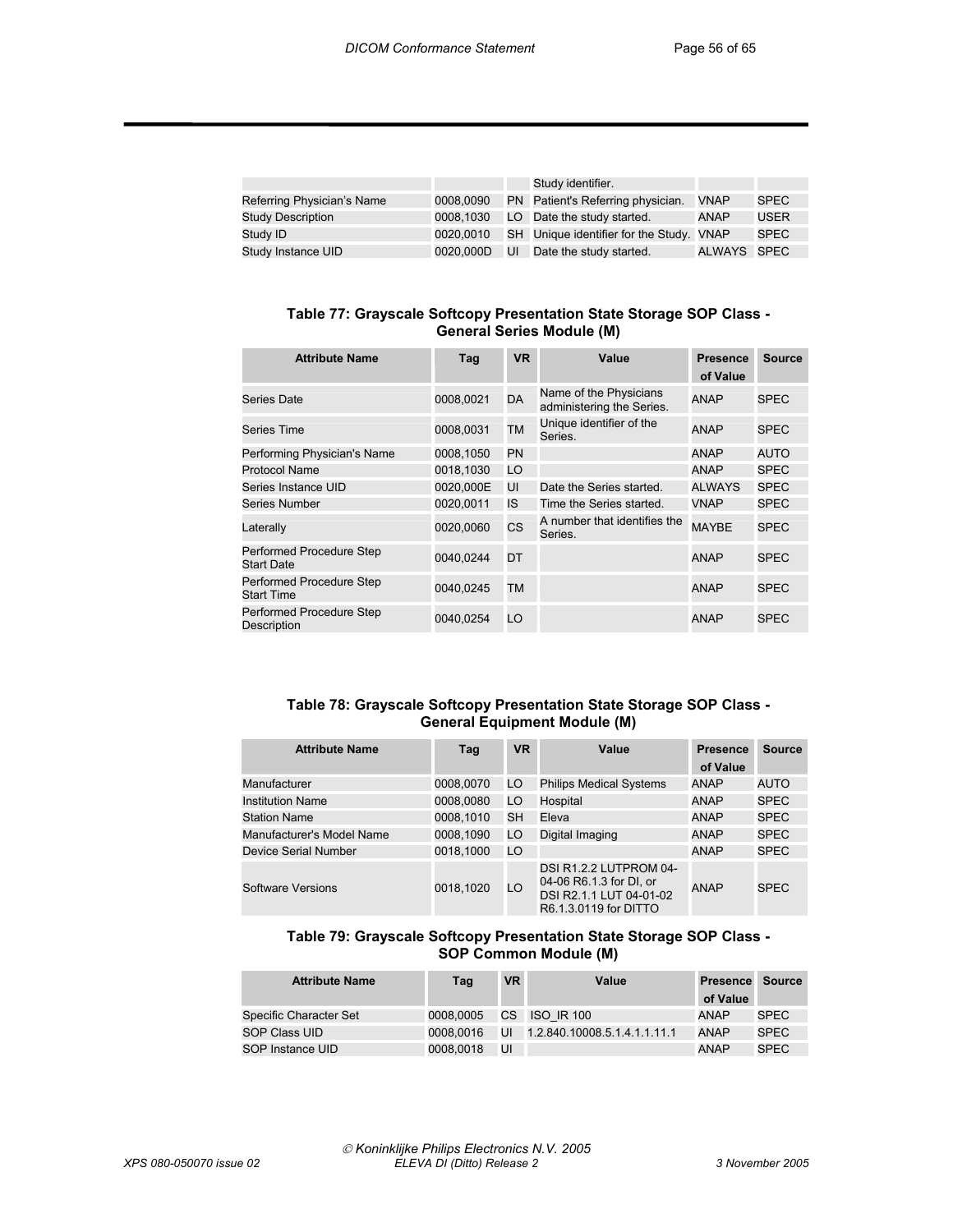| <b>Attribute Name</b>        | Tag       | <b>VR</b> | Value                                       | <b>Presence</b><br>of Value | <b>Source</b> |
|------------------------------|-----------|-----------|---------------------------------------------|-----------------------------|---------------|
| Softcopy VOI LUT Sequence    | 0028.3110 | SQ        |                                             | <b>ALWAYS</b>               | <b>SPEC</b>   |
| > Window Center              | 0028.1050 | DS        | related to the DI Contrast /<br>Brightness. | ANAP                        | <b>SPEC</b>   |
| > Window Width               | 0028.1051 | DS        | related to the DI Contrast /<br>Brightness. | ANAP                        | <b>SPEC</b>   |
| > Private Creator Group 2001 | 2001.0010 | LO        | Philips Imaging DD 001                      | ANAP                        | <b>SPEC</b>   |
| > Window Smoothing Taste     | 2001.104E | CS        | <b>CONVENTIONAL</b>                         | ANAP                        | <b>SPEC</b>   |
| > Window Center Sub          | 2001,1074 | DS        | 1-n                                         | <b>ALWAYS</b>               | <b>SPEC</b>   |
| > Window Width Sub           | 2001.1075 | DS        | 1-n                                         | <b>ANAP</b>                 | <b>SPEC</b>   |
| > GL TrafoType               | 2001.1077 | CS        | <b>LINEARVOI</b>                            | <b>ANAP</b>                 | <b>SPEC</b>   |

#### **Table 80: Grayscale Softcopy Presentation State Storage SOP Class - Softcopy VOI LUT Module (M)**

#### **Table 81: Grayscale Softcopy Presentation State Storage SOP Class - Softcopy Presentation LUT Module (M)**

| <b>Attribute Name</b>            | Tag       | <b>VR</b> | Value | <b>Presence</b><br>of Value | Source      |
|----------------------------------|-----------|-----------|-------|-----------------------------|-------------|
| <b>Presentation LUT Shape</b>    | 2050.0020 | СS        |       | ANAP                        | <b>SPEC</b> |
| <b>Presentation LUT Sequence</b> | 2050.0010 | SQ        |       | <b>ANAP</b>                 | <b>SPEC</b> |
| > LUT Descriptor                 | 0028.3002 | US        |       | ALWAYS                      | USER        |
| > LUT Data                       | 0028.3006 | US        |       | <b>ALWAYS</b>               | <b>SPEC</b> |

#### **Table 82: Grayscale Softcopy Presentation State Storage SOP Class - Displayed Area Module (M)**

| <b>Attribute Name</b>                        | Tag       | <b>VR</b> | Value                                             | <b>Presence</b><br>of Value | Source      |
|----------------------------------------------|-----------|-----------|---------------------------------------------------|-----------------------------|-------------|
| Displayed Area Selection Sequence 0070,005A  |           | SQ.       |                                                   | <b>ALWAYS</b>               | <b>AUTO</b> |
| > Displayed Area Top Left Hand<br>Corner     | 0070.0052 | SL        | 1.1                                               | <b>ALWAYS</b>               | <b>AUTO</b> |
| > Displayed Area Bottom Right<br>Hand Corner | 0070.0053 | SL        | 1024<br>1024                                      | <b>ALWAYS</b>               | <b>AUTO</b> |
| > Presentation Size Mode                     | 0070.0100 | CS.       | MAGNIFY, SCALE TO FIT, ALWAYS<br><b>TRUE SIZE</b> |                             | <b>AUTO</b> |
| > Presentation Pixel Spacing                 | 0070.0101 | DS        | 1.1                                               | <b>ANAP</b>                 | <b>AUTO</b> |
| > Presentation Pixel Aspect<br>Ratio         | 0070.0102 | IS        |                                                   | ANAP                        | <b>AUTO</b> |

#### **Table 83: Grayscale Softcopy Presentation State Storage SOP Class - Presentation State Module (M)**

| <b>Attribute Name</b>             | Tag       | <b>VR</b> | Value | <b>Presence</b> | <b>Source</b> |
|-----------------------------------|-----------|-----------|-------|-----------------|---------------|
|                                   |           |           |       | of Value        |               |
| <b>Referenced Series Sequence</b> | 0008.1115 | <b>SQ</b> |       | <b>ALWAYS</b>   | <b>AUTO</b>   |
| > Series Instance UID             | 0020.000E | UI        |       | <b>ALWAYS</b>   | <b>AUTO</b>   |
| > Referenced Image Sequence       | 0008.1140 | SQ        |       | <b>ANAP</b>     | <b>AUTO</b>   |
| >> Referenced SOP Class UID       | 0008.1150 | UI        |       | <b>ALWAYS</b>   | <b>AUTO</b>   |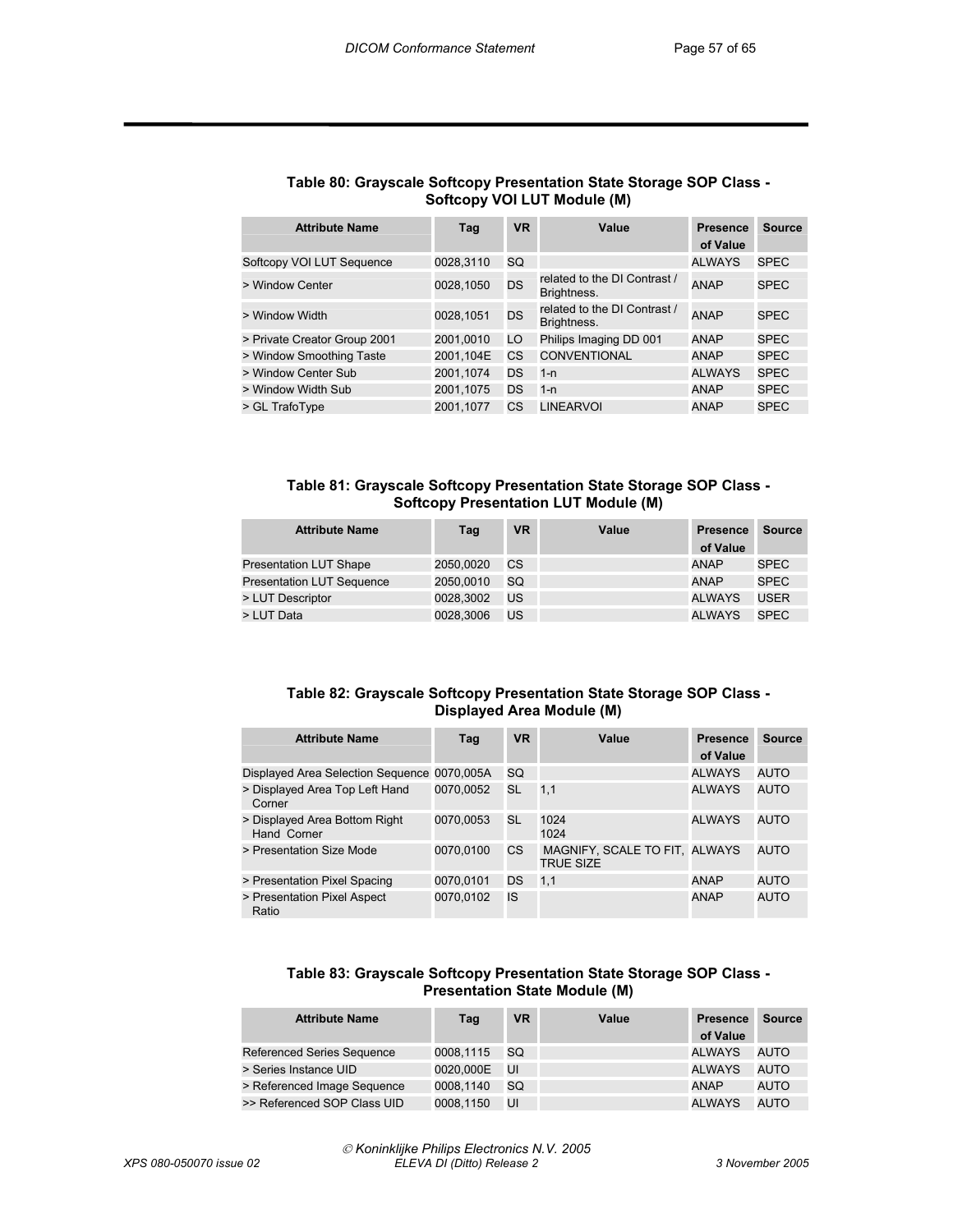| >> Referenced SOP Instance<br>UID. | 0008,1155 | UI        |               | ANAP          | <b>AUTO</b> |
|------------------------------------|-----------|-----------|---------------|---------------|-------------|
| Instance Number                    | 0020.0013 | IS        |               | ALWAYS        | <b>AUTO</b> |
| Content Label                      | 0070.0080 | CS        | "AS ACQUIRED" | <b>ALWAYS</b> | <b>USER</b> |
| <b>Content Description</b>         | 0070.0081 | LO        |               | <b>VNAP</b>   | <b>USER</b> |
| <b>Presentation Creation Date</b>  | 0070.0082 | DT        |               | <b>ALWAYS</b> | <b>AUTO</b> |
| <b>Presentation Creation Time</b>  | 0070.0083 | ТM        |               | <b>ALWAYS</b> | <b>AUTO</b> |
| <b>Content Creator's Name</b>      | 0070.0084 | <b>PN</b> |               | <b>VNAP</b>   | <b>AUTO</b> |

**Table 84: Grayscale Softcopy Presentation State Storage SOP Class - Presentation Series Module (M)** 

| <b>Attribute Name</b> | Tag       | <b>VR</b> | Value     | Presence<br>of Value | Source |
|-----------------------|-----------|-----------|-----------|----------------------|--------|
| Modality              | 0008.0060 | CS        | <b>PR</b> | ALWAYS               | AUTO   |

#### **Table 85: Grayscale Softcopy Presentation State Storage SOP Class - Graphic Layer Module ( C )**

| <b>Attribute Name</b>         | Tag       | <b>VR</b> | Value | <b>Presence</b> | <b>Source</b> |
|-------------------------------|-----------|-----------|-------|-----------------|---------------|
|                               |           |           |       | of Value        |               |
| <b>Graphic Layer Sequence</b> | 0070.0060 | <b>SQ</b> |       | ALWAYS          | AUTO          |
| > Graphic Layer               | 0070.0002 | <b>CS</b> |       | <b>ALWAYS</b>   | AUTO          |
| > Graphic Layer Order         | 0070.0062 | IS        |       | <b>ALWAYS</b>   | AUTO          |

#### **Table 86: Grayscale Softcopy Presentation State Storage SOP Class - Shutter Module(O)**

| <b>Attribute Name</b>           | Tag       | <b>VR</b> | Value                                               | <b>Presence Source</b><br>of Value |             |
|---------------------------------|-----------|-----------|-----------------------------------------------------|------------------------------------|-------------|
| <b>Display Shutter Sequence</b> | 2001,1069 | SQ        | Display Shutter Presentation<br>can vary per image. | <b>ANAP</b>                        | USER        |
| > Shutter Shape                 | 0018,1600 | CS.       | CIRCULAR, RECTANGULAR                               | <b>ANAP</b>                        | <b>USER</b> |
| > Shutter Left Vertical Edge    | 0018,1602 | IS        |                                                     | <b>ANAP</b>                        | <b>USER</b> |
| > Shutter Right Vertical Edge   | 0018,1604 | IS        |                                                     | <b>ANAP</b>                        | <b>USER</b> |
| > Shutter Upper Horizontal Edge | 0018.1606 | IS        |                                                     | <b>ANAP</b>                        | <b>USER</b> |
| > Shutter Lower Horizontal Edge | 0018,1608 | IS        |                                                     | <b>ANAP</b>                        | <b>USER</b> |
| > Center of Circular Shutter    | 0018,1610 | IS        |                                                     | <b>ANAP</b>                        | <b>USER</b> |
| > Radius of Circular Shutter    | 0018.1612 | IS        |                                                     | <b>ANAP</b>                        | <b>USER</b> |

#### **Table 87: Grayscale Softcopy Presentation State Storage SOP Class - Graphic Annotation Module ( C )**

| <b>Attribute Name</b>                      | Tag          | <b>VR</b> | Value | <b>Presence</b><br>of Value | <b>Source</b> |
|--------------------------------------------|--------------|-----------|-------|-----------------------------|---------------|
| <b>Graphic Annotation Sequence</b>         | 0070,0001 SQ |           |       | <b>ALWAYS</b>               | <b>AUTO</b>   |
| > Graphic Layer                            | 0070,0002 CS |           |       | <b>ALWAYS</b>               | <b>AUTO</b>   |
| >Text Object Sequence                      | 0070,0008 SQ |           |       | <b>ANAP</b>                 | <b>AUTO</b>   |
| >> Bounding Box Annotation<br><b>Units</b> | 0070,0003 CS |           |       | <b>ANAP</b>                 | AUTO          |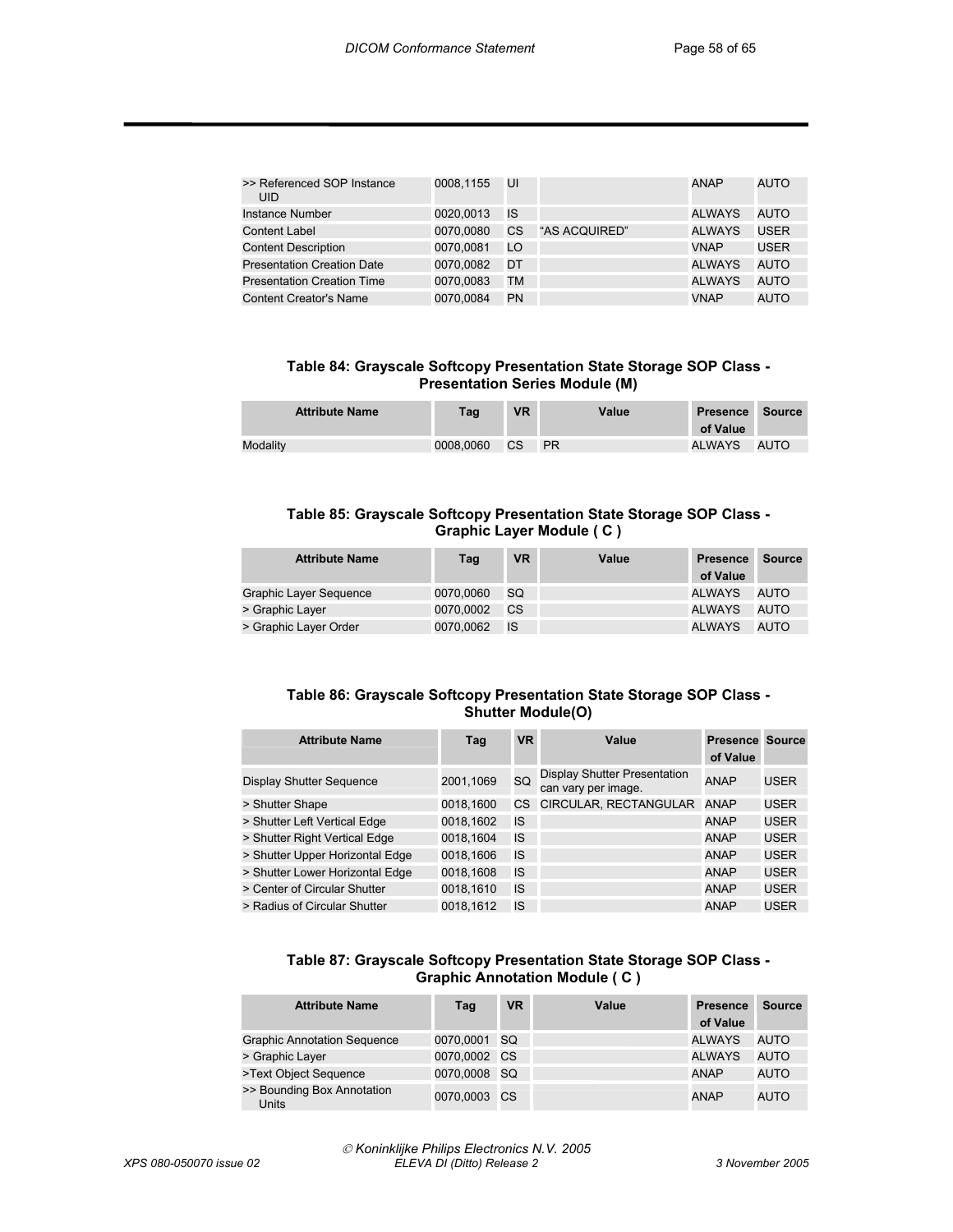| >> Anchor Point Annotation<br>Units              | 0070,0004    | СS | DISPLAY, PIXEL                                                                                                                                                                    | ANAP        | AUTO        |
|--------------------------------------------------|--------------|----|-----------------------------------------------------------------------------------------------------------------------------------------------------------------------------------|-------------|-------------|
| >> Unformatted Text Value                        | 0070,0006    | ST | From user input. degr, %,<br>mm                                                                                                                                                   | ALWAYS      | USER        |
| >> Bounding Box TLHC                             | 0070,0010    | FL |                                                                                                                                                                                   | ANAP        | AUTO        |
| >> Bounding Box BRHC                             | 0070,0011    | FL |                                                                                                                                                                                   | <b>ANAP</b> | <b>AUTO</b> |
| >> Bounding Box Text<br>Horizontal Justification | 0070,0012    | СS | CENTER, LEFT, RIGHT                                                                                                                                                               | ANAP        | AUTO        |
| >> Anchor Point                                  | 0070,0014    | FL |                                                                                                                                                                                   | ANAP        | <b>USER</b> |
| >> Anchor Point Visibility                       | 0070,0015    | CS | N, Y                                                                                                                                                                              | <b>ANAP</b> | <b>USER</b> |
| >> Private Creator Group 2001                    | 2001,0010    | LO | Philips Imaging DD 001                                                                                                                                                            | ANAP        | AUTO        |
| >> Measurement Text Units                        | 2001,105D ST |    | MM, CM, PIXEL, MM*2<br>CM*2, PIXEL*2<br>DEGREES, HF<br>(Houndsfield), O UNITS<br>(none of the other Defined<br>measurement units)<br>UNKNOWN (unknown<br>unit)                    | ANAP        | USER        |
| >> Measurement Text Type                         | 2001,105E ST |    | ANGLESIZE,<br>CONTOURDENSITY,<br>POLYLINELENGTH,<br>CONTOURAREASIZE,<br>CONTOURMPV,<br><b>POINTPIXELVALUE</b>                                                                     | ANAP        | <b>USER</b> |
| >> Text Type                                     | 2001,1064    | SH | TEXT, MEASUREMENT<br>If the attribute is absent, the<br>default value of TEXT must<br>be assumed.                                                                                 | ANAP        | <b>USER</b> |
| >> Text Anchor Point Alignment                   | 2001,1080    | LO | Absolute, TopLeft, Center,<br>TopCenter, TopRight,<br>LeftCenter, RightCenter,<br>BottomLeft, BottomCenter<br><b>BottomRight</b>                                                  | ANAP        | <b>USER</b> |
| >> Graphic Number Sequence                       | 2001,109A    | SQ |                                                                                                                                                                                   | ANAP        | <b>USER</b> |
| >>> Private Creator Group<br>2001                | 2001,0010    | LO | Private Creator Group 2001                                                                                                                                                        | ANAP        | USER        |
| >>> Graphic Number                               | 2001,109B    | UL | The number within the<br>annotation sequence.                                                                                                                                     | ANAP        | USER        |
| >> Text Color Foreground                         | 2001,10A3    | UL | Default is white (0Xffffffff).                                                                                                                                                    | ANAP        | <b>USER</b> |
| >> Text Color Background                         | 2001,10A4 UL |    | ARGB value of the text<br>background color. Each A, R,<br>G and B value ranges from 0<br>to 255.<br>Default is transparent<br>(0x00000000). In the DI:<br>0Xff000000 = - 16777216 | ANAP        | <b>USER</b> |
| > Graphic Object Sequence                        | 0070,0009    | SQ |                                                                                                                                                                                   | <b>ANAP</b> | <b>AUTO</b> |
| >> Graphic Annotation Units                      | 0070,0005    | СS | PIXEL,                                                                                                                                                                            | ALWAYS      | <b>AUTO</b> |
| >> Graphic Dimensions                            | 0070,0020    | US |                                                                                                                                                                                   | ALWAYS      | <b>AUTO</b> |
| >> Number of Graphics Points                     | 0070,0021    | US |                                                                                                                                                                                   | ALWAYS      | <b>USER</b> |
| >> Graphic Data                                  | 0070,0022    | FL |                                                                                                                                                                                   | ALWAYS      | AUTO        |
| >> Graphic Type                                  | 0070,0023    | US | CIRCLE, ELLIPSE,<br>INTERPOLATED, POINT,<br>POLYLINE                                                                                                                              | ALWAYS      | USER        |
| >> Graphic Filled                                | 0070,0024 CS |    | N, Y                                                                                                                                                                              | ANAP        | USER        |
|                                                  |              |    |                                                                                                                                                                                   |             |             |
| >> Private Creator Group 2001                    | 2001,0010 LO |    | Philips Imaging DD 001                                                                                                                                                            | ANAP        | USER        |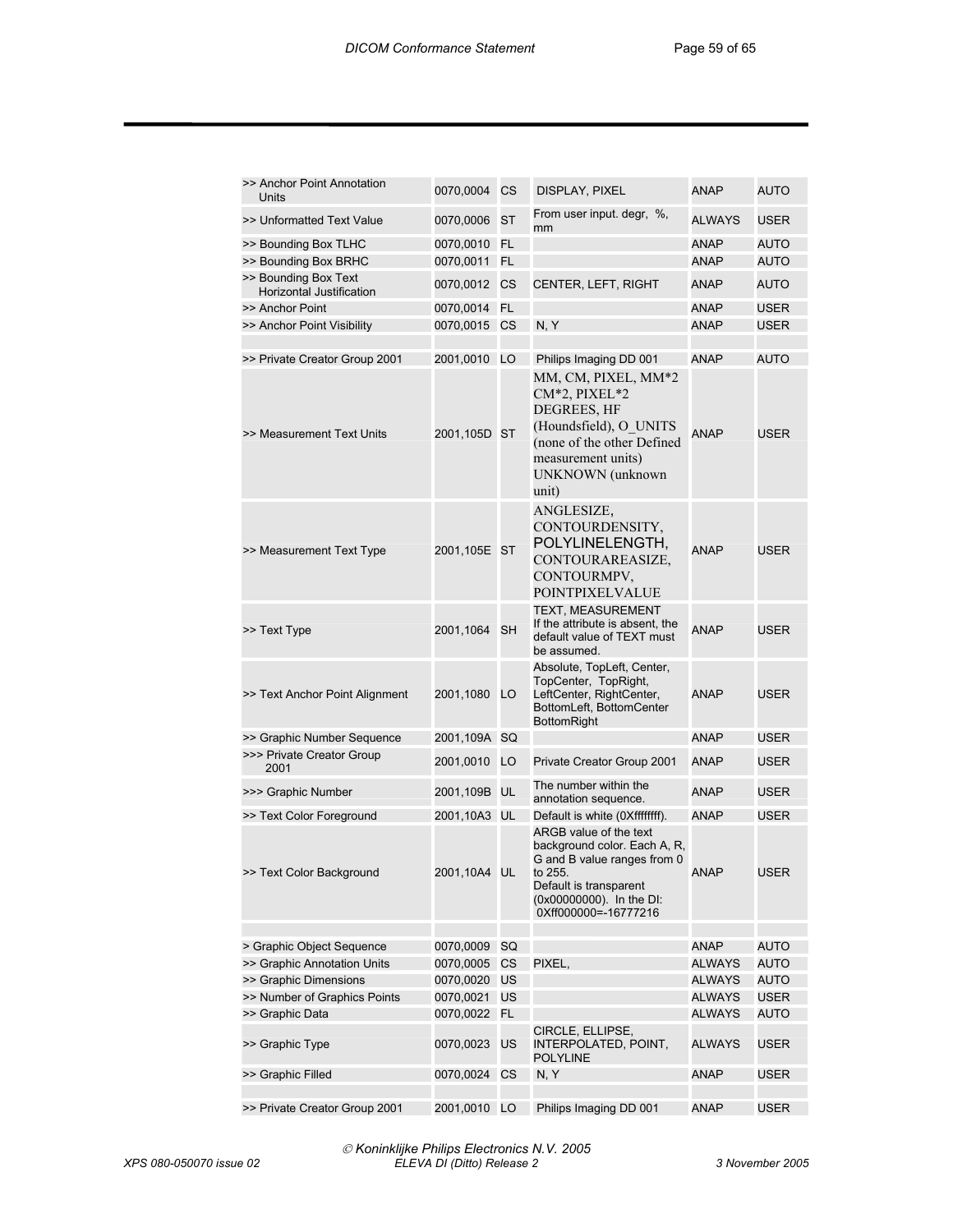| >> Graphic Line Style                | 2001,1046    | CS | SOLID, DOTTED,<br>DASHED, DASHEDDOTTED                                                                                                                                                                                                                                                                                                              | <b>ANAP</b> | <b>USER</b> |
|--------------------------------------|--------------|----|-----------------------------------------------------------------------------------------------------------------------------------------------------------------------------------------------------------------------------------------------------------------------------------------------------------------------------------------------------|-------------|-------------|
| >> Poly Line Interpolation<br>Method | 2001,104B CS |    | LINEAR, SMOOTH                                                                                                                                                                                                                                                                                                                                      | <b>ANAP</b> | <b>USER</b> |
| >> Poly Line Begin Point Style       | 2001,104C CS |    | NONE, ARROW, DOT                                                                                                                                                                                                                                                                                                                                    | <b>ANAP</b> | <b>USER</b> |
| >> Poly Line End Point Style         | 2001,104D CS |    | NONE, ARROW, DOT                                                                                                                                                                                                                                                                                                                                    | <b>ANAP</b> | <b>USER</b> |
| >> Graphic Annotation Model          | 2001,105A ST |    | BILINE - A bi-line<br>measurement.<br>SPOKEWHEEL - A spoke<br>wheel measurement.<br>SEEDEDROI - A seeded<br>ROI annotation.<br><b>XCALIBRATIONLINE - A line</b><br>measurement used as<br>calibration line for Xray<br>images.<br>LINKED $ROI - A group of$<br>annotations that always have<br>to be changed<br>together (Linked to each<br>other). | ANAP        | <b>USER</b> |
| >> Graphic Line Color                | 2001,1055 UL |    | The color is defined in ARGB<br>(red-green-blue) values. Each<br>A, R, G and B value ranges<br>from 0 to 255. Here:<br>OXfffffffff=-1                                                                                                                                                                                                               | ANAP        | <b>USER</b> |
| >> Graphic Type                      | 2001,1056 CS |    | $POLYLINE = n-tuple of$<br>coordinates between lines<br>are to be drawn according<br>to the Poly Line Interpolation<br>Method $(n > 1)$                                                                                                                                                                                                             | <b>ANAP</b> | USER        |
| >> Graphic Number                    | 2001,109B UL |    | The number within the<br>annotation sequence. Here:<br>$0x00000001 = 1$                                                                                                                                                                                                                                                                             | ANAP        | USER        |
| > Private Creator Group 2001         | 2001,0010 LO |    | Philips Imaging DD 001                                                                                                                                                                                                                                                                                                                              | <b>ANAP</b> | <b>USER</b> |
| > Graphic Annotation Model           | 2001,005A ST |    | BILINE. SPOKEWHEEL,<br>SEEDEDROI,<br><b>XCALIBRATIONLINE</b><br>LINKED ROI.<br>Here: XCALIBRATIONLINE                                                                                                                                                                                                                                               | ANAP        | <b>USER</b> |

#### **Table 88: Grayscale Softcopy Presentation State Storage SOP Class - Additional Annotation Module(O)**

| <b>Attribute Name</b>                            | Tag       | <b>VR</b> | Value                  | <b>Presence Source</b><br>of Value |             |
|--------------------------------------------------|-----------|-----------|------------------------|------------------------------------|-------------|
| Private Creator Group 2001                       | 2001,0010 | LO.       | Philips Imaging DD 001 | <b>ANAP</b>                        | USER        |
| Window Invert                                    | 2001,1053 |           | CS Y.N                 | <b>ANAP</b>                        | <b>USER</b> |
| Has Edge Enhancement Sequence                    | 2001,106B | SQ        |                        | <b>ANAP</b>                        | <b>USER</b> |
| > Private Creator Group 2001                     | 2001.0010 | LO        | Philips Imaging DD 001 | <b>ANAP</b>                        | <b>USER</b> |
| > Edge Enhancement Gain<br>Factor Sub            | 2001,1028 | LO        |                        | <b>ANAP</b>                        | <b>USER</b> |
| > Edge Enhancement Gain<br><b>Factor Non Sub</b> | 2001,1029 | FL        |                        | <b>ANAP</b>                        | <b>USER</b> |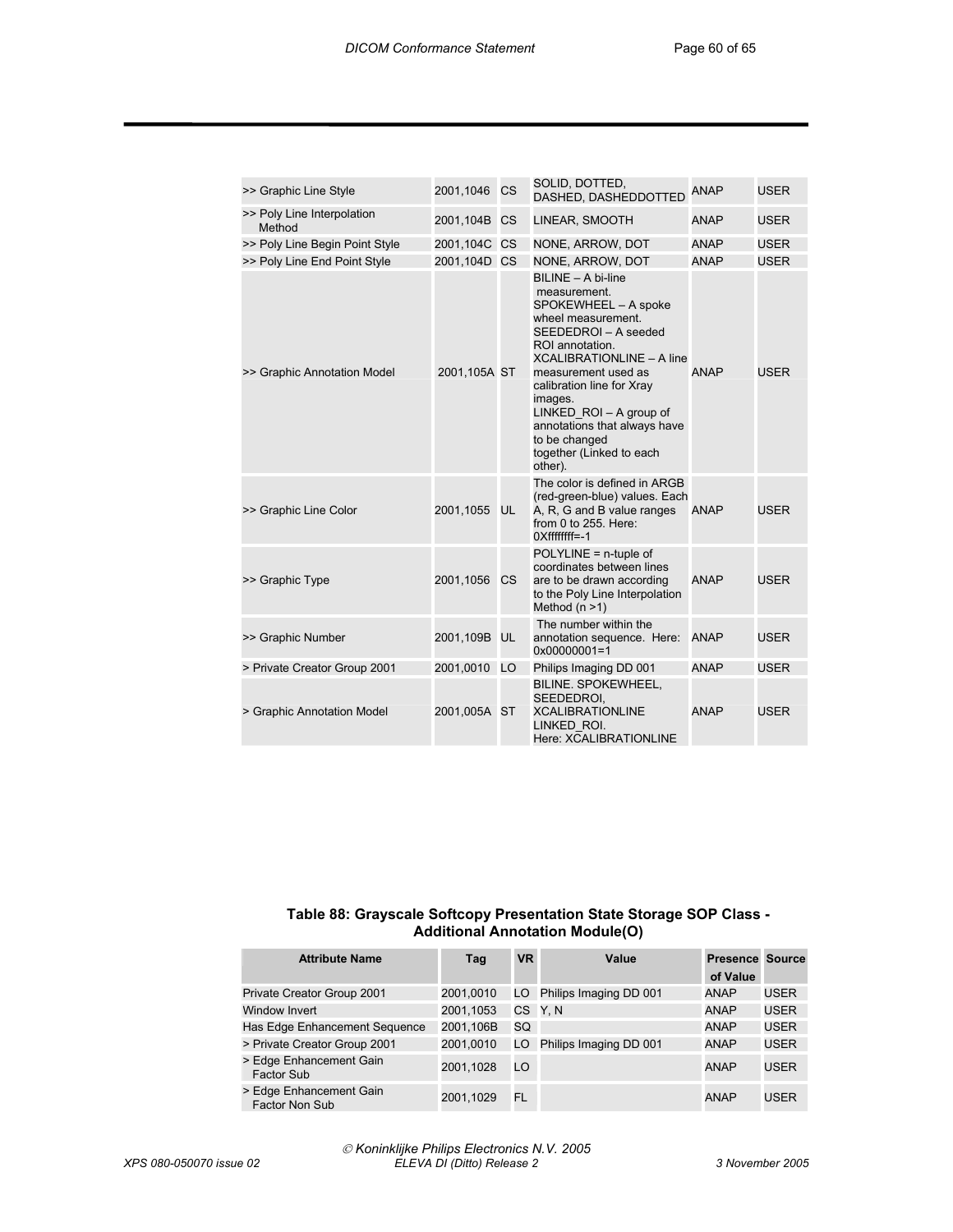| > Edge Enhancement Taste<br>Non Sub | 2001,102B |           | CS CONTRASTADAPTIVE                                                                                                                                                             | <b>ANAP</b> | <b>USER</b> |
|-------------------------------------|-----------|-----------|---------------------------------------------------------------------------------------------------------------------------------------------------------------------------------|-------------|-------------|
| > Edge Enhancement Gain<br>Taste    | 2001,107E | US        |                                                                                                                                                                                 | <b>ANAP</b> | USER        |
| > Pixel Processing Kernel Size      | 2001,109F | US.       | Present if Edge Enhancement<br>Kernel Size is absent.<br>Row, Column                                                                                                            | <b>ANAP</b> | USER        |
| <b>GL Trafo Type</b>                | 2001,1077 |           | LINEARMODALITY.<br>NL MODALITY.<br>NONLINEARVOI,<br>L PRESENTATION.<br>CS NL PRESENTATION,<br>R LINEARMODALITY,<br>R NL MODALITY.<br>LINEARVOI, Here:<br><b>NL PRESENTATION</b> | <b>ANAP</b> | <b>USER</b> |
| > Harmonization Sequence            | 2001,1079 | SQ        | Comment:<br>PMS private associations.                                                                                                                                           | <b>ANAP</b> | <b>USER</b> |
| > Private Creator Group 2001        | 2001,0010 | LO        | Philips Imaging DD 001                                                                                                                                                          | <b>ANAP</b> | <b>USER</b> |
| > Harmonization Factor              | 2001,102C | FL.       | Here: 0.300000                                                                                                                                                                  | <b>ANAP</b> | <b>USER</b> |
| > Harmonization Gain                | 2001,102F | FL        | Here: 1.000000                                                                                                                                                                  | <b>ANAP</b> | <b>USER</b> |
| > Harmonization Offset              | 2001,104F | <b>FD</b> | Range: [0.0 - 1.0]<br>Here: 0.150000                                                                                                                                            | <b>ANAP</b> | <b>USER</b> |
| > Pixel Processing Kernel Size      | 2001,109F |           | First field: row<br>US Second field: column<br>Here: 0x0001=1, 0x0040=64                                                                                                        | <b>ANAP</b> | <b>USER</b> |
| Processing Order Specialization     | 2001,1094 | LO        | DSI PROCESSING<br><b>ORDER</b>                                                                                                                                                  | <b>ANAP</b> | USER        |

#### **8.1.2 Attribute Mapping**

The following table shows the relation between BWLM and MPPS and image Storage attributes.

| <b>Name</b>             | <b>BWLM</b> | <b>MPPS</b>              | Image IOD                |           |
|-------------------------|-------------|--------------------------|--------------------------|-----------|
|                         | Tag         | <b>Create Tag</b>        | <b>Set Tag</b>           | Tag       |
| Specific Character Set  | 0008.0005   | $\overline{\phantom{0}}$ | $\overline{\phantom{0}}$ | 0008.0005 |
| <b>Accession Number</b> | 0008.0050   | 0008,0050                | -                        | 0008,0050 |

#### **Table 89: Attribute Mapping during Modality Workflow**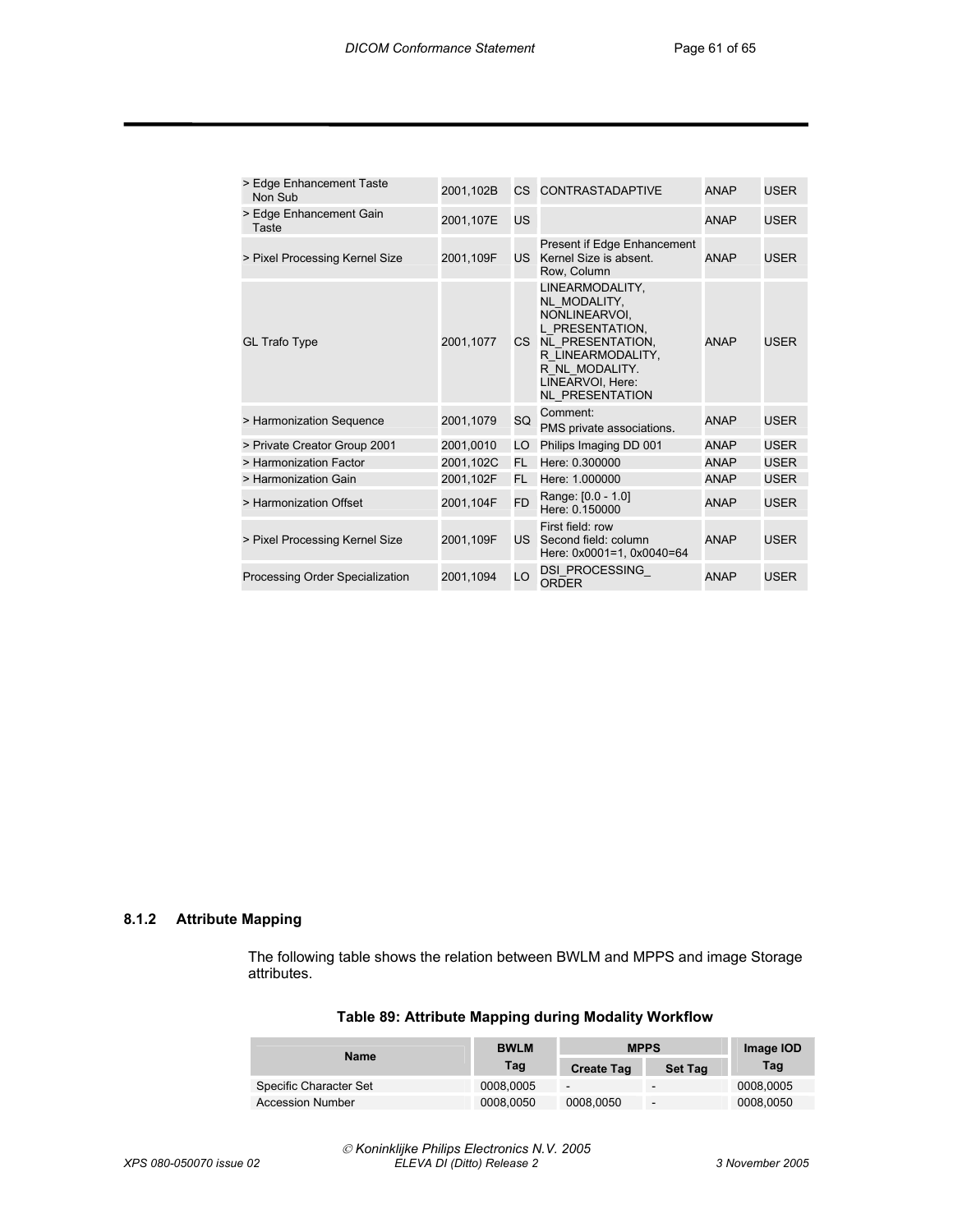| <b>Name</b>                          | <b>BWLM</b> |                   | <b>MPPS</b>    | Image IOD |
|--------------------------------------|-------------|-------------------|----------------|-----------|
|                                      | Tag         | <b>Create Tag</b> | <b>Set Tag</b> | Tag       |
| Modality                             | 0008,0060   | 0008,0060         |                | 0008,0060 |
| Referring Physician's Name           | 0008,0090   |                   |                | 0008,0090 |
| Operators' Name                      |             |                   | 0008,1070      | 0008,1070 |
| Referenced Study Sequence            | 0008,1110   | 0008,1110         |                | 0008,1110 |
| Referenced Image Sequence            | 0008,1150   | 0008,1140         | 0008,1140      | 0008,1140 |
| > Referenced SOP Class UID           |             | 0008,1150         | 0008,1150      | 0008,1150 |
| <b>SOP Class UID</b>                 |             |                   |                |           |
| > Referenced SOP Instance UID        |             | 0008,1155         | 0008,1155      | 0008,1155 |
| SOP Instance UID                     |             |                   |                |           |
| <b>Patient's Name</b>                | 0010,0010   | 0010,0010         |                | 0010,0010 |
| Patient ID                           | 0010,0020   | 0010,0020         |                | 0010,0020 |
| Patient's Birth Date                 | 0010,0030   | 0010,0030         | -              | 0010,0030 |
| <b>Patient's Sex</b>                 | 0010,0040   | 0010,0040         | $\overline{a}$ | 0010,0040 |
| <b>Other Patient IDs</b>             | 0010,1000   |                   |                | 0010,1000 |
| <b>Patient's Size</b>                | 0010,1020   |                   |                | 0010,1020 |
| Patient's Weight                     | 0010,1030   |                   |                | 0010,1030 |
| Patient's Telephone Numbers          | 0010,2154   |                   |                | 0010,2154 |
| <b>Medical Alerts</b>                | 0010,2000   | $\overline{a}$    |                | 0010,2000 |
| <b>Contrast Allergies</b>            | 0010,2110   | -                 |                | 0010,2110 |
| Ethnic group                         | 0010,2160   | -                 |                | 0010,2160 |
| <b>Additional Patient History</b>    | 0010,21B0   | ÷                 |                | 0010,21B0 |
| <b>Patient Comments</b>              | 0010,4000   | ÷                 |                | 0010,4000 |
| <b>KVP</b>                           |             | $\overline{a}$    | 0018,0060      | 0018,0060 |
| <b>Protocol Name</b>                 |             |                   | 0018,1030      | 0018,1030 |
| Image Area Dose Product              |             |                   | 0018,115E      | 0018,115E |
| Study Instance UID                   | 0020,000D   | 0020,000D         |                | 0020,000D |
| Series Instance UID                  |             |                   | 0020,000E      | 0020,000E |
| Study ID                             |             | 0020,0010         |                | 0020,0010 |
| Requested Procedure Description      | 0032,1060   | 0032,1060         |                |           |
| Scheduled Procedure Step Description | 0040,0007   | 0040,0007         |                | 0040,0007 |
| Performed Procedure Step Description |             | 0040,0254         | 0040,0254      | 0040,0254 |
| Scheduled Protocol Code Sequence     | 0040,0008   | 0040,0008         |                | 0040,0008 |
| Performed Protocol Code Sequence     |             | 0040,0260         | 0040,0260      | 0040,0260 |
| Scheduled Procedure Step ID          | 0040,0009   | 0040,0009         |                | 0040,0009 |
| Performed Procedure Step Start Date  |             | 0040,0244         |                | 0040,0244 |
| Performed Procedure Step Start Time  |             | 0040,0245         |                | 0040,0245 |
| Performed Procedure Step ID          |             | 0040,0253         |                | 0040,0253 |
| Requested Procedure ID               | 0040,1001   | 0040,1001         | L,             | 0040,1001 |

#### **8.1.3 Coerced / Modified fields**

In general, ELEVA DI (Ditto) will try and optimize the imported image data. This may involve the removal of redundant data, either or not due to the creation of a Grayscale Softcopy Presentation State object for the image data. This may also involve the creation of extra attributes. As it is not the intention of ELEVA DI (Ditto) to export this data as such, the SOP Instance UID shall not be changed.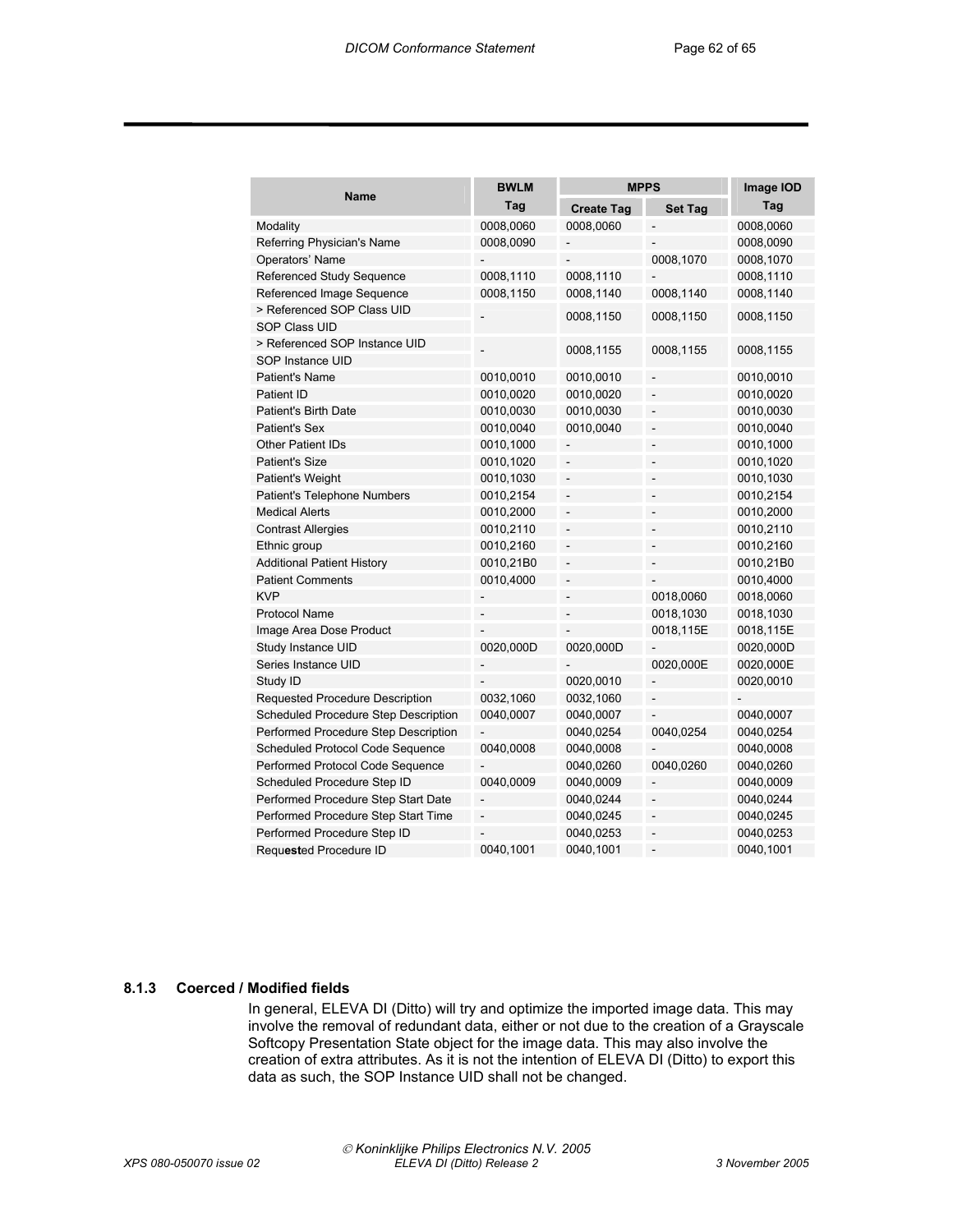If not available at import then ELEVA DI (Ditto) will create the additional attributes as listed in the Table below.

#### **Table 90: Additional Attributes for ELEVA DI (Ditto)**

| <b>Name</b>                          | Tag       | <b>Generated Value</b>                     |
|--------------------------------------|-----------|--------------------------------------------|
| Performed Procedure Step Start Date  | 0040.0244 | Copied from (0008,0020) Study Date.        |
| Performed Procedure Step Start Time  | 0040.0245 | Copied from (0008,0030) Study Time.        |
| Performed Procedure Step ID          | 0040.0253 | Copied from (0020,0010) Study ID.          |
| Performed Procedure Step Description | 0040.0254 | Copied from (0008,1030) Study Description. |

#### **Table 91: Omitted Attributes for ELEVA DI (Ditto)**

| <b>Attribute Name</b>                                 | Tag       | <b>VR</b> | <b>Comment</b> |
|-------------------------------------------------------|-----------|-----------|----------------|
| <b>Patient Module</b>                                 |           |           |                |
| <b>Referenced Patient Sequence</b>                    | 0008,1120 | SQ        |                |
| Patient's Birth Time                                  | 0010,0032 | <b>TM</b> |                |
| Other Patient's Id's                                  | 0010,1000 | LO        |                |
| <b>Other Patient's Names</b>                          | 0010,1001 | PN        |                |
| <b>Ethnic Group</b>                                   | 0010,2160 | <b>SH</b> |                |
| <b>Patient Comments</b>                               | 0010,4000 | LT        |                |
| <b>General Study Module</b>                           |           |           |                |
| Referring Physician Identification Sequence           | 0008,0096 | SQ        |                |
| <b>Study Description</b>                              | 0008,1030 | LO        |                |
| Procedure Code Sequence                               | 0008,1032 | SQ        |                |
| Physician(s) of Record                                | 0008,1048 | PN        |                |
| Physician(s) of Record Identification Sequence        | 0008,1049 | SQ        |                |
| Name of Physician(s) Reading Study                    | 0008,1060 | PN        |                |
| Physician(s) Reading Study Identification<br>Sequence | 0008,1062 | SQ        |                |
| <b>Referenced Study Sequence</b>                      | 0008,1110 | SQ        |                |
| <b>Patient Study Module</b>                           |           |           |                |
| <b>Admitting Diagnoses Description</b>                | 0008,1080 | UI        |                |
| Admitting Diagnoses Code Sequence                     | 0008,1084 | SQ        |                |
| Patient's Age                                         | 0010,1010 | <b>AS</b> |                |
| Patient's Size                                        | 0010,1020 | <b>DS</b> |                |
| Patient's Weight                                      | 0010,1030 | DS        |                |
| Occupation                                            | 0010,2180 | <b>SH</b> |                |
| <b>Additional Patient's History</b>                   | 0010,21B0 | LT        |                |
| <b>Clinical Trial Study Module</b>                    |           |           |                |
| <b>Clinical Trial Time Point Description</b>          | 0012,0051 | <b>ST</b> |                |
| <b>General Series Module</b>                          |           |           |                |
| Series Date                                           | 0008,0021 | DA        |                |
| <b>Series Time</b>                                    | 0008,0031 | <b>TM</b> |                |
| Series Description                                    | 0008,103E | LO        |                |
| Performing Physicians' Name                           | 0008,1050 | PN        |                |
| Performing Physician Identification Sequence          | 0008,1052 | SQ        |                |
| Operators' Name                                       | 0008,1070 | PN        |                |
| Operators Identification Sequence                     | 0008,1072 | SQ        |                |
| Referenced Performed Procedure Step Sequence          | 0008,1111 | SQ        |                |
| <b>Body Part Examined</b>                             | 0018,0015 | <b>CS</b> |                |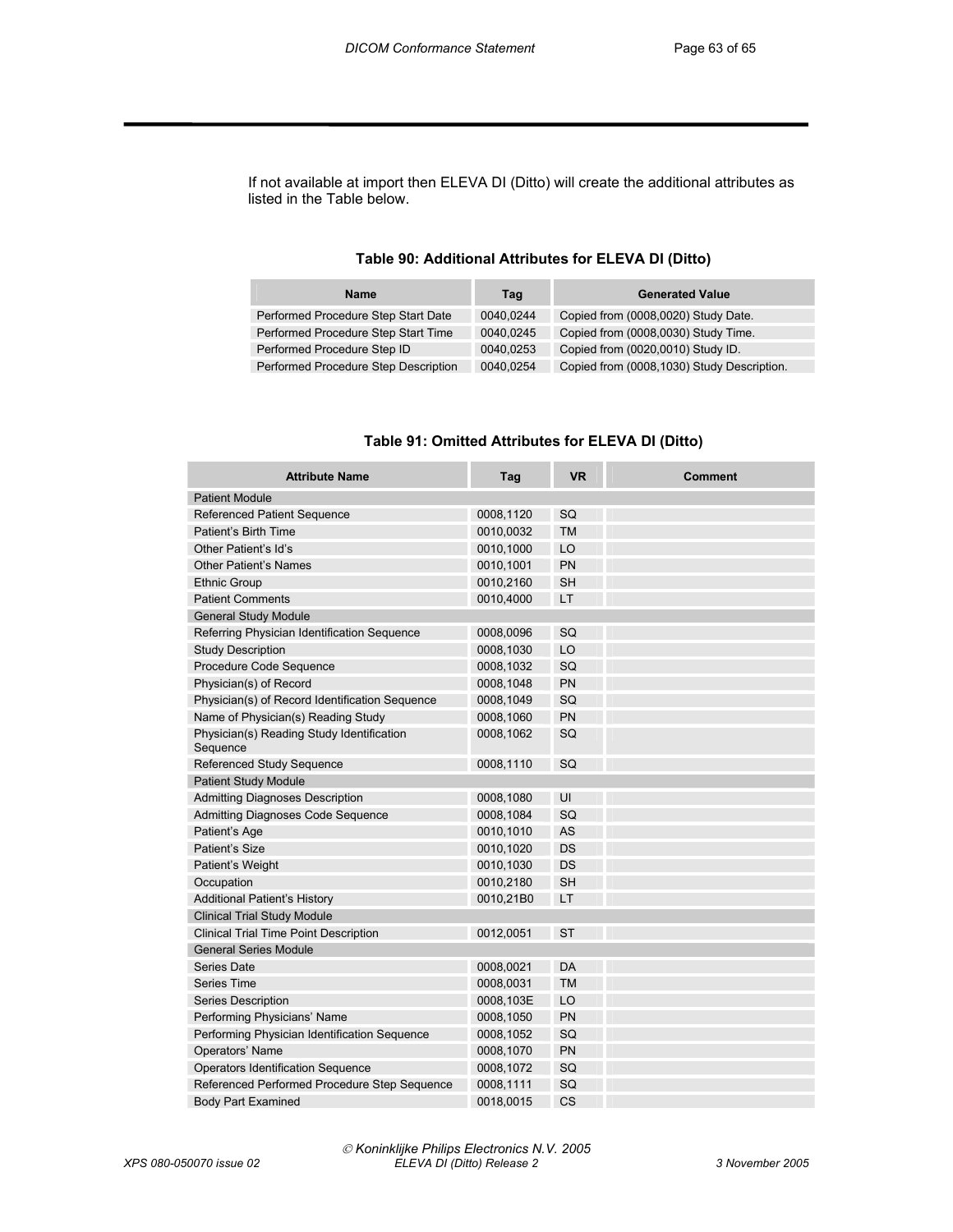| <b>Attribute Name</b>                               | Tag        | <b>VR</b> | Comment |
|-----------------------------------------------------|------------|-----------|---------|
| <b>Protocol Name</b>                                | 0018,1030  | LO        |         |
| <b>Smallest Pixel Value in Series</b>               | 0028.0108  | US/SS     |         |
| Largest Pixel Value in Series                       | 0028.0109  | US/SS     |         |
| Performed Procedure Step Start Date                 | 0040,0244  | DA        |         |
| Performed Procedure Step Start Time                 | 0040,0245  | <b>TM</b> |         |
| Performed Procedure Step ID                         | 0040,0253  | <b>SH</b> |         |
| Performed Procedure Step Description                | 0040,0254  | LO        |         |
| Performed Protocol Code Sequence                    | 0040,0260  | SQ        |         |
| <b>Request Attributes Sequence</b>                  | 0040,0275  | SQ        |         |
| Comments on the Performed Procedure Step            | 0040,0280  | <b>ST</b> |         |
| <b>General Equipment Module</b>                     |            |           |         |
| <b>Institution Name</b>                             | 0008,0080  | LO        |         |
| <b>Institution Address</b>                          | 0008,0081  | <b>SH</b> |         |
| <b>Station Name</b>                                 | 0008,1010  | <b>SH</b> |         |
| Institutional Department Name                       | 0008,1040  | LO        |         |
| Manufacturer's Model Name                           | 0008,1090  | LO        |         |
| <b>Device Serial Number</b>                         | 0018,1000  | LO        |         |
| <b>Software Versions</b>                            | 0018,1020  | LO        |         |
| <b>Spatial Resolution</b>                           | 0018,1050  | DS        |         |
| Date of Last Calibration                            | 0018,1200  | DA        |         |
| Time of Last Calibration                            | 0018,1201  | <b>TM</b> |         |
| <b>Pixel Padding Value</b>                          | 0028,0120  | US/SS     |         |
| <b>Display Shutter Module</b>                       |            |           |         |
| <b>Shutter Presentation Value</b>                   | 0018,1622  | US        |         |
| <b>Overlay Plane Module</b>                         |            |           |         |
| <b>Overlay Description</b>                          | 60xx,0022  | LO        |         |
| <b>Overlay Subtype</b>                              | 60xx,0045  | LO        |         |
| <b>ROI</b> Area                                     | 60xx, 1301 | IS        |         |
| <b>ROI Mean</b>                                     | 60xx, 1302 | DS        |         |
| <b>ROI Standard Deviation</b>                       | 60xx, 1303 | DS        |         |
| Overlay Label                                       | 60xx, 1500 | LO        |         |
| <b>SOP Common Module</b>                            |            |           |         |
| <b>Instance Creation Date</b>                       | 0008,0012  | DA        |         |
| <b>Instance Creation Time</b>                       | 0008,0013  | <b>TM</b> |         |
| Instance Creator UID                                | 0008,0014  | UI        |         |
| Coding Scheme Identification Sequence               | 0008,0110  | SQ        |         |
| Timezone Offset From UTC                            | 0008,0201  | <b>SH</b> |         |
| <b>Contributing Equipment Sequence</b>              | 0018,A001  | SQ        |         |
| <b>Instance Number</b>                              | 0020,0013  | IS        |         |
| <b>SOP Instance Status</b>                          | 0100,0410  | CS        |         |
| SOP Authorization Date and Time                     | 0100,0420  | DT        |         |
| <b>SOP Authorization Comment</b>                    | 0100,0424  | LT        |         |
| <b>Authorization Equipment Certification Number</b> | 0100,0426  | LO        |         |
| <b>MAC Parameters Sequence</b>                      | 4FFE,0001  | SQ        |         |
| <b>Digital Signatures Sequence</b>                  | FFFA,FFFA  | SQ        |         |

#### **Table 92: Cleared Attributes for ELEVA DI (Ditto)**

| <b>Attribute Name</b> | Tag       | <b>VR</b> | Comment |
|-----------------------|-----------|-----------|---------|
| <b>Patient Module</b> |           |           |         |
| Patient's Name        | 0010.0010 | <b>PN</b> |         |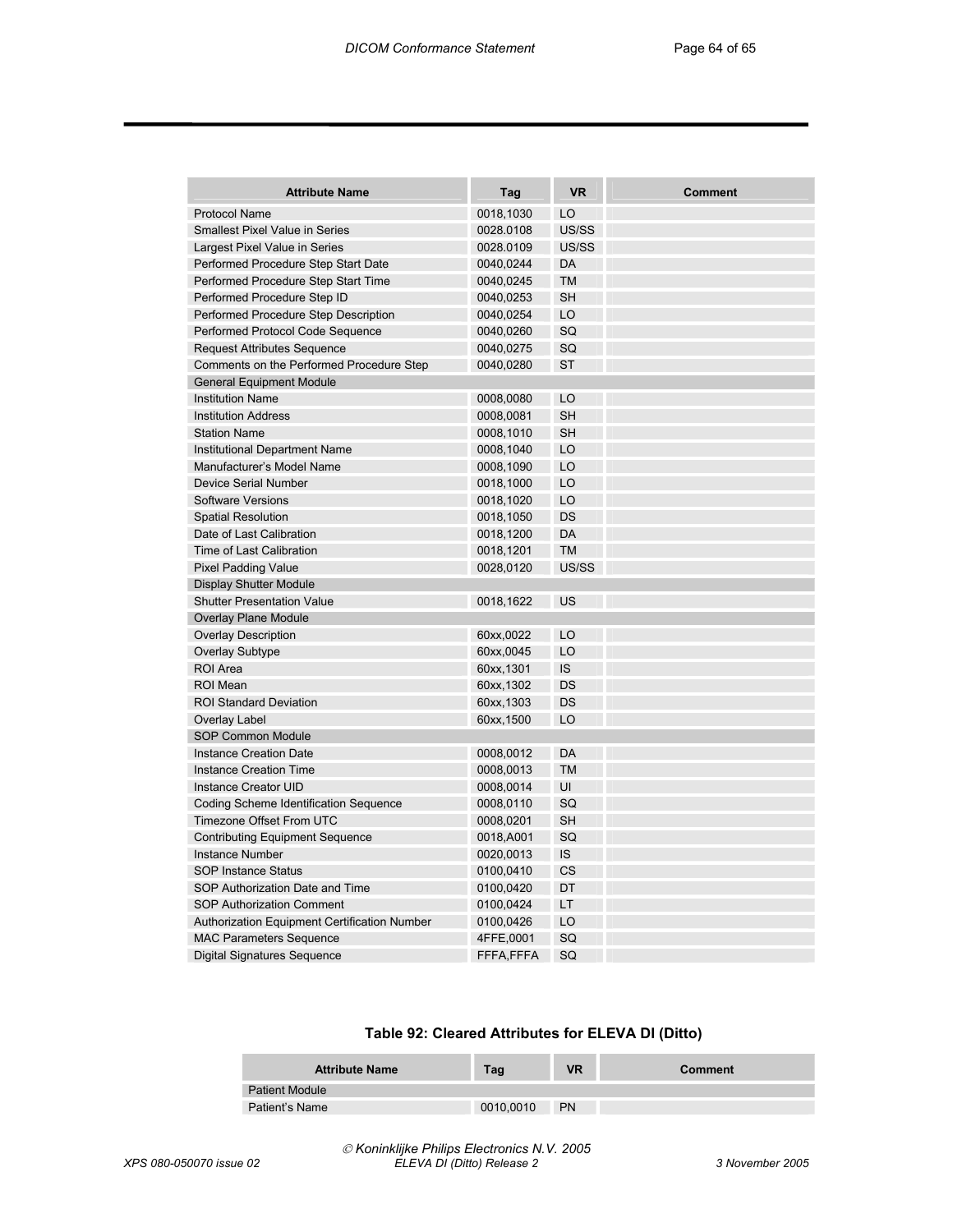| <b>Attribute Name</b>                          | Tag        | <b>VR</b> | <b>Comment</b> |
|------------------------------------------------|------------|-----------|----------------|
| Patient ID                                     | 0010,0020  | LO        |                |
| Patient's Birth Date                           | 0010,0030  | <b>DA</b> |                |
| Patient's Sex                                  | 0010,0040  | <b>CS</b> |                |
| <b>Clinical Trial Subject Module</b>           |            |           |                |
| <b>Clinical Trial Protocol Name</b>            | 0012,0021  | LO        |                |
| <b>Clinical Trial Site ID</b>                  | 0012,0030  | LO        |                |
| <b>Clinical Trial Site Name</b>                | 0012,0031  | LO        |                |
| <b>General Study Module</b>                    |            |           |                |
| <b>Study Date</b>                              | 0008,0020  | DA        |                |
| Study Time                                     | 0008,0030  | <b>TM</b> |                |
| <b>Accession Number</b>                        | 0008,0050  | <b>SH</b> |                |
| Referring Physician's Name                     | 0008,0090  | PN        |                |
| Study ID                                       | 0020,0010  | <b>SH</b> |                |
| Clinical Trial Study Module                    |            |           |                |
| Clinical Trial Time Point ID                   | 0012,0050  | LO        |                |
| <b>General Series Module</b>                   |            |           |                |
| <b>Patient Position</b>                        | 0018,5100  | <b>CS</b> |                |
| Series Number                                  | 0020,0011  | <b>IS</b> |                |
| Laterality                                     | 0020,0060  | <b>CS</b> |                |
| <b>Clinical Trial Series Module</b>            |            |           |                |
| <b>Clinical Trial Coordinating Center Name</b> | 0012,0060  | LO        |                |
| <b>General Equipment Module</b>                |            |           |                |
| Manufacturer                                   | 0008,0070  | LO        |                |
| <b>Mask Module</b>                             |            |           |                |
| <b>Recommended Viewing Mode</b>                | 0028,1090  | <b>CS</b> |                |
| <b>Overlay/Curve Activation Module</b>         |            |           |                |
| <b>Curve Activation Layer</b>                  | 50xx, 1001 | <b>CS</b> |                |
| <b>Overlay Activation Layer</b>                | 60xx, 1001 | <b>CS</b> |                |

ELEVA DI (Ditto) allows the operator to modify attributes of the stored images; see Table 93.

ELEVA DI (Ditto) does not modify the pixel values of the stored images. Modified images retain their original Study, Series and Image UID.

#### **Table 93: Modifiable Attributes**

| <b>Attribute Name</b> | Tag       | VR        | Comment |
|-----------------------|-----------|-----------|---------|
| Patient               |           |           |         |
| Patient's Name        | 0010.0010 | <b>PN</b> |         |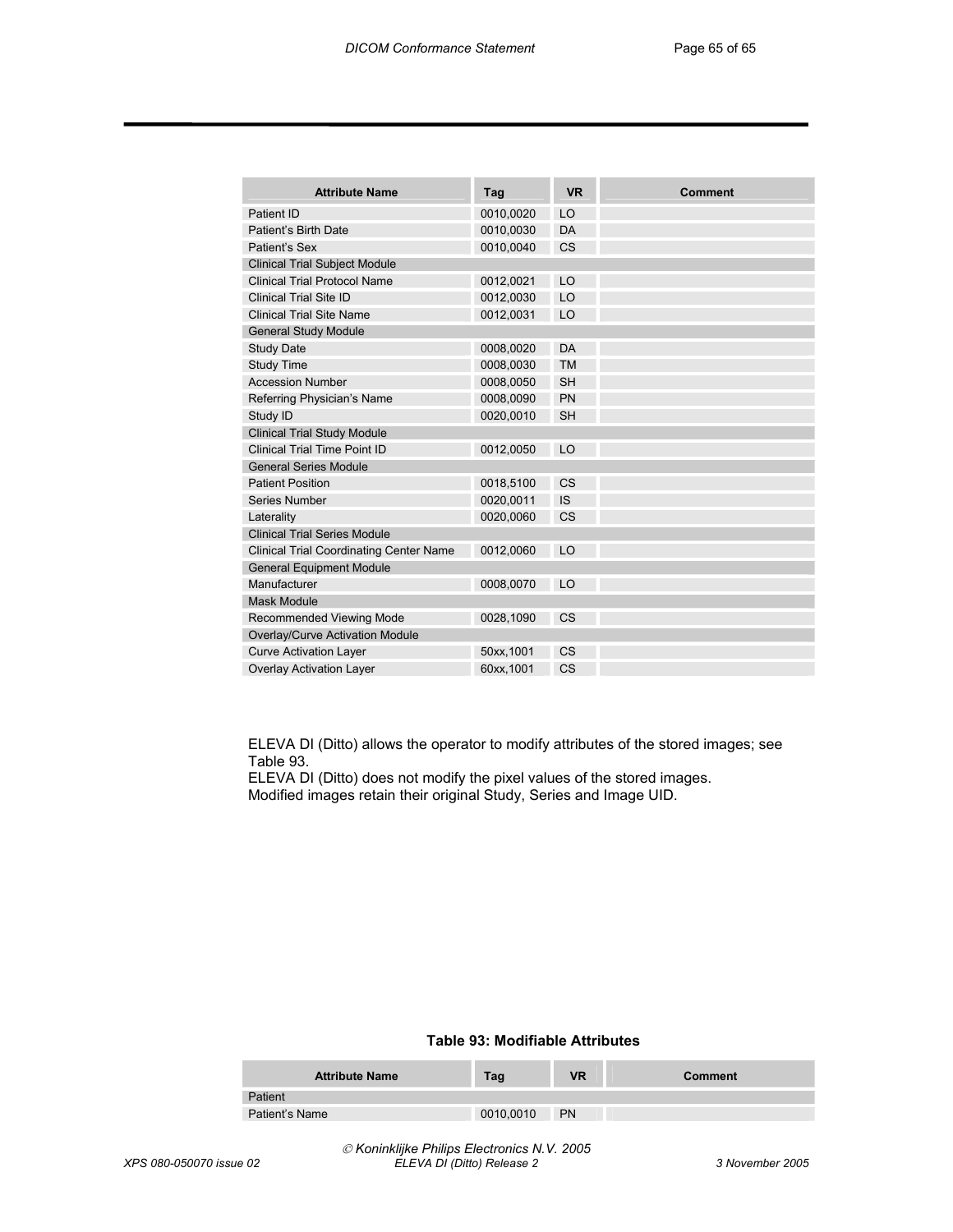| <b>Attribute Name</b>                       | Tag       | <b>VR</b> | <b>Comment</b> |
|---------------------------------------------|-----------|-----------|----------------|
| Patient ID                                  | 0010,0020 | LO        |                |
| Patient's Birth Date                        | 0010,0030 | DA        |                |
| Patient's Sex                               | 0010,0040 | <b>CS</b> |                |
| <b>Medical Alerts</b>                       | 0010,2000 | LO        |                |
| <b>Contrast Allergies</b>                   | 0010,2110 | LO        |                |
| <b>Patient Comments</b>                     | 0010,4000 | <b>LT</b> |                |
| Study                                       |           |           |                |
| <b>Accession Number</b>                     | 0008,0050 | <b>SH</b> |                |
| Referring Physician's Name                  | 0008,0090 | <b>PN</b> |                |
| <b>Study Description</b>                    | 0008,1030 | LO        |                |
| Physician(s) of Record                      | 0008,1048 | <b>PN</b> |                |
| Name of Physician(s) Reading Study          | 0008,1060 | <b>PN</b> |                |
| <b>Admitting Diagnoses Description</b>      | 0008,1080 | LO        |                |
| Patient's Age                               | 0010,1010 | AS        |                |
| Occupation                                  | 0010,2180 | <b>SH</b> |                |
| <b>Additional Patient History</b>           | 0010,21B0 | <b>LT</b> |                |
| Examination                                 |           |           |                |
| <b>Performed Station Name</b>               | 0040,0242 | <b>SH</b> |                |
| Performed Location                          | 0040,0243 | <b>SH</b> |                |
| Performed Procedure Step Description        | 0040,0254 | LO        |                |
| Performed Procedure Type Description        | 0040,0255 | LO        |                |
| Comments on the Performed Procedure<br>Step | 0040,0280 | <b>ST</b> |                |
| <b>Series</b>                               |           |           |                |
|                                             |           |           |                |

### **8.2 Data Dictionary of Private Attributes**

Not applicable.